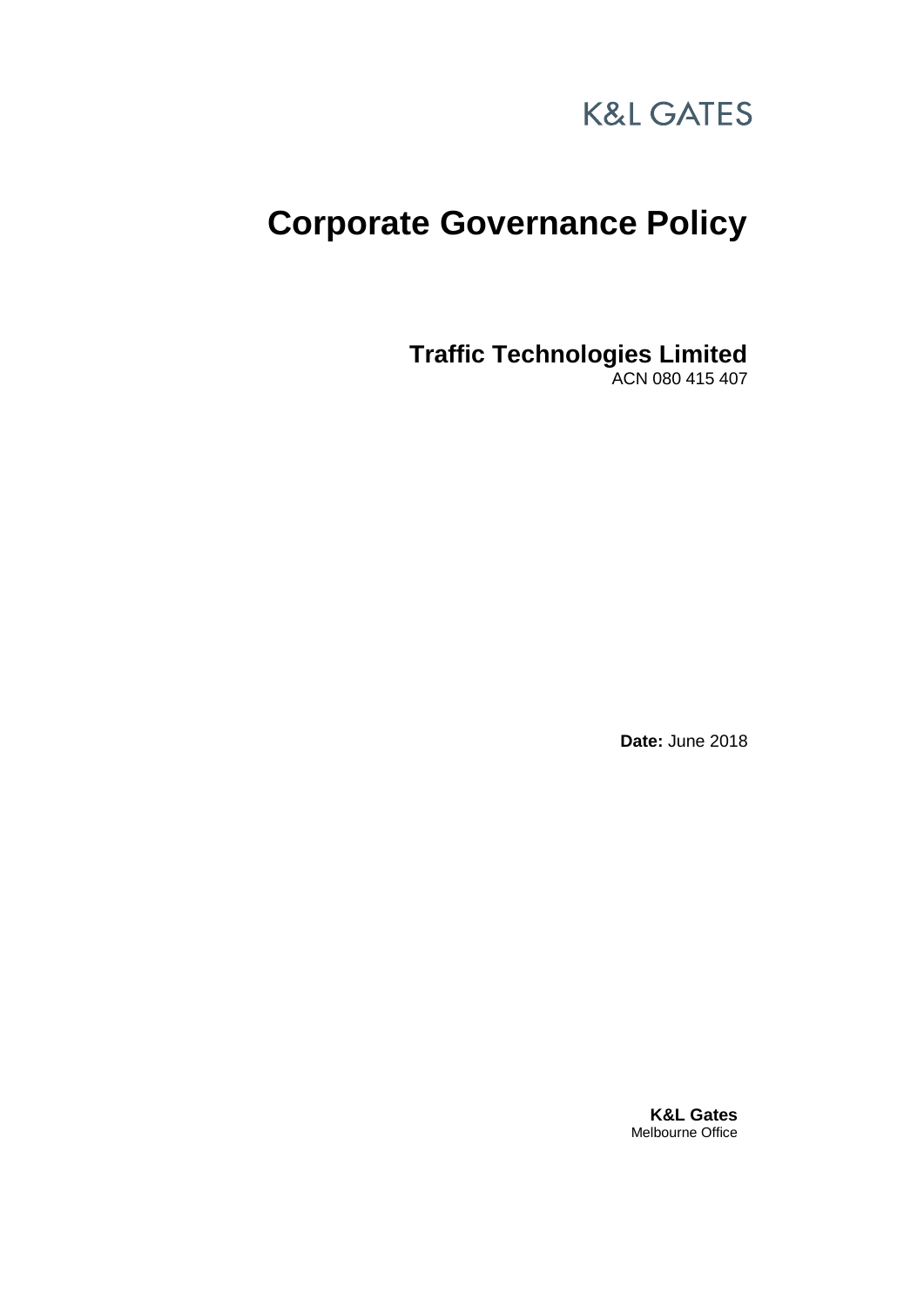# **Table of Contents**

| 1.                | <b>Primary Board Charter</b>                                                                            | $\boldsymbol{2}$        |
|-------------------|---------------------------------------------------------------------------------------------------------|-------------------------|
| 1.1<br>1.2<br>1.3 | Responsibilities and functions of the Board<br><b>Composition of the Board</b><br>Independent directors | $\frac{2}{3}$<br>3      |
| 1.4               | Skills and diversity                                                                                    | $\overline{\mathbf{4}}$ |
| 1.5               | Appointment and retirement of directors                                                                 | 5                       |
| 1.6               | <b>Board meetings</b>                                                                                   | $\overline{7}$          |
| 1.7               | Remuneration of directors                                                                               | 8                       |
| 1.8               | Board appraisal                                                                                         | 8                       |
| 1.9               | Directors' other interests                                                                              | $\bf 8$                 |
| 1.10              | Independent professional advice                                                                         | $\,8\,$                 |
| 1.11              | Agreement for provision of information to ASX                                                           | $\boldsymbol{9}$        |
| 1.12              | Buying and selling shares                                                                               | $\boldsymbol{9}$        |
| 1.13              | Continuous disclosure                                                                                   | $9\,$                   |
| 1.14              | Director education                                                                                      | 10                      |
| 1.15              | Compliance officer                                                                                      | 10                      |
| 1.16              | <b>Board committees</b>                                                                                 | 10                      |
| 1.17              | <b>Company Secretary</b>                                                                                | 10                      |
| 2.                | <b>Diversity Charter</b>                                                                                | 11                      |
| 2.1               | Key principles                                                                                          | 11                      |
| 2.2               | Measurable objectives                                                                                   | 11                      |
| 2.3               | Disclosure requirements                                                                                 | 12                      |
| 3.                | <b>Trading Charter</b>                                                                                  | 13                      |
| 4.                | <b>Audit Charter</b>                                                                                    | 20                      |
| 4.1               | General scope and authority                                                                             | 20                      |
| 4.2               | Composition                                                                                             | 20                      |
| 4.3               | Meetings                                                                                                | 20                      |
| 4.4               | Authority                                                                                               | 21                      |
| 4.5               | Duties and responsibilities                                                                             | 22                      |
| 4.6               | Fees and expenses                                                                                       | 24                      |
| 4.7               | Review of terms of reference                                                                            | 24                      |
| 5.                | <b>Risk Charter</b>                                                                                     | 25                      |
| 5.1               | General scope and authority                                                                             | 25                      |
| 5.2               | Composition                                                                                             | 25                      |
| 5.3               | Meetings                                                                                                | 25                      |
| 5.4               | Authority                                                                                               | 26                      |
| 5.5               | Duties and responsibilities                                                                             | 26                      |
| 5.6               | Fees and expenses                                                                                       | 28                      |
| 5.7               | Review of terms of reference                                                                            | 29                      |
| 6.                | <b>Nomination and Remuneration Committee Charter</b>                                                    | 30                      |
| 6.1               | General scope and authority                                                                             | 30                      |
| 6.2               | Composition                                                                                             | 31                      |
| 6.3               | Meetings                                                                                                | 31                      |
| 6.4               | Authority                                                                                               | 32                      |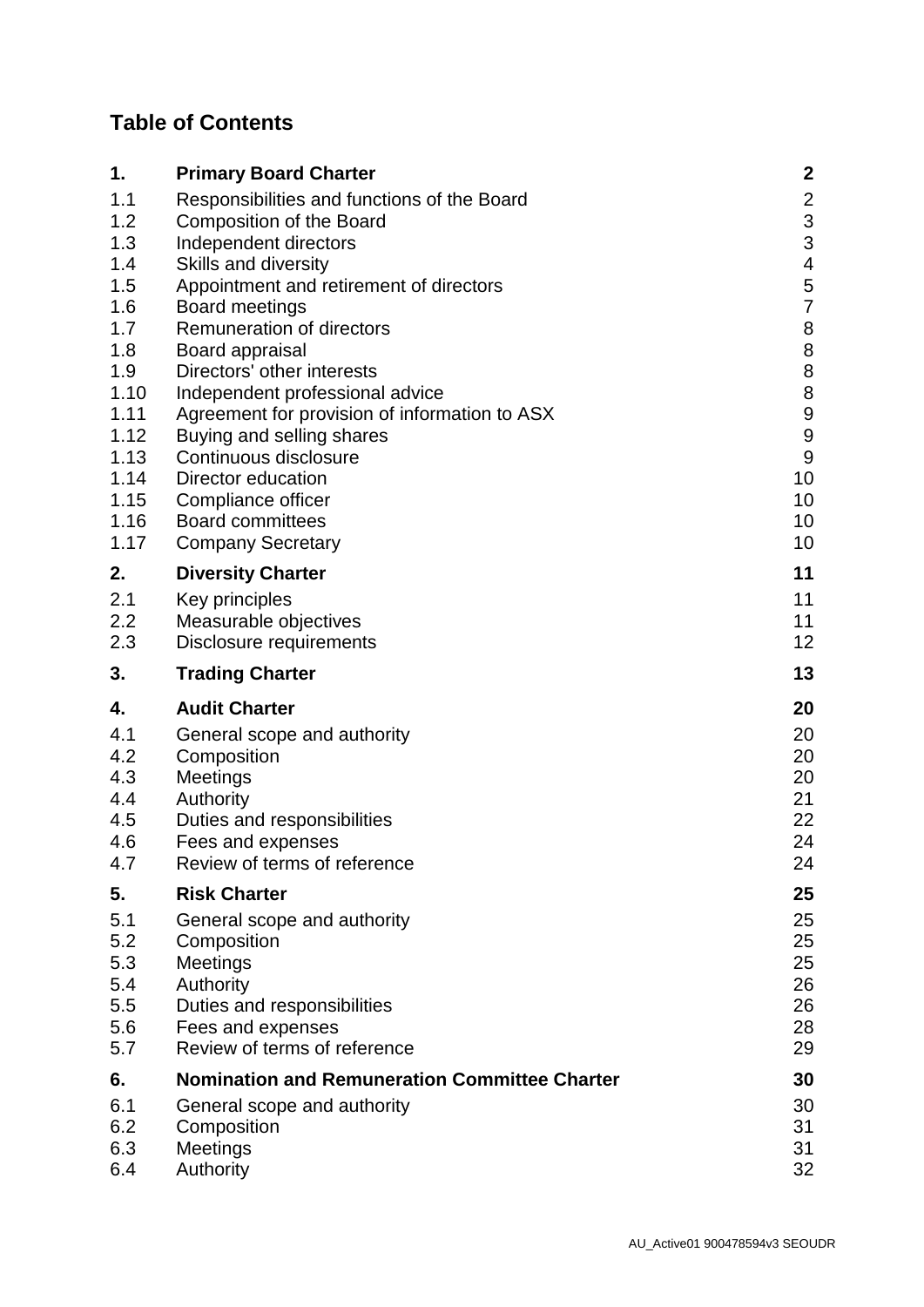| 6.5 | Duties and responsibilities                        | 32 |
|-----|----------------------------------------------------|----|
| 6.6 | Fees and expenses                                  | 35 |
| 6.7 | Review of terms of reference                       | 35 |
| 7.  | <b>Continuous Disclosure Charter</b>               | 36 |
| 7.1 | Background                                         | 36 |
| 7.2 | Board policy on disclosure                         | 36 |
| 7.3 | <b>Materiality Guidelines</b>                      | 37 |
| 7.4 | Dealing with analysts                              | 37 |
| 7.5 | Market speculation and rumours                     | 38 |
| 7.6 | <b>Requirements of Listing Rule 3.1</b>            | 38 |
| 7.7 | <b>Confidentiality Guidelines</b>                  | 39 |
| 7.8 | Shareholder communications strategy                | 40 |
| 7.9 | <b>Review of the Continuous Disclosure Charter</b> | 42 |
| 8.  | <b>Corporate Governance Committee Charter</b>      | 43 |
| 8.1 | Composition                                        | 43 |
| 8.2 | Authority                                          | 43 |
| 8.3 | Meetings                                           | 43 |
| 8.4 | Secretary                                          | 43 |
| 8.5 | The Committee's Duties                             | 43 |
| 8.6 | Support                                            | 43 |
| 8.7 | <b>Minutes</b>                                     | 44 |
| 8.8 | <b>Review</b>                                      | 44 |
| 9.  | Code of Conduct and other supplementary policies   | 45 |
| 9.1 | <b>Code of Conduct</b>                             | 45 |
| 9.2 | <b>Standards of Conduct</b>                        | 46 |
| 9.3 | Conflict of interest                               | 47 |
| 9.4 | Directors and Board performance evaluation         | 48 |
| 9.5 | Senior Management performance evaluation           | 49 |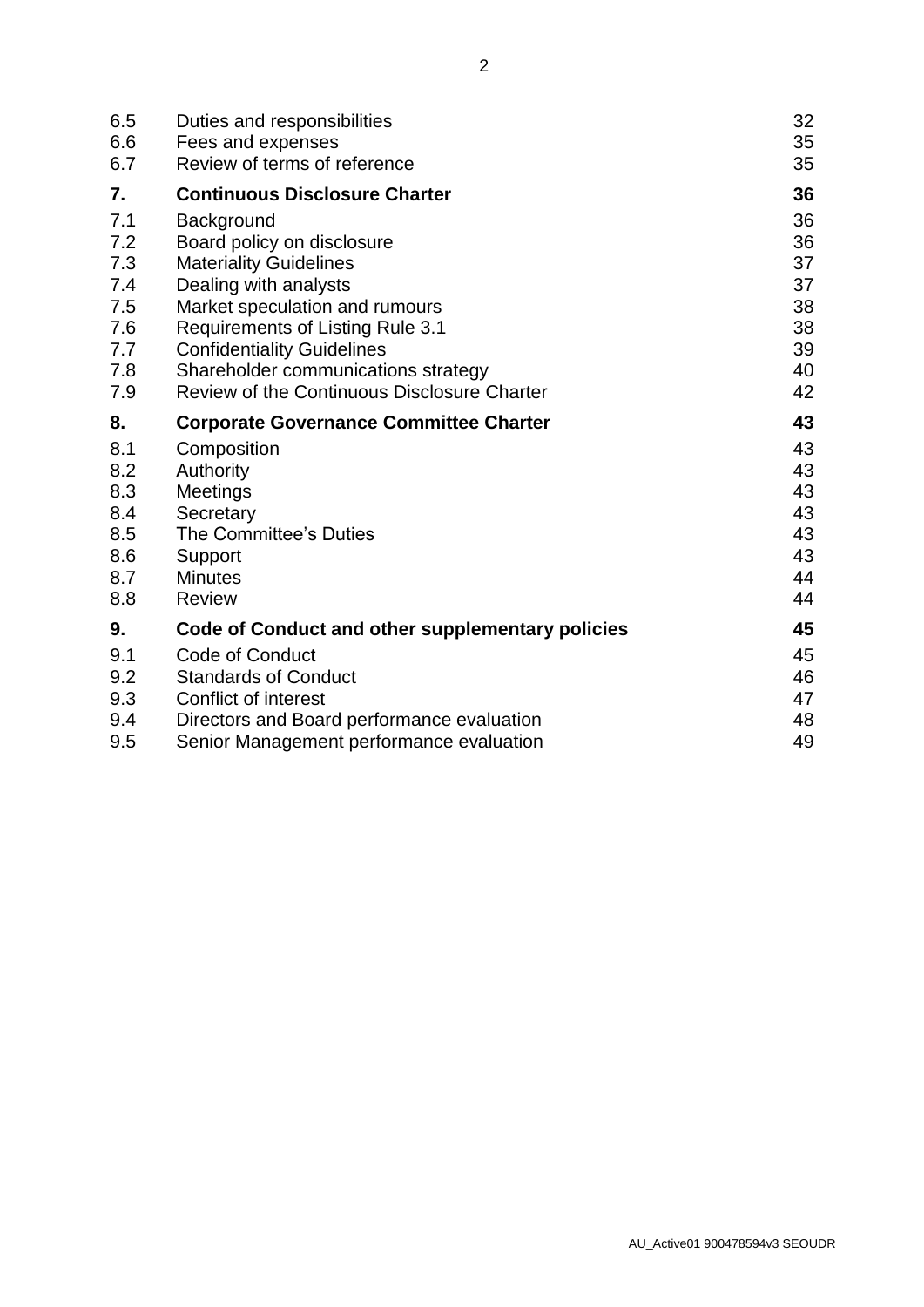# **Corporate Governance Policy**

# **Date: June 2018**

## **Introduction**

Corporate governance refers to the system by which companies are directed and managed. It influences how the objectives of a company are set and achieved, how risk is monitored and assessed, and how performance is optimised. What constitutes good corporate governance will evolve with the changing circumstances of a company and must be tailored to meet those circumstances.

#### **ASX's best practice recommendations**

On 31 March 2003, the ASX Corporate Governance Council (**Council**) released its guidelines in relation to corporate governance, entitled "*Principles of Good Corporate Governance and Best Practice Recommendations*". This document articulated 10 core principles and 28 best practice recommendations that the Council believed underscore good corporate governance and included guidelines to assist companies in complying with the principles and best practice recommendations. On 2 August 2007, ASX released its set of revised guidelines entitled the 2nd edition "*Corporate Governance Principles and Recommendations*". Following a comprehensive review in 2012-13, the Council agreed it was an appropriate time to issue a third edition of the "*Corporate Governance Principles and Recommendations*" which are effective for an entity's first full financial year commencing on or after 1 July 2014. The changes in the third edition reflect global developments in corporate governance since the second edition was published.

The board of directors (**Board**) of **Traffic Technologies Limited** ACN 080 415 407 (**Company**) supports the core principles and best practice recommendations published by the Council. The current policies, procedures and practices of the Company as contained in this Corporate Governance Policy (**Policy**) comply with the Council's principles and best practice recommendations.

#### **Company corporate governance policy and charters**

The Company has adopted the following corporate governance charters and policies:

- 1. Primary Board Charter;
- 2. Diversity Charter;
- <span id="page-3-0"></span>3. Trading Charter;
- 4. Audit Charter;
- 5. Risk Charter;
- 6. Nomination and Remuneration Committee Charter;
- 7. Corporate Governance Charter;
- 8. Continuous Disclosure Charter; and
- 9. Code of Conduct and other supplementary policies.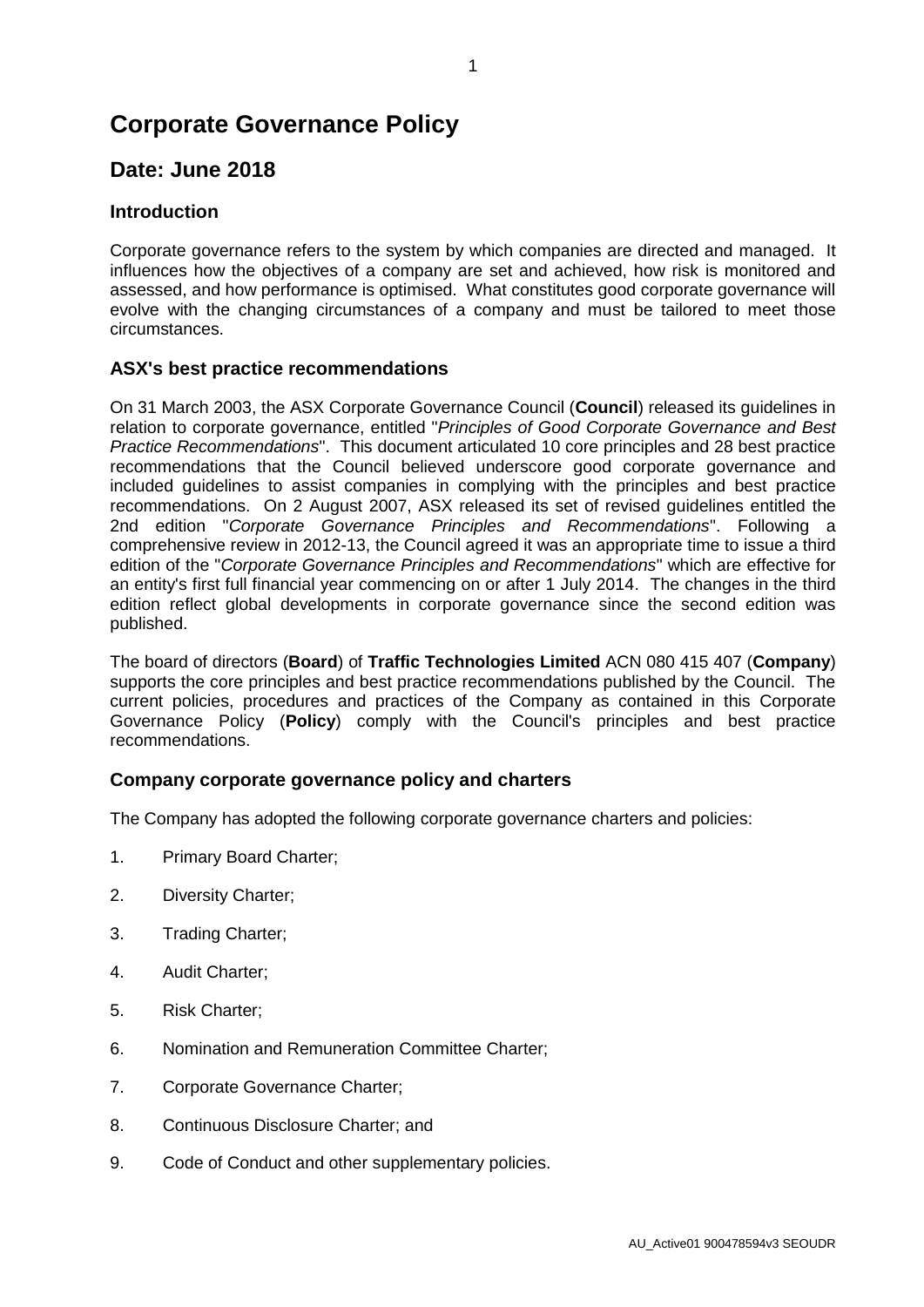Attached are copies of each of the above charters and policies as adopted by the Board.

## **1. Primary Board Charter**

This policy sets out the major principles adopted by the Board to manage its affairs and enable it to discharge its responsibilities. It operates in conjunction with the constitution of the Company and relevant laws (including under the *Corporations Act 2001 (Cth)* (**Corporations Act**) and ASX Listing Rules).

#### **1.1 Responsibilities and functions of the Board**

The Board is responsible for setting the strategic direction of the Company and for overseeing and monitoring its businesses and affairs. Directors are accountable to the shareholders for the Company's performance.

The Board's overriding objective is to increase shareholder value within an appropriate framework that protects the rights and enhances the interests of all shareholders, whilst ensuring the Company is properly managed. Directors must fulfil their fiduciary obligations to shareholders, but will also take into consideration the interests of other stakeholders in the Company, including employees, customers, creditors and others with a legitimate interest in the Company's affairs.

The Board reviews and approves the Company's business plans and guiding policies. Day to day management of the Company's affairs and implementation of its strategy and policy initiatives are delegated to the Managing Director who, in turn, delegates to other senior executives.

For guidance, the Board has also developed a broad set of policies (attached as section [7](#page-38-0) to this Policy) describing an employee code and standards of conduct, how to deal with conflicts of interest, disclosure to the investment community, shareholder communication strategy and performance evaluation of the Board.

The primary functions of the Board include:

- (a) setting overall goals for the Company;
- (b) approving strategies, objectives and plans for the Company's businesses to achieve these goals;
- (c) ensuring business risks are identified and approving systems and controls to manage those risks and monitor compliance;
- (d) approving the Company's major human resources policies and overseeing the development strategies for senior and high performing executives;
- (e) approving financial plans, annual budgets, major capital expenditure and the Company's remuneration framework;
- (f) monitoring executive management and business performance in the implementation and achievement of strategic and business objectives;
- (g) approving key management recommendations (such as major capital expenditure, acquisitions, divestments, restructuring and funding);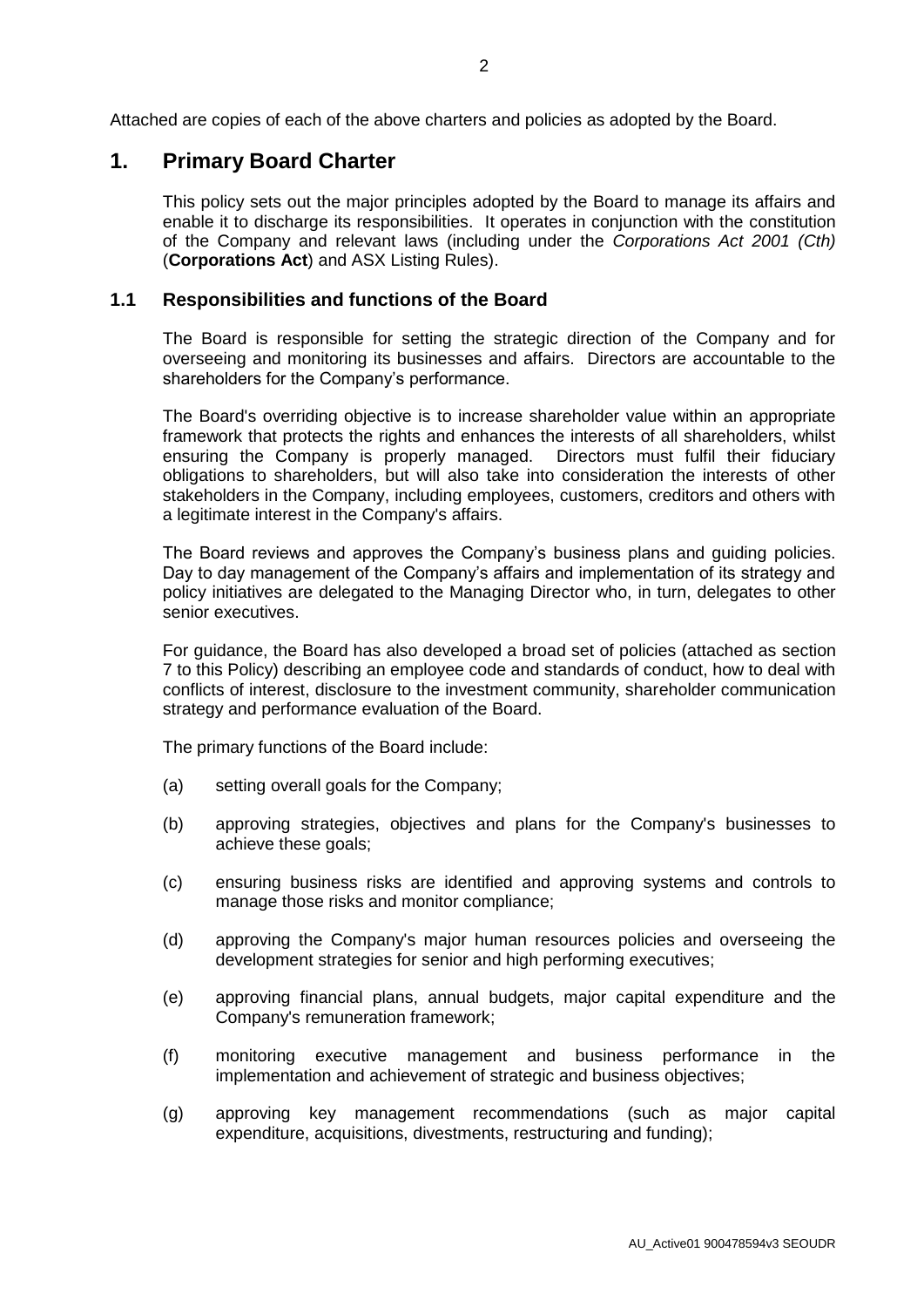- (h) appointing and removing the Managing Director and Chief Financial Officer and ratifying the appointment and removal of executives reporting directly to the Managing Director ;
- (i) appointing and removing the chairperson of the Board (**Chairperson**);
- (j) reporting to shareholders on the Company's strategic direction and performance including constructive engagement in the development, execution and modification of the Company's strategies;
- (k) overseeing the management of occupational health and safety and environmental performance;
- (l) determining that satisfactory arrangements are in place for auditing the Company's financial affairs and overseeing the integrity of the Company's accounting and corporate reporting systems, including the external audit;
- (m) meeting statutory and regulatory requirements, overseeing the way in which the business risks and the assets of the Company are managed and ensuring the Company has in place an appropriate risk management framework; and
- (n) monitoring the effectiveness of the Company's governance practices.

#### **1.2 Composition of the Board**

The composition of the Board is determined using the following principles:

- (a) the Board is comprised of a minimum of 3 and a maximum of 10 directors. The directors have power under the Company's constitution to determine the number of directors from time to time, above 3 but not exceeding 10;
- (b) the Chairperson of the Board is to be an independent non-executive director and is not to be the CEO of the Company (if applicable);
- (c) the Board will always contain a majority of independent non-executive directors.

#### **1.3 Independent directors**

All directors, whether independent or not, should bring an independent judgement to bear on Board decisions. An independent director is a non-executive director who is not a member of management and who is free of any business or other relationship that could materially interfere with – or could reasonably be perceived to materially interfere with – the independent exercise of their judgement.

In determining whether a non-executive director is considered by the Board to be independent, the following factors affecting independence will be taken into account:

- (a) whether the director would be a substantial shareholder of the Company or an officer of, or otherwise associated directly with a substantial shareholder of the Company (as defined in section 9 of the Corporations Act) if the Company were incorporated in Australia*;*
- (b) whether the director was employed in an executive capacity by the Company or another group member and such employment ceased less than three years before serving on the board;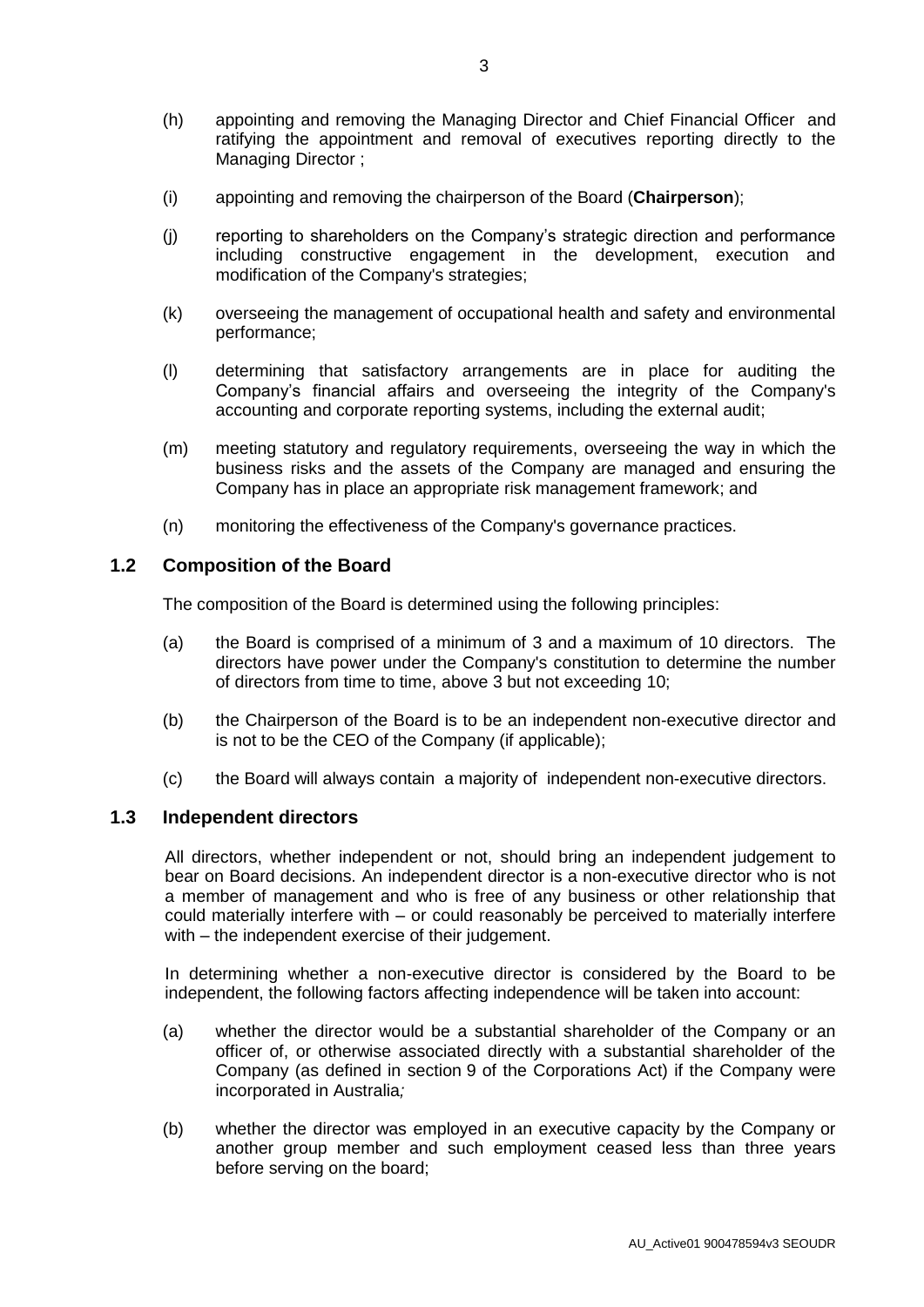- (c) whether the director is or has been, within the last three years, a principal of a material professional adviser or a material consultant to the Company or another group member, or an employee materially associated with the service provided;
- (d) whether the director is or has within the previous three years been employed by, or a partner of, the external auditors of the Company or another group member;
- (e) whether the director is a material supplier or customer of the Company or another group member, or an officer of or otherwise associated, directly or indirectly, with a material supplier or customer of the company or another group member;
- (f) whether the director has a material contractual relationship with the Company or another group member other than as a director of the Company; and
- (g) whether the director is free from any interest and any business or other relationship which could materially interfere with the director's ability to act in the best interests of the Company.

Family ties and cross-directorships may also be relevant in considering interests and relationships which may compromise independence.

Directors considered by the Board to be independent will be identified as such, along with their length of service in that capacity, in the "Corporate Governance" section in the Company's annual report. The Board will state its reasons if it considers a director to be independent, despite the existence of relationships set out above, and the "Corporate Governance" section in the Company's annual report will disclose the existence of any such relationships on an exceptions basis.

The Board will regularly assess whether each non-executive director is considered to be independent. Information relevant to this assessment must be provided to the Board by each non-executive director. Should a director's independent status change, this will be disclosed and explained in a timely manner to the market.

#### **1.4 Skills and diversity**

The Board will ensure it collectively has the appropriate range of skills, knowledge, experience, expertise and diversity to properly fulfil its responsibilities, particularly in areas which include:

- (a) accounting;
- (h) finance;
- (i) business;
- (j) the Company's industry;
- (b) CEO level experience; and
- (k) relevant technical expertise.

The Board will review the range of skills and diversity of its members on a regular basis and ensure it has operational and technical expertise relevant to the operation of the Company.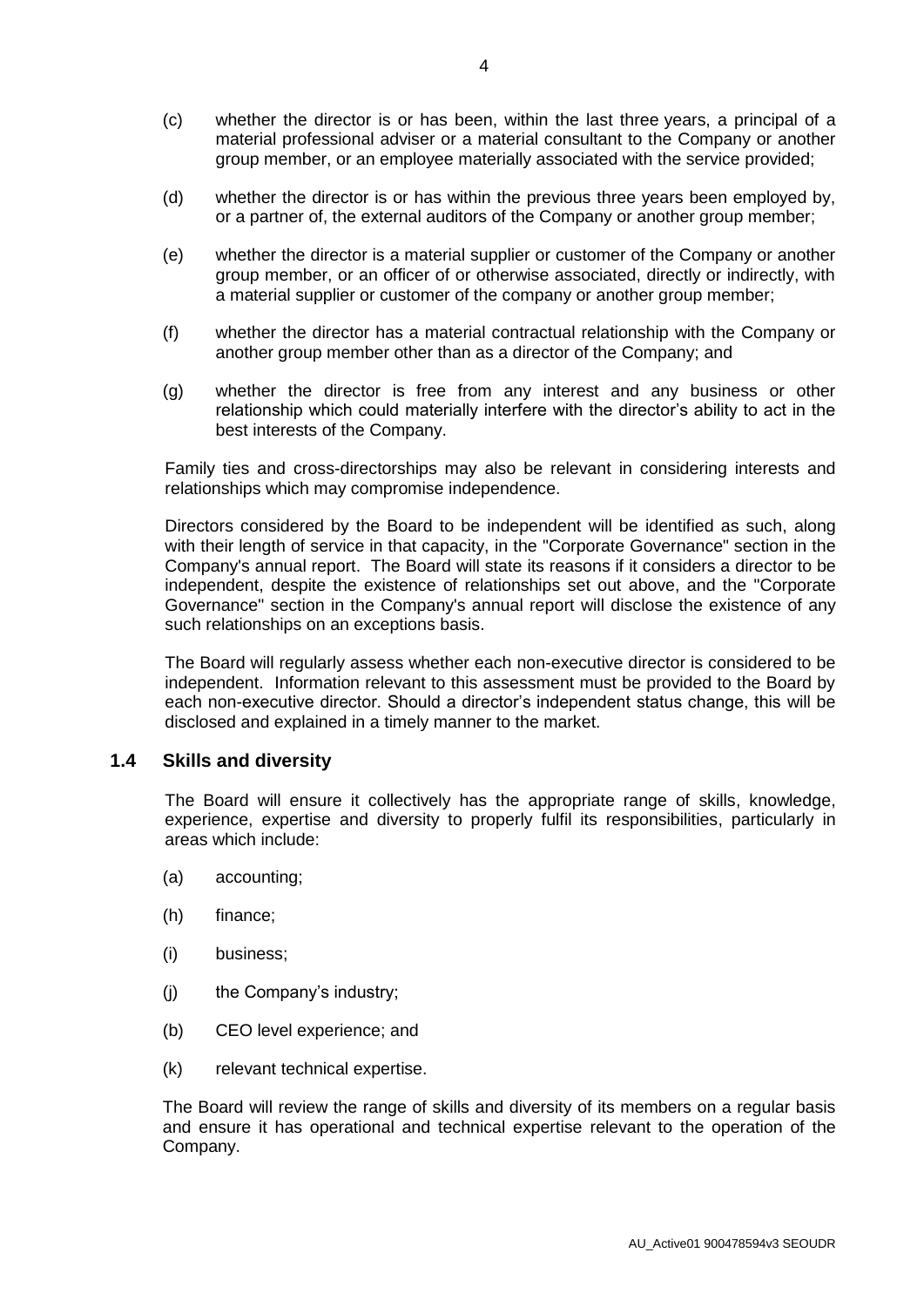#### **1.5 Appointment and retirement of directors**

The Nomination and Remuneration Committee will regularly review the composition of the Board and, if it is considered appropriate to appoint new directors to the Board, will arrange for the matter to be discussed at a full Board meeting. Nominations will be received and reviewed by the Board. The Board will then determine any special qualifications, experience or other prerequisites for the new director, and the manner of selecting that director.

The Nomination and Remuneration Committee will ensure appropriate checks (including checks as to the person's character, experience, education, criminal record and bankruptcy history) are undertaken before it appoints a person, or nominates a new candidate for election, as a director.

The Nomination and Remuneration Committee may use external consultants to access a wide base of potential directors. In considering the potential candidates, the Board will have regard to the range of skills and experience required in light of:

- (a) the current composition of the Board;
- (b) the need for independence;
- (c) the need for diversity in succession planning;
- (d) the strategic direction and progress of the Company; and
- (e) the geographic spread and diversity of the Company's business.

If the need for a new Board member is identified, the candidate must stand for election at the next general meeting of shareholders. In order to provide greater transparency around the appointment process, the Company will provide the following information to shareholders regarding the election of directors:

- (a) an overview of the process used to identify candidates, including use of a skills matrix or external consultants;
- (b) steps taken to ensure a diverse range of candidates are considered;
- (c) factors taken into account in the selection process; and
- (d) a statement from the Board as to whether it supports the proposed candidate's nomination.

The following information about the candidate standing for election or re-election as a director will be provided to shareholders to enable them to make an informed decision on whether or not to elect or re-elect the candidate:

- (a) biographical details, including their relevant qualifications and experience and the skills they bring to the Board;
- (b) details of any other material directorships currently held by the candidate;
- (c) in the case of a candidate standing for election as a director for the first time:
	- (i) any material adverse information revealed by the checks the Company has performed about the director;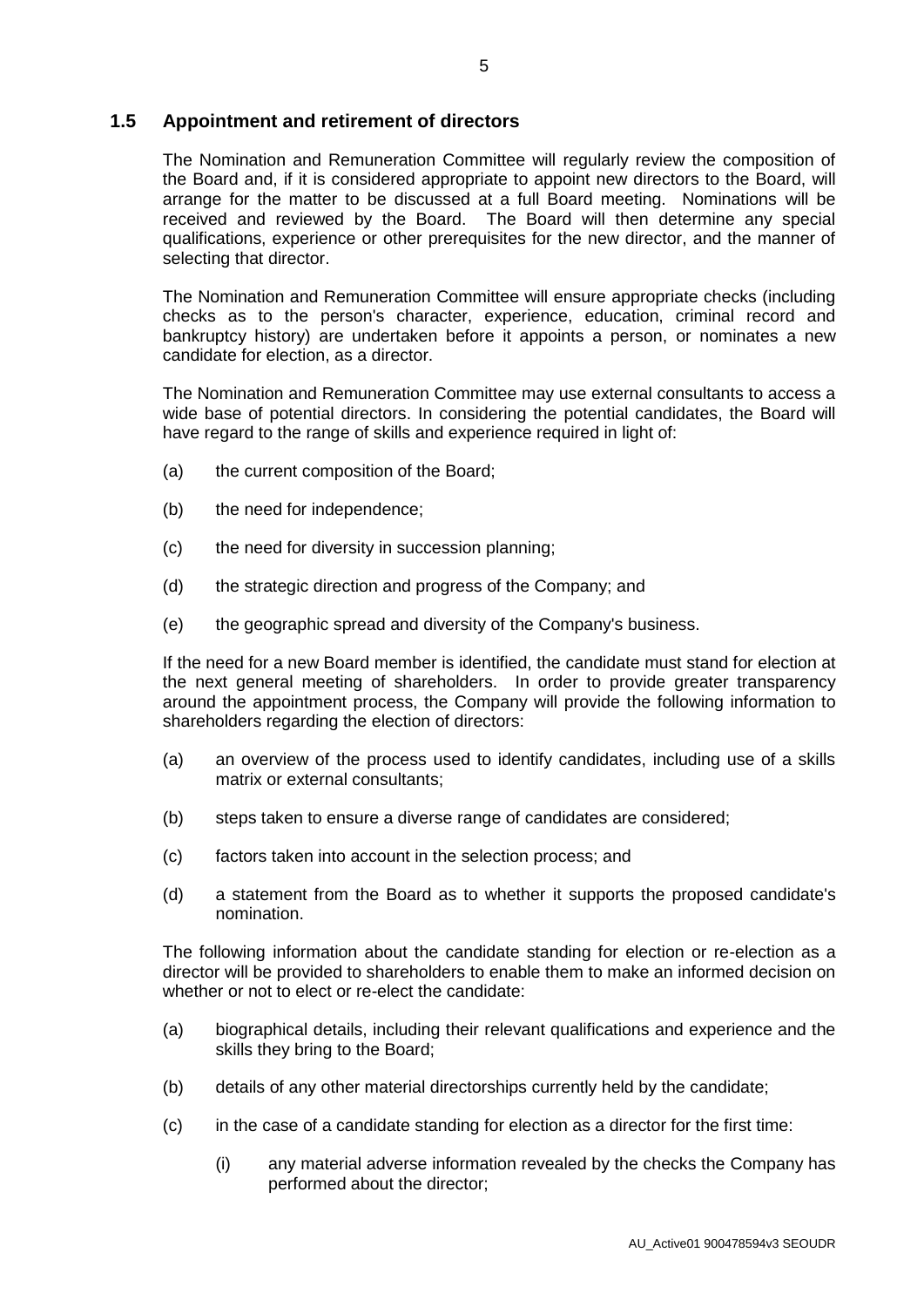- (ii) details of any interest, position, association or relationship that might materially influence, or reasonably be perceived to materially influence the candidate's capacity to independently judge issues before the Board and to act in the best interests of the Company and its shareholders generally;
- (iii) if the Board considers the candidate will qualify as an independent director, a statement to that effect;
- (d) in the case of a candidate standing for re-election as a director:
	- (i) the term of office currently served by the director; and
	- (ii) if the Board considers the director to be an independent director, a statement to that effect; and
- (e) a statement by the Board as to whether it supports the election or re-election of the candidate.

A candidate for appointment or election as a director should provide the Board or Nomination and Remuneration Committee with the information above and a consent for the Company to conduct any background or other checks the Company would ordinarily conduct. The candidate should also provide details of his or her other commitments and an indication of time involved, and should specifically acknowledge to the Company that he or she will have sufficient time to fulfil his or her responsibilities as a director.

No director except the Managing Director may hold office for a period in excess of 3 years, or beyond the third annual general meeting (**AGM**) following the director's election, whichever is the longer, without submitting himself or herself for re-election.

One third of all directors, except the Managing Director, will retire by rotation each year but may offer themselves for re-election for a further 3 year period.

The Company does not have a policy with regard to establishing a maximum term for the appointment of a director.

The Company will enter into written agreements with each director and senior executive, which will set out the terms of their appointment.

In the case of a non-executive director, the agreement will generally set out:

- (a) the term of appointment;
- (b) the time commitment envisaged, including any expectations regarding involvement with committee work and any other special duties attaching to the position;
- (c) remuneration, including superannuation entitlements;
- (d) the requirement to disclose directors' interests and any matters which may affect the director's independence;
- (e) the requirement to comply with key corporate policies, including the Company's Code of Conduct and its trading policy;
- (f) the Company's policy on when directors may seek independent professional advice at the expense of the Company;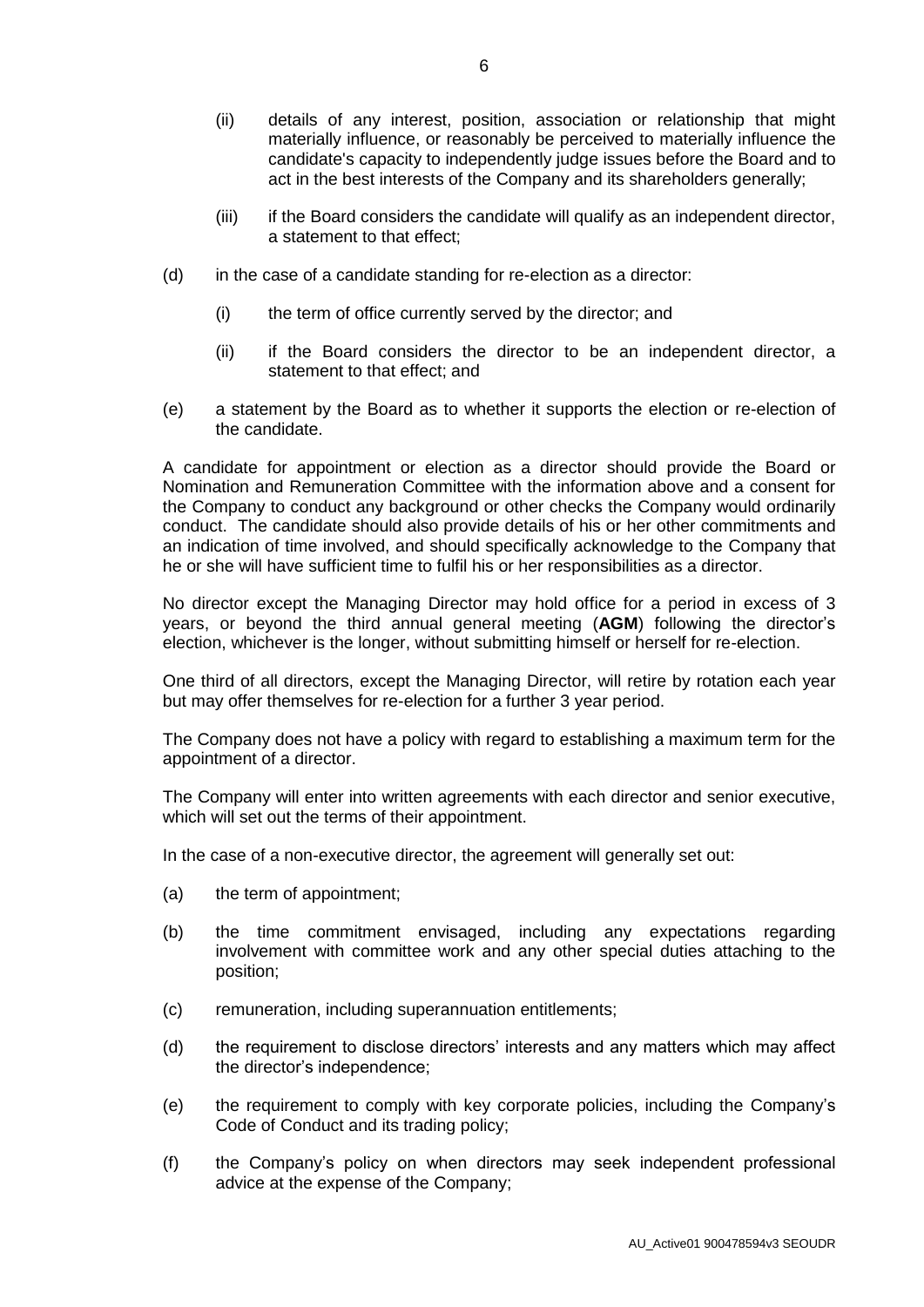- (g) the circumstances in which the director's office becomes vacant;
- (h) indemnity and insurance arrangements;
- (i) ongoing rights of access to corporate information; and
- (j) ongoing confidentiality obligations.

In the case of an executive director or other senior executive, the agreement will generally set out the information above (to the extent applicable), as well as:

- (a) a description of their position, duties and responsibilities;
- (b) the person or body to whom they report;
- (c) the circumstances in which their service may be terminated (with or without notice); and
- (d) any entitlements on termination.

#### **1.6 Board meetings**

Board meetings are generally held on a monthly basis. All directors are expected to prepare fully for all Board meetings, and to attend as many Board meetings as is reasonably practicable.

The Board meeting agenda and relevant papers will be distributed to all directors at least 4 days prior to the meeting.

Directors are expected to be available for the full duration of the meeting as notified in the meeting agenda.

Directors will keep confidential all Board discussions, deliberations and decisions that are not publicly known. Outside the boardroom, directors will support the letter and spirit of Board decisions.

Confidential information received by a director in the course of the exercise of directorial duties remains the property of the Company and it is improper to disclose it, or allow it to be disclosed, unless that disclosure has been properly authorised, or is required by law.

The Board has established a number of Board committees to assist in the execution of its responsibilities. In addition to these permanent committees, it is the practice of the Board to establish ad hoc sub committees on an "as needed" basis. All directors are expected to be available for membership to these committees and such members are to prepare fully for relevant committee meetings and to attend as many as is reasonably practicable. The agenda and papers for Board committee meetings will be distributed at least 4 days prior to each meeting.

In addition to formal Board and committee meetings, directors are also required to attend functions and activities on behalf of the Company. This will include meetings with staff, customers and suppliers. All directors are expected to make themselves available for these functions and activities.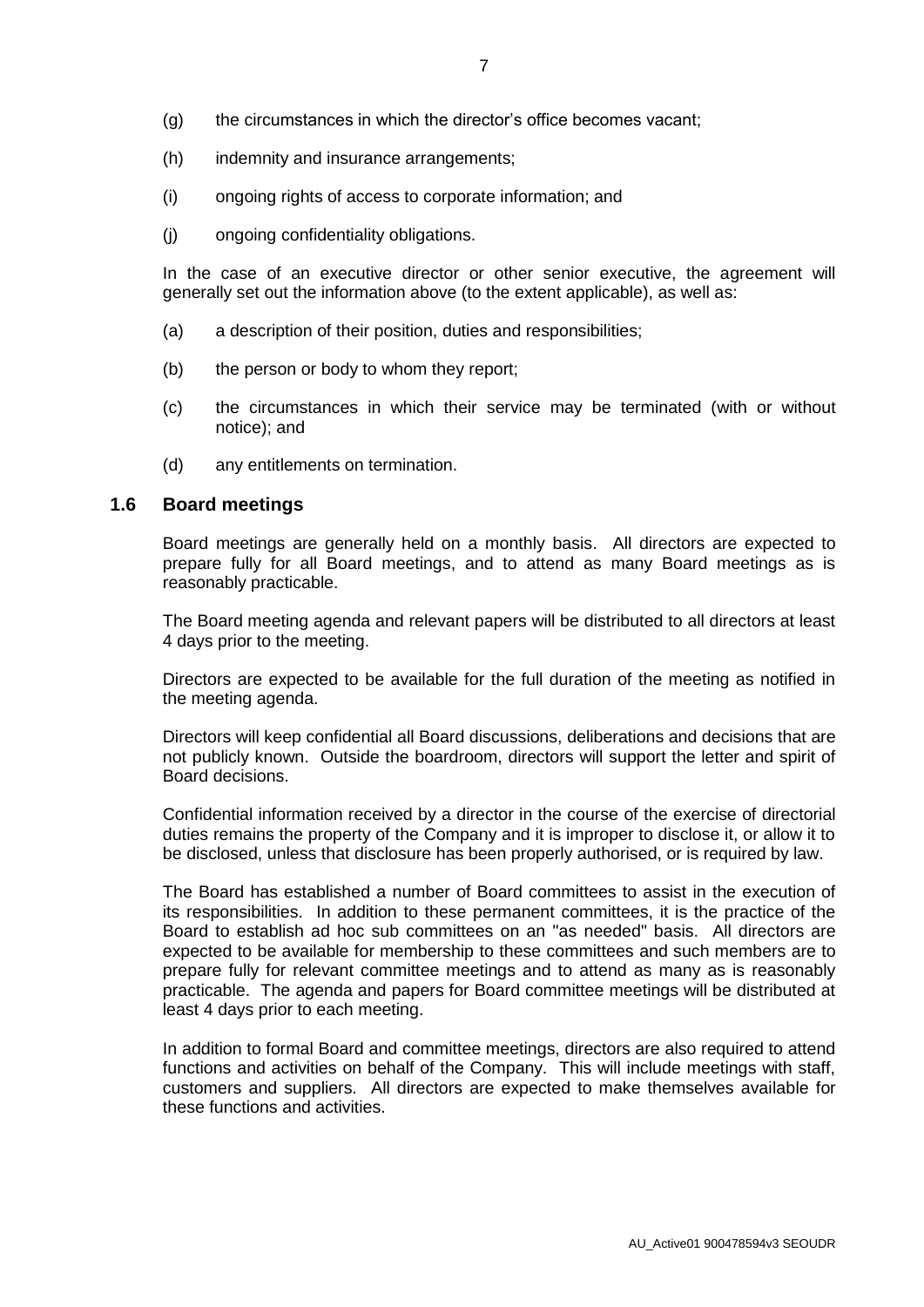#### **1.7 Remuneration of directors**

Executive directors receive no extra remuneration for their service on the Board beyond their executive salary package.

Remuneration of non-executive directors is determined in maximum aggregate by the shareholders, and is allocated by the Board on the recommendation of the Nomination and Remuneration Committee. The Nomination and Remuneration Committee will take independent advice with respect to directors' fees on an as needed basis.

Directors' fees are paid on a gross fees basis (except GST where applicable). There is no separate payment made for attendance at Board committee meetings or for other attendances to Company or Board activities.

Directors are not required to hold shares in the Company as part of their appointment.

The reasonable expenses incurred by directors in discharging their obligations and performing their duties will be reimbursed by the Company, consistent with Company policies which are established from time to time.

There is to be no plan to provide remuneration, reward or other benefits to non-executive directors on their cessation as a director.

#### **1.8 Board appraisal**

A structured process has been established to review and evaluate the performance of the Board, its committees and individual directors. Each year, a survey of directors is coordinated by the Chairperson to review the role of the Board, its committees and individual directors, to assess the performance of the Board over the previous 12 months and to examine ways of assisting the Board in performing its duties more effectively, such as through further education.

#### **1.9 Directors' other interests**

Directors' other interests, which are likely to conflict with the interests of the Company, are to be declared by the relevant director at the time the interest arises or the potential conflict becomes apparent. If a conflict actually arises, the director concerned will not attend the meeting at which the issue is discussed and will abstain from voting on the issue.

Each director is required to provide, and to continually update the Company with, details of their other interests (for example, employment, directorships, potential conflicts of interest, interests in contracts to which the Company is party, related party transactions, family ties) both before and during the holding of office.

#### **1.10 Independent professional advice**

Each director has the right, with the prior approval of the Chairperson (such approval not to be withheld except in the case of an unreasonable request by a director), to seek independent legal and other professional advice at the Company's expense concerning any aspect of the Company's operations or undertakings in order to fulfil his or her duties and responsibilities as a director.

Where the Chairperson wishes to obtain independent professional advice, the Chairperson must obtain the prior authorisation of the chairperson of the Risk Committee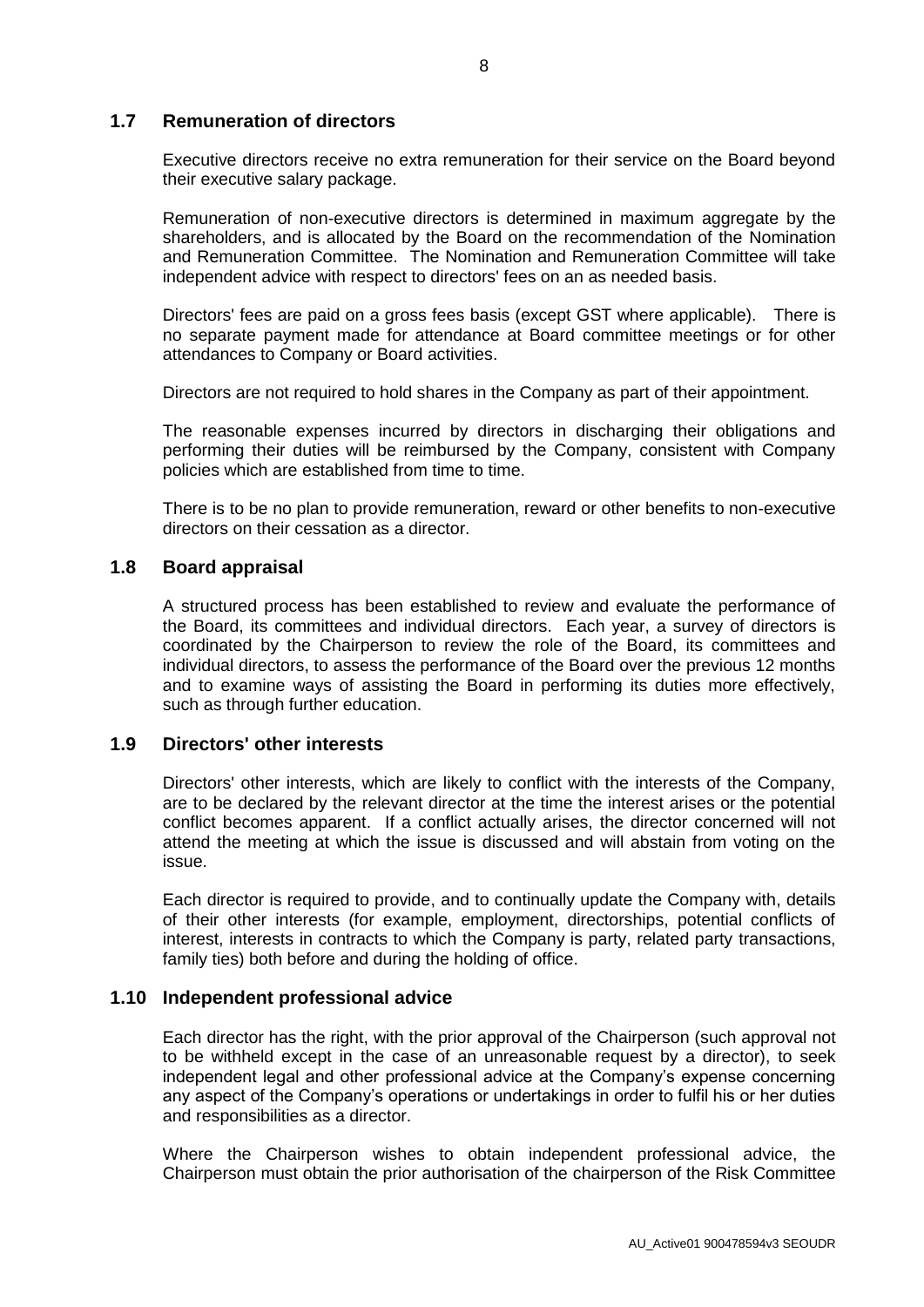(such approval not to be withheld except in the case of an unreasonable request by the Chairperson).

A copy of all the advice must be provided immediately to the Chairperson, and made available at the next Board meeting following receipt of the advice, unless it is privileged according to law and such disclosure would jeopardise that privilege.

#### **1.11 Agreement for provision of information to ASX**

Where the Company is required under the ASX Listing Rules and in contracts relevant to its securities to provide information to the ASX, then the Company will enter into an agreement with each director obliging them to provide the necessary information to the Company to enable the Company to discharge those obligations.

All directors are required to enter into such an agreement and to provide the specified information within the agreed timeframe.

#### **1.12 Buying and selling shares**

The Corporations Act prohibits "insider trading" and imposes significant penalties if a person with "inside information" engages in insider trading.

Examples of "inside information" are profit projections, knowledge of large contracts won or lost, knowledge of a merger or takeover or sale or knowledge of a significant change in personnel. The offence is to use information to trade or cause others to trade in the Company's shares. Causing others to trade means to incite, induce, encourage, or tip off.

In response to the above, the Company has developed a separate Trading Charter which directors are required to comply with in all trading activities. Set out in section [3](#page-3-0) of this Policy, the Trading Charter:

- (a) recognises it is the individual responsibility of each director, officer and employee to ensure they comply with insider trading laws; and
- (b) prohibits directors, executive and employees from directly or indirectly buying, selling or otherwise trading in the Company's shares, or in shares of any other corporation, where:
	- (i) by reason of being a director of the Company or any other corporation they possess material, price sensitive information which is not generally available; or
	- (ii) buying or selling those shares in some way infringes the law against insider trading.

#### **1.13 Continuous disclosure**

The Board is aware of its obligations with respect to continuous disclosure of material information and embraces the principle of providing access to that information to the widest audience of investors. The Board will regularly review the effectiveness of the Company's procedures to ensure its continuous disclosure is maintained.

The Company, in accordance with the provisions of the Corporations Act and the ASX Listing Rules, will advise ASX of any transaction conducted by directors in securities in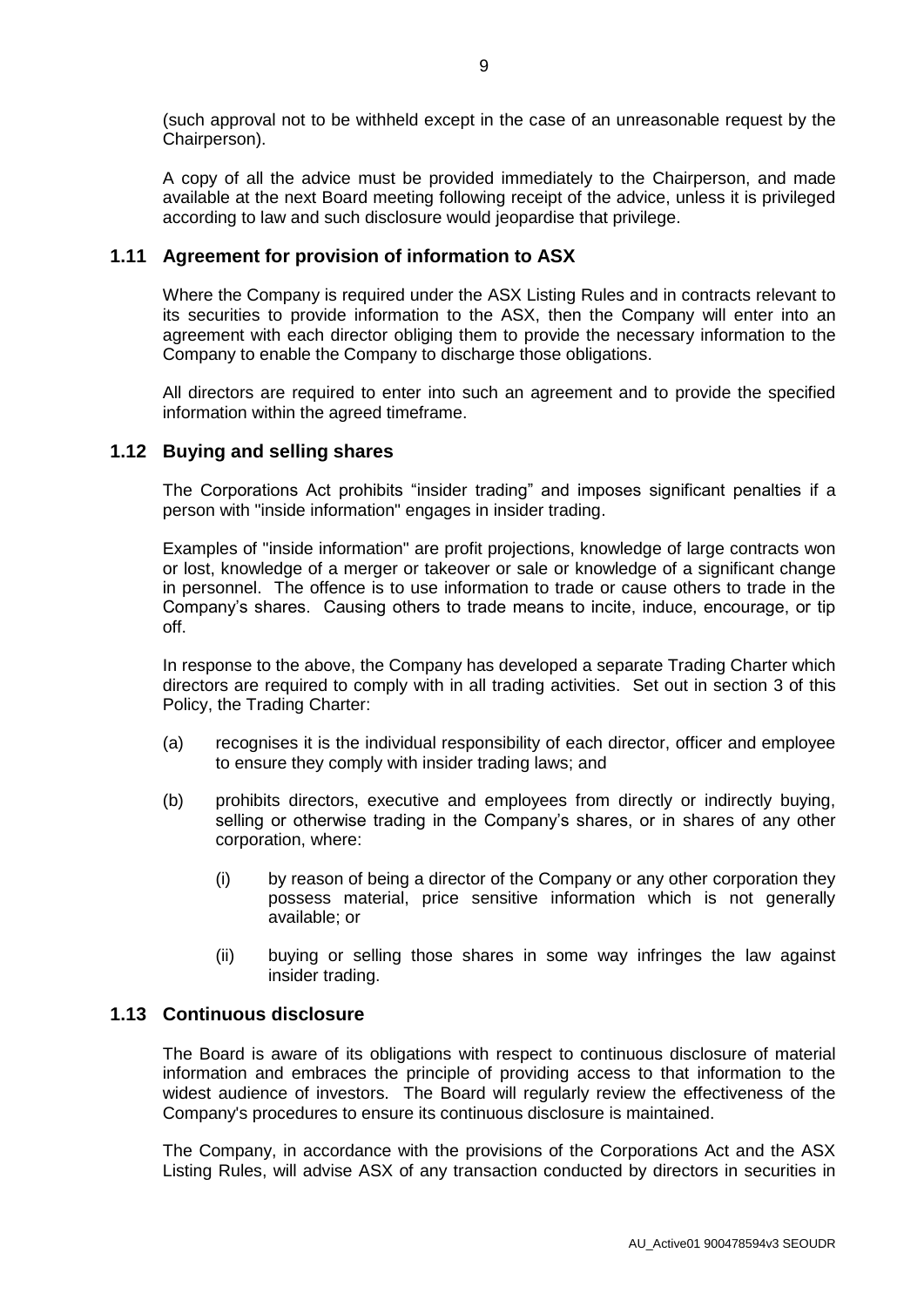the Company. A Board policy "*Disclosures to the Investment Community*" has been issued and all directors are required to comply with that policy. A copy of the policy forms part of section [7](#page-38-0) of this Policy.

#### **1.14 Director education**

The Company has an informal process to educate new and existing directors about the nature of its business, risk management position, current issues, corporate and financial strategy and position, and the expectations concerning performance of directors to ensure they have a thorough understanding of their roles and responsibilities.

#### **1.15 Compliance officer**

The Board will ensure a responsible executive of the Company is appointed as the Compliance Officer of the Company at all times. The Compliance Officer is responsible for arranging and monitoring the compliance obligations of the Company as well as reporting to the Board on the performance of those obligations. Unless a more appropriate officer is available, the Company Secretary will be appointed as the Compliance Officer.

#### **1.16 Board committees**

To ensure the Board has adequate time to concentrate on strategy, planning and performance enhancement, the Board will delegate certain specific duties to Board committees. There are currently 4 committees that have been established, the Nomination and Remuneration Committee, the Audit Committee, the Risk Committee and the Corporate Governance Committee. Each committee has a defined charter to assist and support the Board in the conduct of its duties and obligations. The structure and membership of each committee and their charters are reviewed annually. Other committees may be constituted from time to time, as required.

#### **1.17 Company Secretary**

The Company Secretary is accountable directly to the Board, through the Chairperson, on all matters to do with the proper functioning of the Board.

The role of the Company Secretary includes, among other things:

- (a) advising the Board and its committees on governance matters;
- (b) monitoring whether Board and committee policies and procedures are followed;
- (c) coordinating the timely completion and despatch of Board and committee papers;
- (d) ensuring the business at Board and committee meetings is accurately captured in the minutes; and
- (e) helping to organise and facilitate the induction and professional development of directors.

The decision to appoint a Company Secretary will be formally resolved by the Board in accordance with section 204D of the Corporations Act . The decision to remove a Company Secretary will be made or approved by the Board.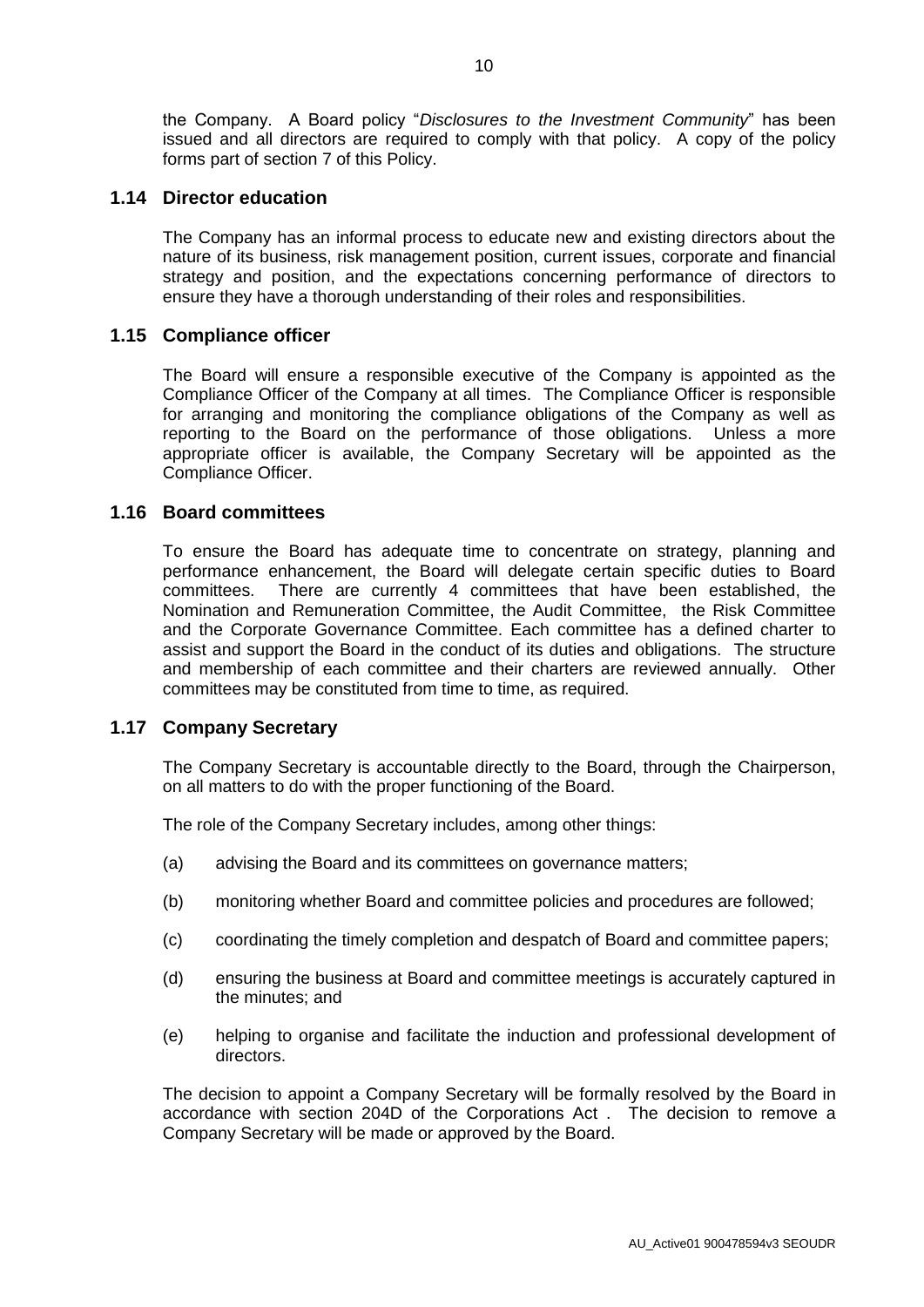# **2. Diversity Charter**

This policy sets out the Company's approach to diversity including the key principles and measurable objectives used to support the achievement of diversity at all levels of the Company's workforce. The Company recognises diversity occurs in many forms including gender, age, ethnicity and cultural background.

The Company acknowledges increased gender diversity is associated with better financial performance, greater innovation and has a positive impact on the entire economy. The Company aspires to promote a workplace environment that attracts, retains and supports a diverse range of talent. The Company recognises that, where possible, attracting and maintaining workforce diversity will enable the Company to improve workplace culture and most effectively achieve the corporate goals of the Company..

The Company further acknowledges its policies, culture and environment will be cast to ensure a properly functioning diverse workplace and in so doing, discrimination, harassment, vilification and victimisation will not be tolerated.

#### **2.1 Key principles**

The following principles underpin the Company's approach to diversity:

- (a) fostering a culture supportive of diversity at all levels within the Company will enhance the recruitment, development and retention of a talented and motivated workforce;
- (b) achieving an appropriate level of diversity will require establishing and maintaining career and leadership development programs;
- (c) a necessary aspect of achieving diversity includes removing barriers to diversity;
- (d) measurable objectives will be transparent and fit for purpose;
- (e) steps taken to support the Company's diversity objectives will be consistent with the established approach to performance and reward; and
- (f) recognising that employees at all levels may have domestic responsibilities and, where possible within the business, adopting reasonable flexible work practices will assist them to meet those responsibilities.

#### **2.2 Measurable objectives**

The Board is required to establish measurable objectives for achieving gender diversity and may choose to establish such objectives in relation to other aspects of diversity. On an annual basis, the Board will review these objectives and any progress made towards achieving them. Additionally, the Board, or an appropriate Board committee, will annually review and report on the placement of men and women in the Company's workplace, their relative proportions and the roles in which they are employed.

The Board will establish the following measurable objectives:

(a) an internal review mechanism that assesses the effectiveness of the diversity policy; and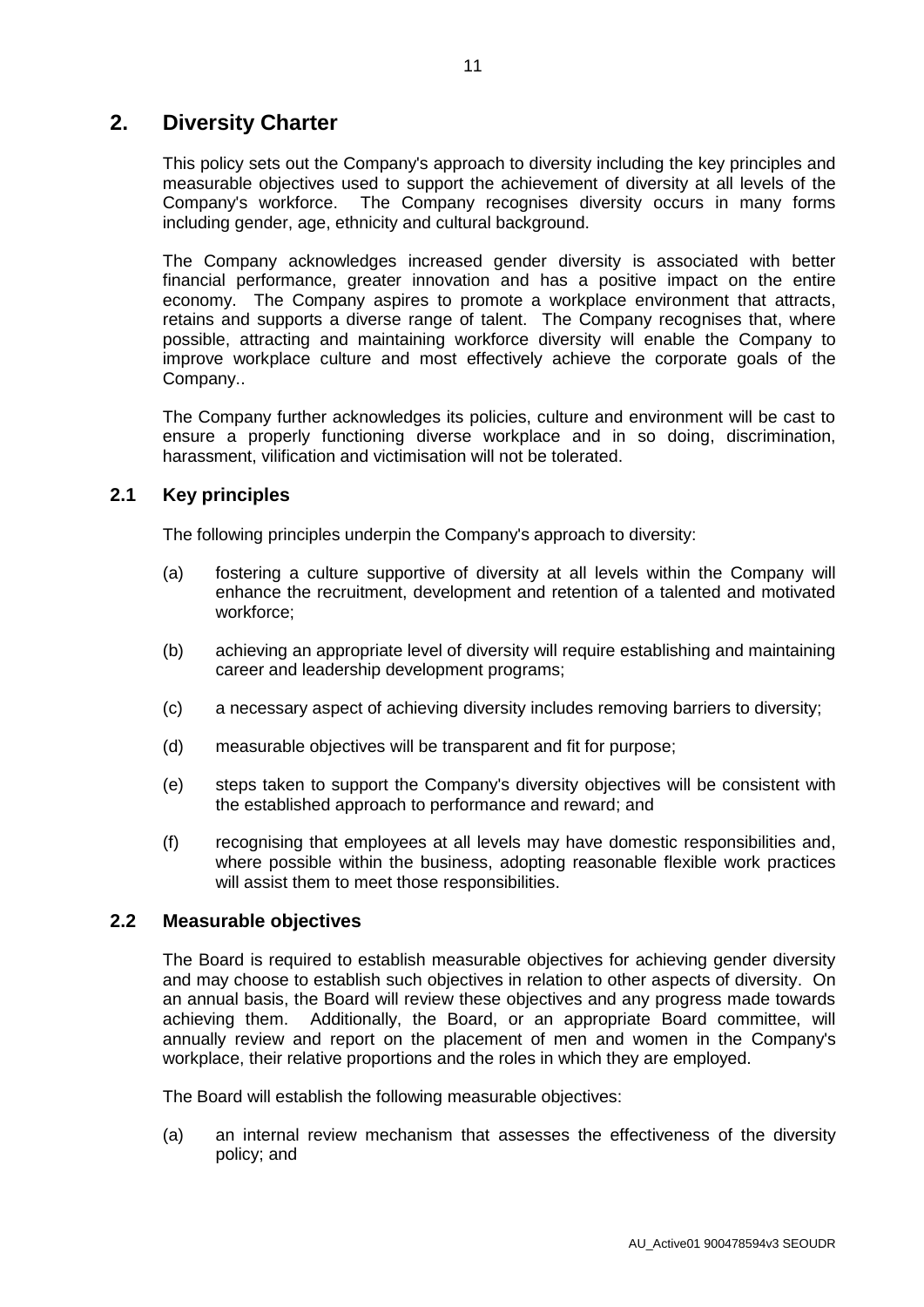(b) appropriate workforce representation targets or other measurement tools that will identify the achievement of gender diversity objectives.

In addition, the measurable objectives may include:

- (a) developing and implementing a diversity plan;
- (b) reviewing recruitment procedures; and
- (c) reviewing female participation in leadership development initiatives.

#### **2.3 Disclosure requirements**

The Company will include in the Directors' Report in the annual report an account of the mix of skills and diversity it seeks to achieve in membership of the Board.

Additionally, each year in the "Corporate Governance" section on the Company's website, the Company will disclose the measurable objectives for achieving gender diversity in accordance with the Diversity Charter and any progress towards achieving them. In particular, the Company will disclose the proportion of women employees in its workforce, in senior management (including how the Company has defined senior management for this purpose) and on the Board.

The Company will post a summary of the Diversity Charter on its website.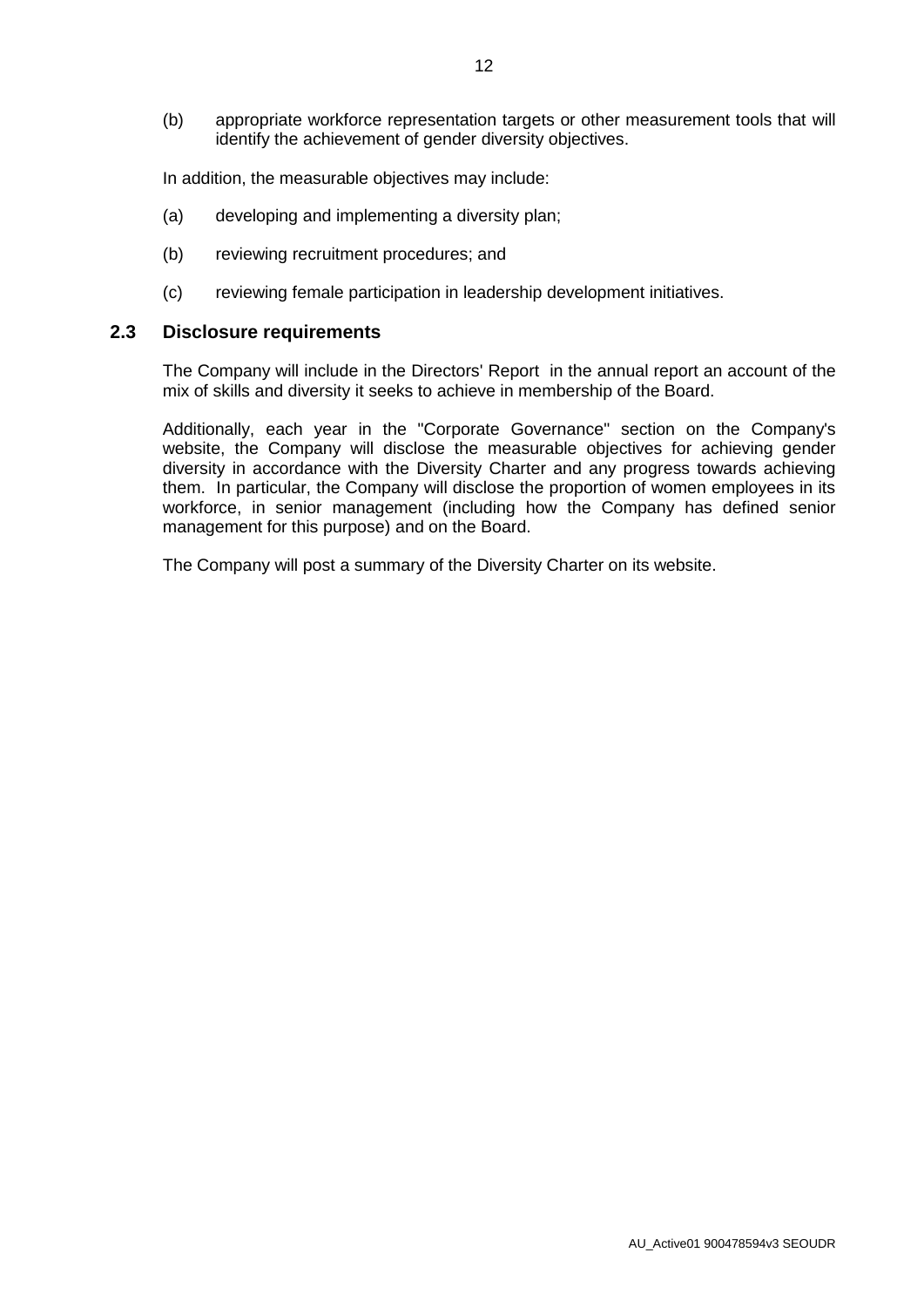# **3. Trading Charter**

This policy provides guidance to Directors, Key Management Personnel and other employees of Traffic Technologies Limited (**Traffic Technologies**) and its subsidiaries regarding dealing in Traffic Technologies securities or entering into transactions in products which operate to limit the economic risk of holding Traffic Technologies securities.

It has 3 sections:

- » the first section summarises the insider trading provisions of the *Corporations Act 2001 (Cth)* (**Corporations Act**) and applies to all employees;
- » the second section sets out Traffic Technologies' policy about dealing in Traffic Technologies securities and risk limiting products by Directors and Key Management Personnel of Traffic Technologies and its subsidiaries; and
- » the third section sets out Traffic Technologies' policy about dealing in Traffic Technologies securities by other employees (other than Directors and Key Management Personnel).

The policy applies to all "Traffic Technologies securities" which includes shares (eg ordinary shares and preference shares), options, rights, convertible notes, derivatives and any other financial product able to be traded on ASX or another stock exchange, whether or not such securities are created by Traffic Technologies or issued or created by third parties. The policy may also apply where Traffic Technologies securities are proposed to be used as security for, or are directly associated with, a proposed transaction (eg margin lending). Where this is the case, the proposed transaction should be discussed with the Company Secretary in advance, to determine whether it is covered by this policy.

For the purposes of this policy, Key Management Personnel has the meaning given to the expression in AASB 124: *Related Party Disclosures*, being *"those persons having authority and responsibility for planning, directing and controlling the activities of the entity, directly or indirectly, including any director (whether executive or otherwise) of that entity"*.

In addition, the policy provisions for Key Management Personnel will apply to any other employee as determined by the Chairman and/or the Managing Director from time to time and so notified in writing by the Company Secretary (see section 3).

#### **1. Insider Trading**

(a) The Corporations Act prohibition

If you possess information and know, or ought reasonably to know, that:

- (i) the information is not generally available to the market; and
- (ii) if the information were generally available, a reasonable person would expect it to have a material effect on the price or value of Traffic Technologies securities (**inside information**),

then, you must not: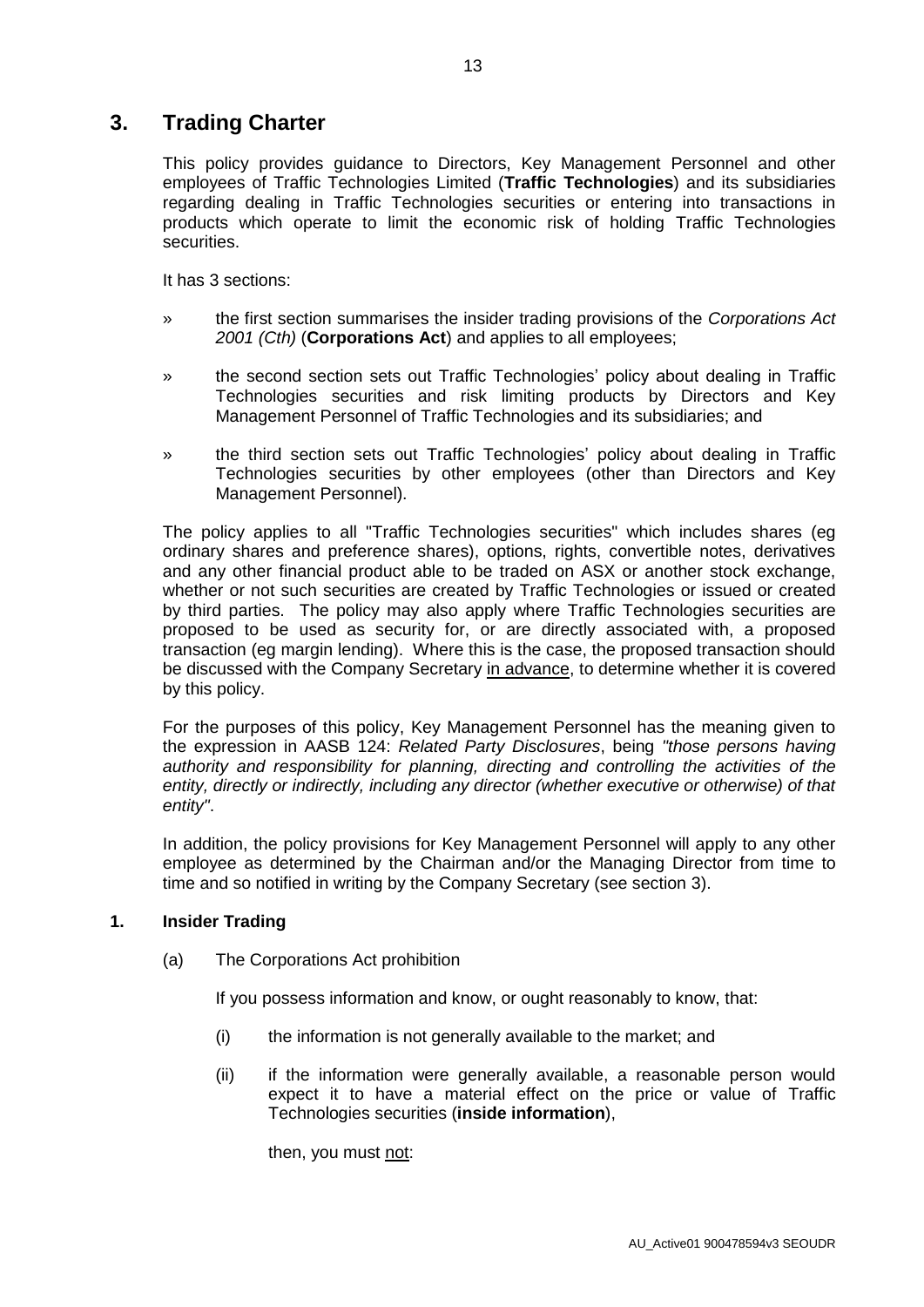- (iii) apply for, buy or sell Traffic Technologies securities or enter into an agreement to do any of those things;
- (iv) procure another person to apply for, buy or sell Traffic Technologies securities or enter into an agreement to do any of those things; or
- (v) communicate the information to another person if you know, or ought reasonably to know, that the other person would or would be likely to apply for, buy or sell Traffic Technologies securities or procure a third person to do any of those things.

The prohibition against insider trading under the Corporations Act also applies to price sensitive information relating to other companies of which a person might become aware, including as a consequence of his or her role with Traffic Technologies.

#### **1.1 When would information have a material effect on the price or value?**

Information is likely to have a material effect on the price or value of Traffic Technologies securities if it would, or would be likely to influence investors to buy or sell Traffic Technologies securities.

Some examples of information which would be "inside information" are:

- » profit forecasts;
- » proposed issues of securities;
- » borrowings or funding decisions;
- » impending mergers, acquisitions, reconstructions, takeovers, etc;
- » significant litigation;
- » significant changes in operations;
- » new products, services or technology;
- » proposed dividends;
- » management restructuring; and
- » significant new contracts/customers.

#### **1.2 Penalties**

If a person contravenes the insider trading provisions of the Corporations Act, he or she will potentially be liable for:

- » substantial criminal penalties involving a fine, imprisonment or both; and/or
- » a substantial civil penalty order.

If a person contravenes the insider trading provisions, he or she may also be sued for damages by persons suffering loss as a consequence.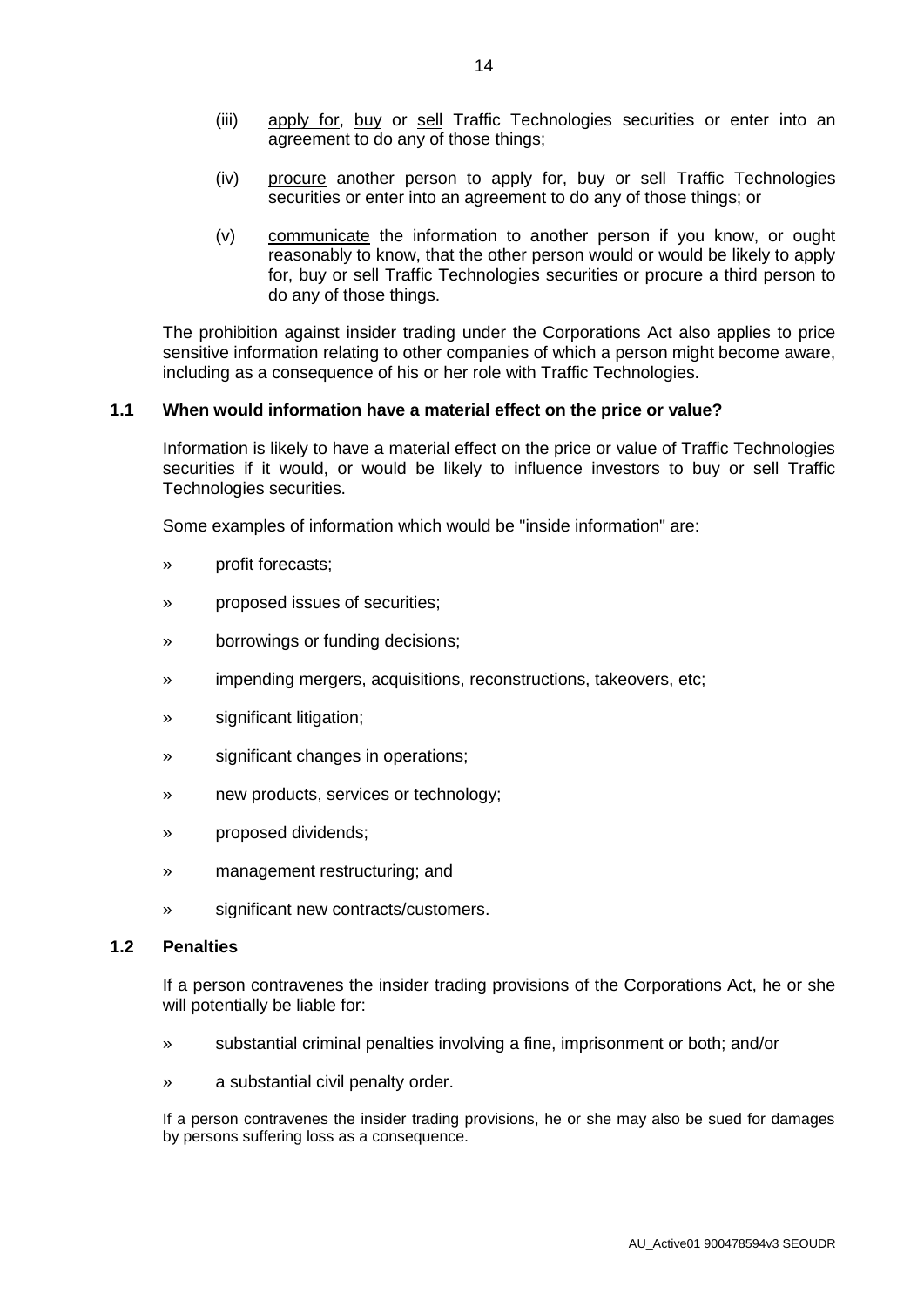IMPORTANT: The guidelines for permissible trading in Traffic Technologies securities set out in sections 2 and 3 below must be read subject to the insider trading provisions of the Corporations Act summarised above. Even if a "trading window" is "open", or if you have been given approval to trade, if you have inside information *you must not apply for, buy or sell Traffic Technologies securities, procure another to do any of those things or communicate the inside information to others. If in doubt, consult the Company Secretary.* 

#### **2. Traffic Technologies' policy – Directors and Key Management Personnel**

#### **2.1 Short term trading**

Despite anything in this policy, Directors and Key Management Personnel of Traffic Technologies and its subsidiaries must not engage in short term trading of Traffic Technologies securities.

As a guide, the purchase of securities with a view to resale within a 12 month period and the sale of securities with a view to repurchase within a 12 month period would be considered to be transactions of a short term nature. However, the sale of shares immediately after they have been acquired through the conversion of a security will not be regarded as short term trading. If in doubt as to what constitutes short term trading, consult the Company Secretary.

#### **2.2 Transactions which limit economic risk**

This policy applies equally to Directors and Key Management Personnel engaging in transactions or arrangements in products which operate to limit the economic risk (**risk limiting products**) in Traffic Technologies securities held by a Director or Key Management Personnel.

In the event that Directors or Key Management Personnel do not enter into such transactions within a trading window (and in accordance with this policy), they must ensure that the nominated settlement procedures will not allow the trigger of a Traffic Technologies security sale by the third party outside a trading window or in a blackout period (without the necessary approval) and where possible as a preference be settled by a cash exchange.

#### **2.3 "Trading windows"**

Subject to the insider trading provisions of the Corporations Act and the policy requirements set out below, the recommended times (in terms of avoiding suggestions of insider trading) for any Director or Key Management Personnel to deal in Traffic Technologies securities or risk limiting products are:

- (a) during the 6-week period from (and including) the second business day (not including the day of the trigger event concerned) after the following trigger events:
	- (i) date of Traffic Technologies' annual general meeting;
	- (ii) release of the half yearly results announcement to ASX; and
	- (iii) release of the full year results announcement to ASX;
- (b) during any period determined by the Board and notified to Directors and Key Management Personnel following the release to ASX of price sensitive information which, in the Board's opinion, ensures the market is fully informed; and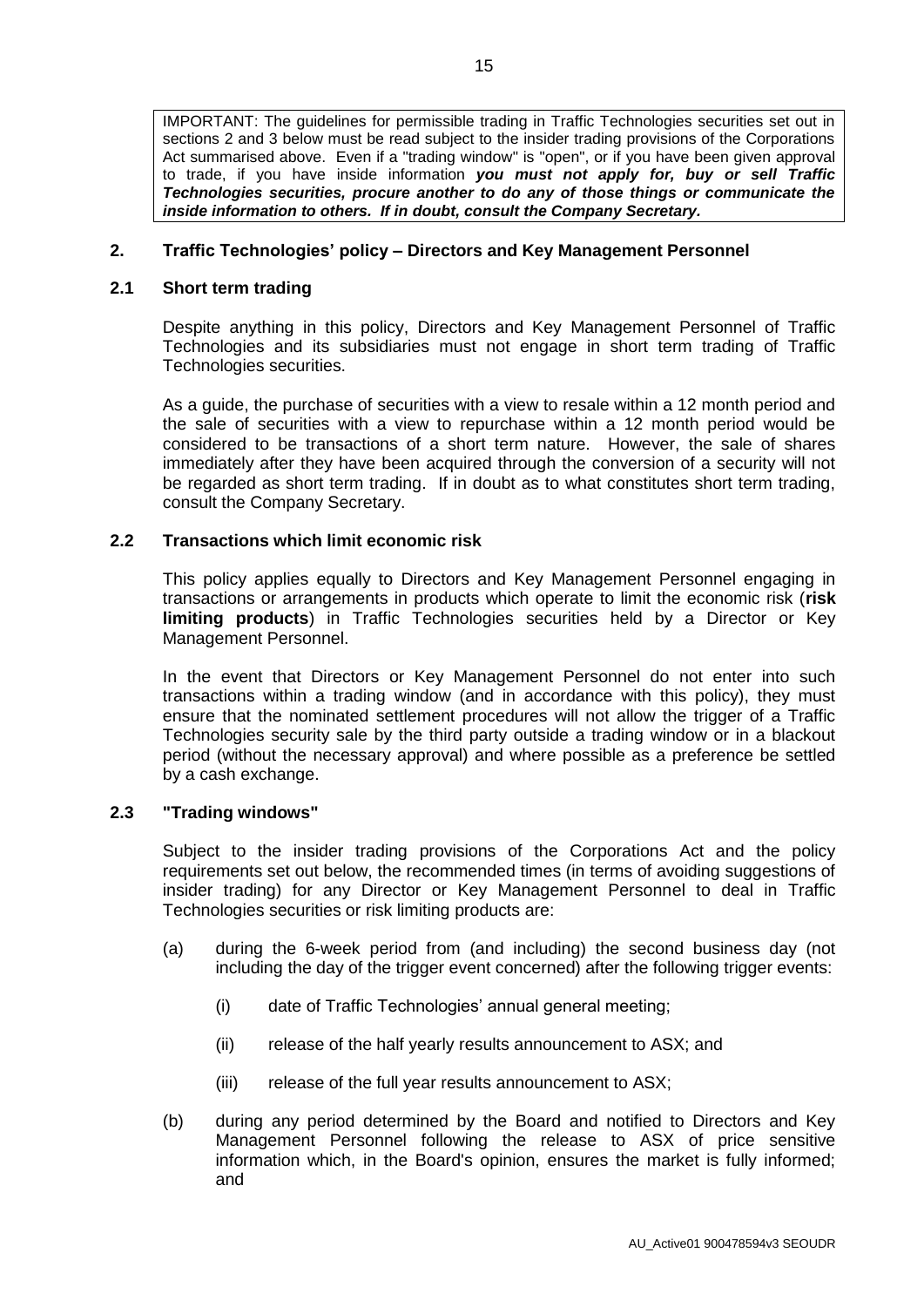(c) the offer period specified under a disclosure document (eg a prospectus) released by Traffic Technologies.

#### **2.4 "Blackout periods"**

Subject to the exceptions set out below, Directors and Key Management Personnel must not deal in Traffic Technologies securities or risk limiting products during the following "blackout periods":

- (a) the period from the close of trading on 31 December each year until the commencement of the trading window on the second business day after the release of the half year results announcement;
- (b) the period from the close of trading on 30 June each year until the commencement of the trading window on the second business after the release of the full year results announcement;
- (c) the period starting 4 weeks before AGM until the date after the AGM; and
- (d) any other period determined by the Board from time to time and notified to Directors and Key Management Personnel.

#### **2.5 Prior notification and/or consent**

Dealings in Traffic Technologies securities or entering into transactions or arrangements in risk limiting products should be limited to the "trading windows" referred to above.

If a Director or a member of the Key Management Personnel wishes to conduct any dealings or enter into transactions during a trading window, prior written notification should be given to:

- (a) in the case of a Director the Chairman of the Board or his delegate; and
- (b) in the case of Key Management Personnel the Managing Director (or his nominee, the Company Secretary).

Outside a trading window, a Director or member of the Key Management Personnel must not transact in Traffic Technologies securities or engage in transactions or arrangements in risk limiting products without the prior written consent of:

- (c) in the case of a Director the Chairman of the Board or his delegate; and
- (d) in the case of Key Management Personnel the Managing Director (or his nominee, the Company Secretary).

The Chairman, Managing Director or Company Secretary (as applicable) (**Relevant Company Officer**) will generally refuse consent for a Director or Key Management Personnel to apply for, buy or sell Traffic Technologies securities or enter into transactions or arrangements in risk limiting products during a blackout period unless special circumstances exist (including financial hardship and any other exceptional circumstances in which the proposed dealing is the most reasonable course of action available). The decision to give or refuse approval is entirely at the discretion of the Relevant Company Officer (who is not required to give any reasons for his or her decision). Additionally, the Relevant Company Officer may withdraw any clearance to trade if new information comes to light or where there is a change in circumstances.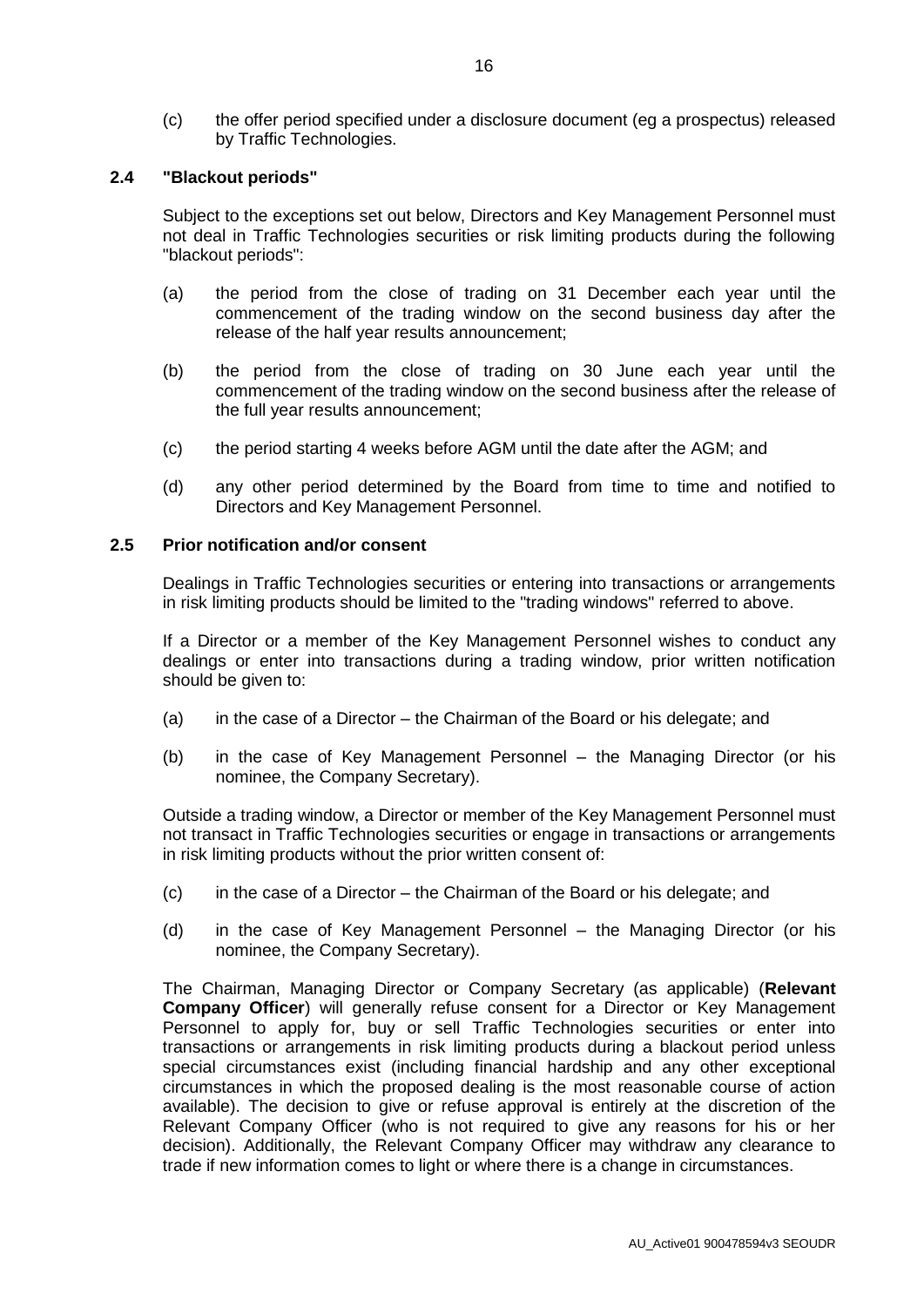The Relevant Company Officer's decision to refuse consent for a Director or Key Management Personnel to trade is final and binding. In this regard, such refusal is confidential in nature and must not be disclosed by the Director or Key Management Personnel to any other person, except to the extent necessary to comply with this policy. Consent may be given in any written form and will be effective after it is given, subject always to "blackout periods" and the qualification that Directors and Key Management Personnel must not apply for, buy or sell Traffic Technologies' securities or engage in transactions or arrangements in risk limiting products at any time if the Director or Key Management Personnel has or becomes aware of any inside information, even if the Relevant Company Officer has given his prior written consent.

#### **2.6 Dealings that are excluded from this policy**

(a) Conversion of securities, participation in dividend reinvestment plans etc

Subject to the insider trading provisions of the Corporations Act (see section 1), Directors and Key Management Personnel may, at any time:

- (i) acquire Traffic Technologies' ordinary shares by conversion of securities giving a right of conversion to ordinary shares (eg exercising options, reset preference shares or converting notes), but may not sell any of the shares received upon exercise of the options other than in accordance with this policy within a trading window;
- (ii) acquire Traffic Technologies securities under a bonus issue made to all holders of securities of the same class;
- (iii) acquire Traffic Technologies securities under a share purchase plan made to all holders of securities of the same class; or
- (iv) acquire Traffic Technologies securities under a Dividend Reinvestment Plan that is available to all holders of securities of the same class.
- (b) Employee equity plans

Subject to the insider trading provisions of the Corporations Act, you may at any time:

- (i) apply for or acquire Traffic Technologies securities under an employee equity plan; or
- (ii) exercise options acquired under an employee equity plan to acquire Traffic Technologies' ordinary shares (but you may not sell any of the shares received upon exercise of the options other than in accordance with this policy and the insider trading provisions (see section 1).
- (c) Transfers to superannuation funds

Subject to the insider trading provisions of the Corporations Act (see section 1), Directors and Key Management Personnel may at any time transfer Traffic Technologies securities they hold, that are not subject to any dealing restrictions imposed outside of this policy (eg securities granted under a Traffic Technologies equity incentive scheme that are subject to restrictions on dealing), to a superannuation fund or other savings scheme in which they are a beneficiary.

(d) Takeover offers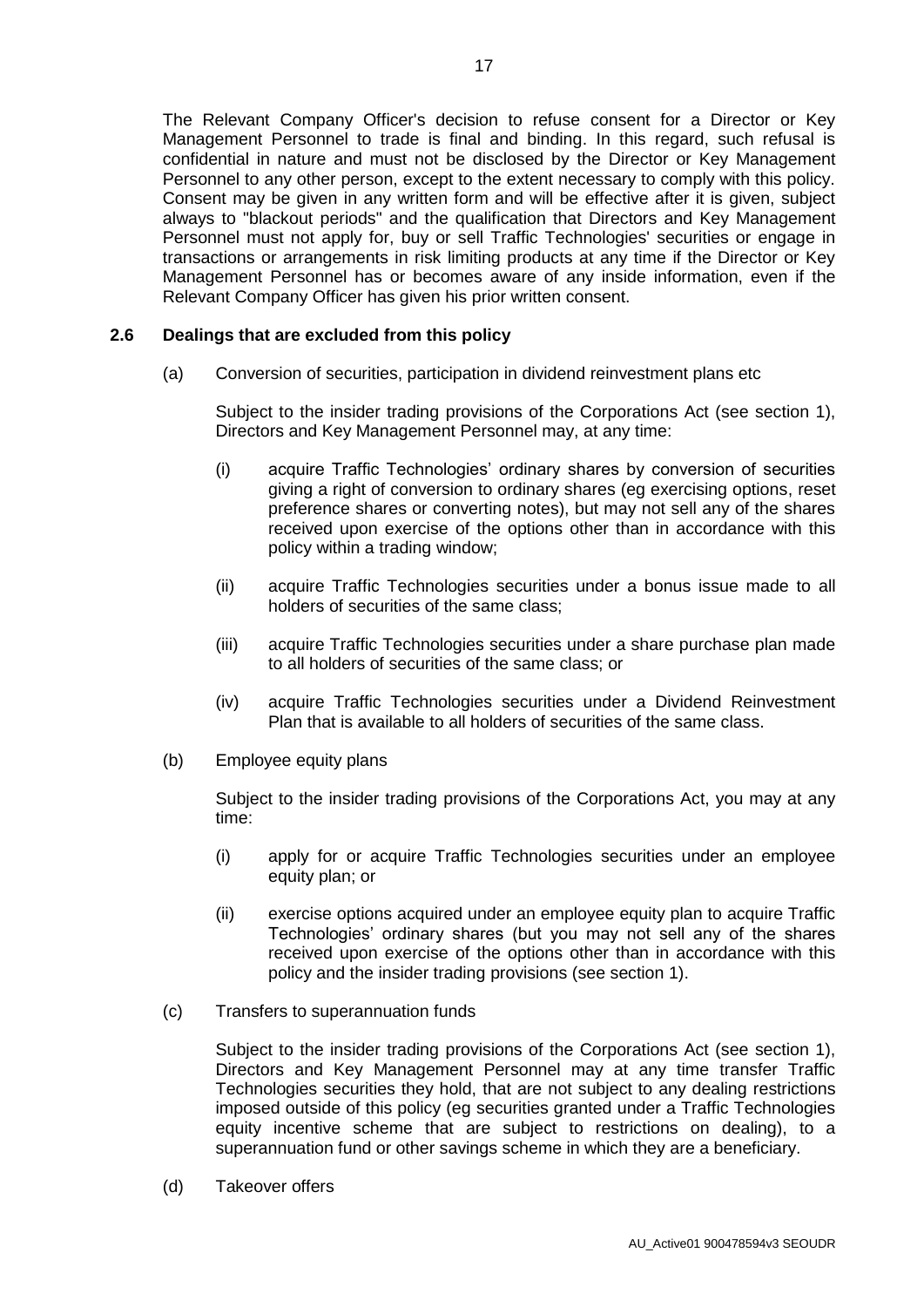Subject to the insider trading provisions of the Corporations Act (see section 1), Directors and Key Management Personnel may dispose of their Traffic Technologies securities in relation to a takeover offer for Traffic Technologies, including giving an undertaking to accept, or the acceptance of a takeover offer.

(e) Margin lending

Directors and Key Management Personnel may only enter into a margin lending arrangement if they have complied with this policy (in particular, with regard to restrictions on transactions in products which operate to limit the economic risk of holding Traffic Technologies securities).

Subject to the above and subject to the insider trading provision of the Corporations Act (refer Section 1), it is not a breach of this policy if a Director or a member of the Key Management Personnel has entered into a margin lending arrangement in respect of Traffic Technologies securities and a disposal of such securities occurs as a result of a secured lender exercising its rights under that arrangement.

#### **2.7 Unvested entitlements**

Despite anything in this policy, Directors and Key Management Personnel of Traffic Technologies and its subsidiaries must not engage in transactions or arrangements in risk limiting products which operate to limit the economic risk of unvested entitlements to Traffic Technologies securities (eg hedging arrangements in relation to unvested options or performance rights) or vested Traffic Technologies securities that are subject to a holding lock or other disposal restriction.

#### **2.8 Specific transactions**

The Managing Director may, from time to time, specify that Directors or Key Management Personnel (or particular Directors and members of the Key Management Personnel) are restricted from dealing in the securities of other companies which Traffic Technologies or its subsidiaries may have a close relationship with, such as companies involved in material commercial discussions with Traffic Technologies or one of its subsidiaries.

#### **3. Traffic Technologies' policy – Other employees (other than Directors and Key Management Personnel**

#### **3.1 Employee equity plans**

Subject to the insider trading provisions of the Corporations Act, employees of Traffic Technologies and its subsidiaries may at any time:

- (a) apply for or acquire Traffic Technologies securities under an employee equity plan; or
- (b) exercise options acquired under an employee equity plan to acquire Traffic Technologies' ordinary shares (but you may not sell any of the shares received upon exercise of the options other than in accordance with this policy and the insider trading provisions).

These dealings by employees are excluded from this policy.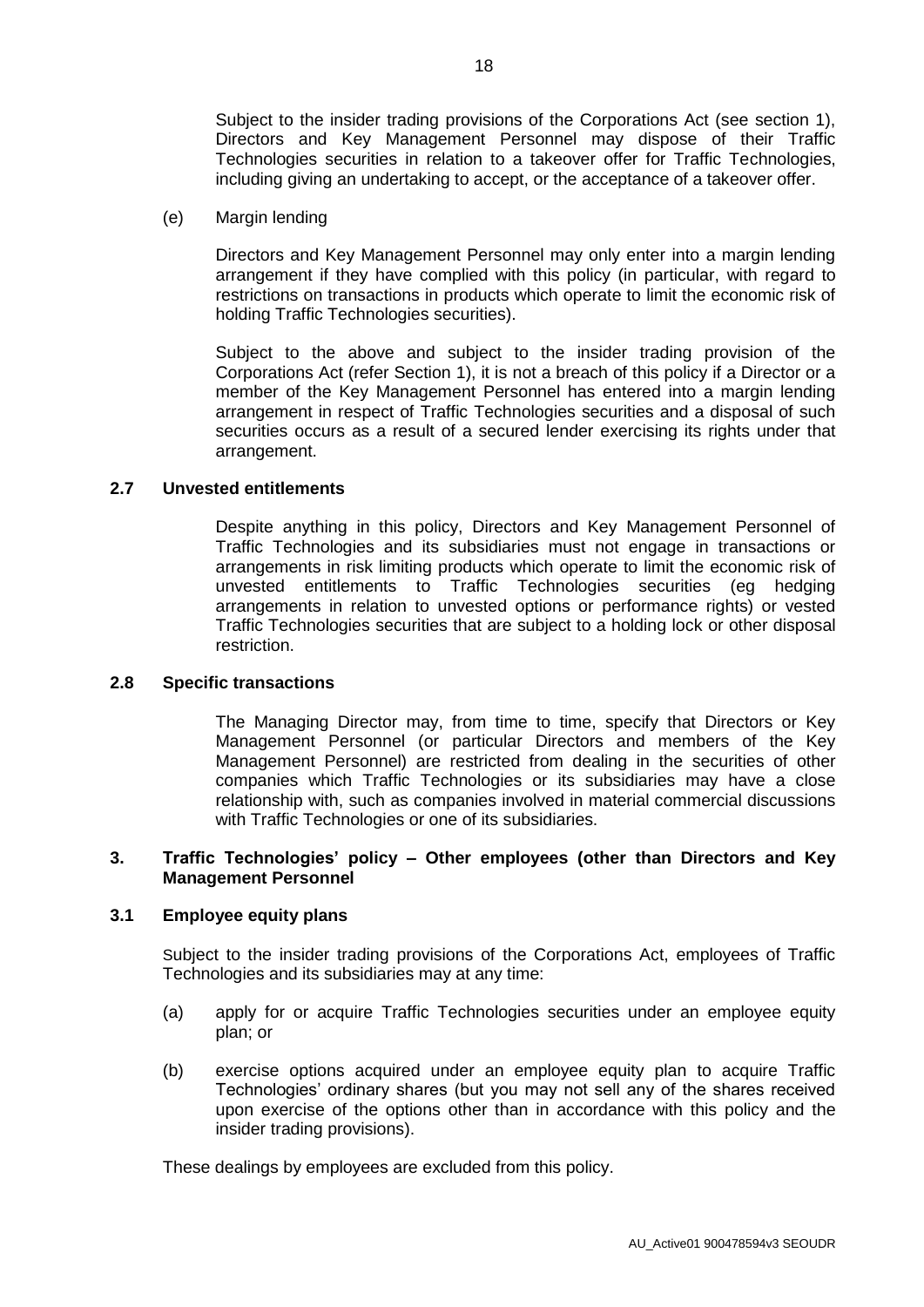#### **3.2 Generally**

Employees (other than Directors and Key Management Personnel) may deal in Traffic Technologies securities at any time if they do not have any inside information at that time. However, such employees are strongly advised not to deal in Traffic Technologies securities during blackout periods and to limit dealing in Traffic Technologies securities to trading windows.

Employees (other than Directors and Key Management Personnel) may, as a consequence of their position or employment, come into possession of inside information as a result of working on a particular project or assisting on a particular matter (eg a proposed acquisition). Such employees may be notified by the Company Secretary that, for the duration of the project or matter, they are to be subject to restrictions on buying and selling Traffic Technologies securities as are applicable to Directors and Key Management Personnel (as set out in Section 2).

An employee who has any doubt or question in the application of this trading policy should contact the Company Secretary before dealing in Traffic Technologies securities.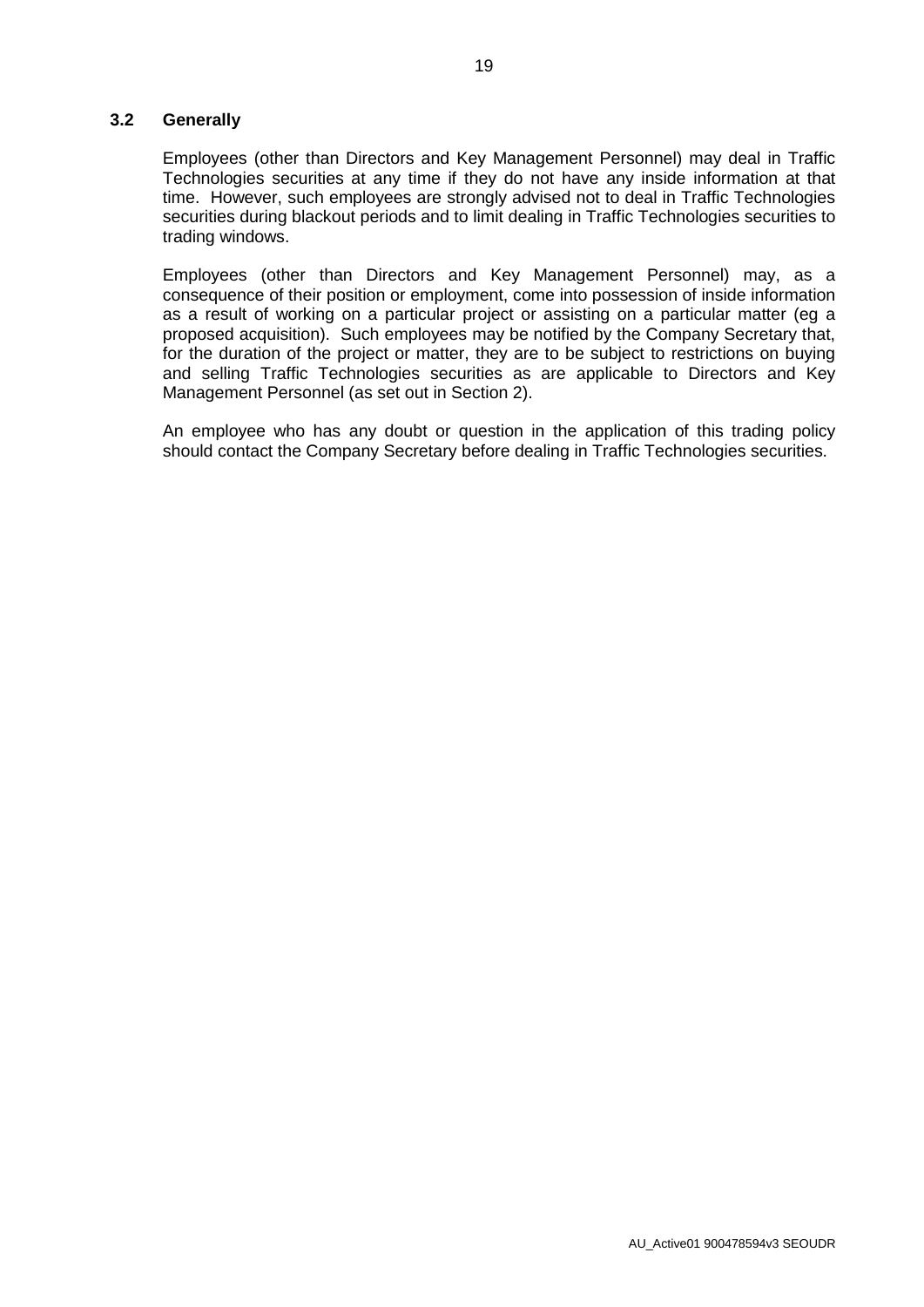# **4. Audit Charter**

#### **4.1 General scope and authority**

The Audit Committee is a committee of the Board and is established in accordance with the authority provided in the constitution. The Board has resolved to establish this committee and to adopt these terms of reference to govern the proceedings and meetings of the Audit Committee.

The primary role of the Audit Committee is to focus on issues relevant to the integrity of the Company's financial reporting..

The Audit Committee will advise and assist the Board in the discharge of its responsibility to exercise due care, diligence and skill in relation to:

- (a) reporting of financial information to users of financial reports, in particular the quality and reliability of such information;
- (b) assessing the consistency of disclosures in the financial statements with other disclosures made by the Company to the financial markets, governmental and other public bodies;
- (c) review and application of accounting policies;
- (d) financial management;
- (e) review of internal and external audit reports to ensure where weaknesses in controls or procedures have been identified, appropriate and prompt remedial action is taken by management;
- (f) conduct of any investigation relating to financial matters, records or accounts, and reporting those matters to the Board; and
- (g) compliance with applicable laws, regulations, standards and best practice guidelines.

#### **4.2 Composition**

The Audit Committee consists of a minimum of 3 independent directors of the Board. Executive directors are not permitted to be members of the Audit Committee. All members of the Audit Committee (including its chairperson) are appointed by the Board. The chairperson of the Audit Committee will be an independent director who is not the Chairperson of the Board. All members of the Audit Committee are to be financially literate with accounting and financial expertise and sufficient understanding of the industry in which the Company operates to be able to discharge their responsibilities. An appointment to the Audit Committee will automatically terminate on that member ceasing to be a non-executive director of the Company.

The secretary of the Audit Committee will be the Company Secretary.

#### **4.3 Meetings**

The Audit Committee will meet as frequently as required but not less than twice a year. The Audit Committee may also meet at other times during the year to address specific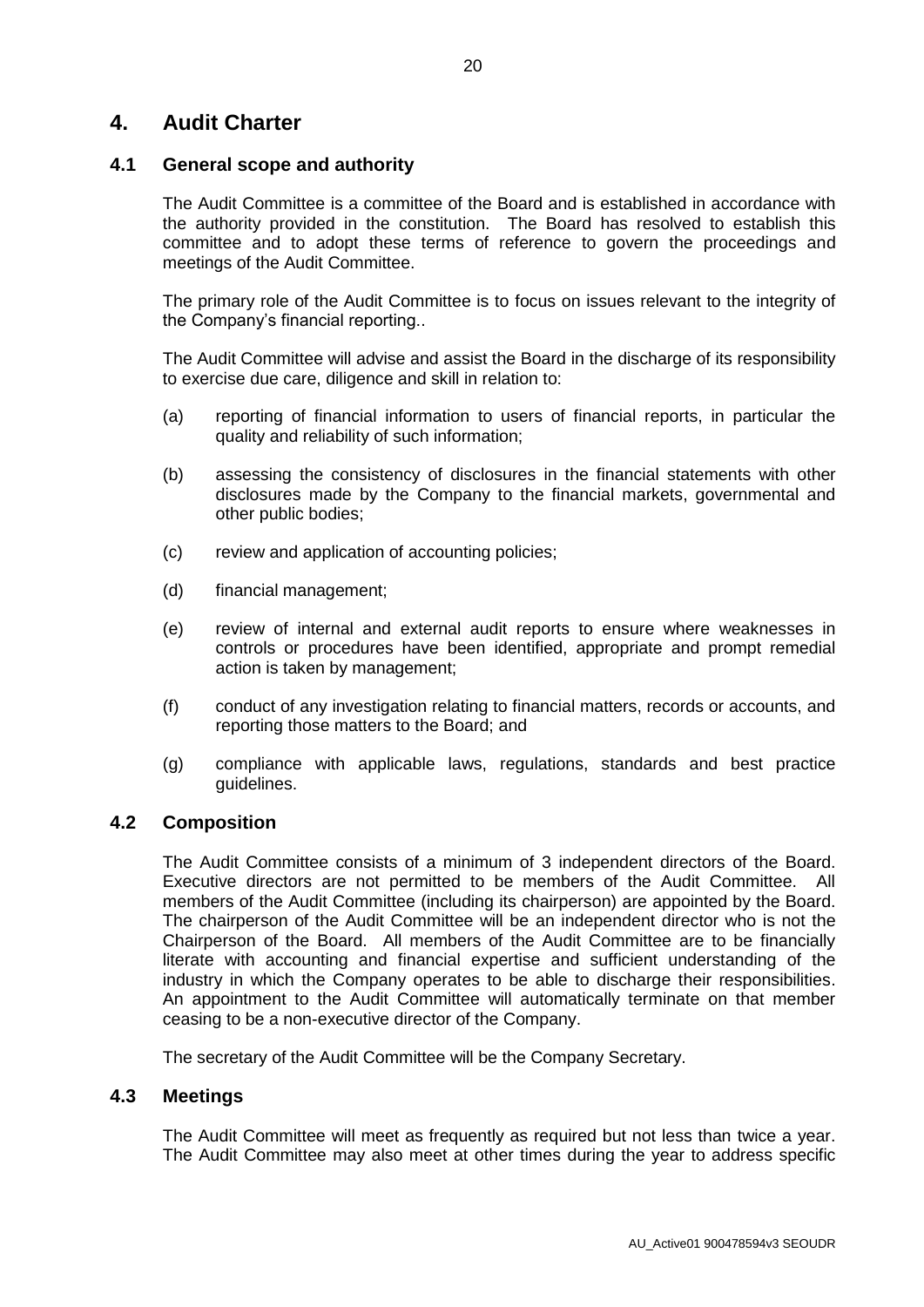issues referred by the Board and to review financial reports prior to presentation to the Board.

Any member of the Audit Committee may call a meeting of the Audit Committee.

A notice of meeting confirming the date, time, venue and agenda will be forwarded to each member of the Audit Committee in the week prior to the date of the meeting. The notice of meeting will include relevant supporting papers for the agenda items to be discussed.

The quorum for a meeting is 2 members or any greater number determined by the Audit Committee from time to time.

Other directors, executives and other parties may attend Audit Committee meetings but only at the invitation of the chairperson of the Audit Committee.

The Audit Committee may conduct meetings without all members being in the physical presence of one another provided that all Audit Committee members involved in the meeting are able to participate in discussion.

The chairperson of the Audit Committee, or his or her delegate, will report to the Board following each meeting.

If the chairperson of the Audit Committee is absent from a meeting and no acting chairperson has been appointed, the members of the Audit Committee present at the meeting have authority to choose 1 of their number to be chairperson for that particular meeting.

Minutes of proceedings and resolutions of the Audit Committee meetings will be kept by the secretary. Minutes will be distributed to all Audit Committee members after preliminary approval has been given by the Audit Committee chairperson.

At the end of the Company's reporting period, the number of times the Audit Committee met through the period and the individual attendances of the members of the Audit Committee will be included in the "Directors' Report" section of the Company's annual report.

#### **4.4 Authority**

The Audit Committee has the authority to seek any information it requires to carry out its duties from any officer or employee of the Company or related parties and such officers or employees will be instructed by the Board to cooperate fully in the provision of such information.

The Audit Committee will maintain free and open communications with the Company's external auditors, internal auditors and management. The Audit Committee will periodically meet with the external auditors without representatives of management present to discuss the adequacy of the Company's disclosures and policies, and to satisfy itself regarding the external auditors' independence.

The Audit Committee also has authority at the Company's expense to consult any independent professional adviser it considers appropriate to assist it in meeting its responsibilities.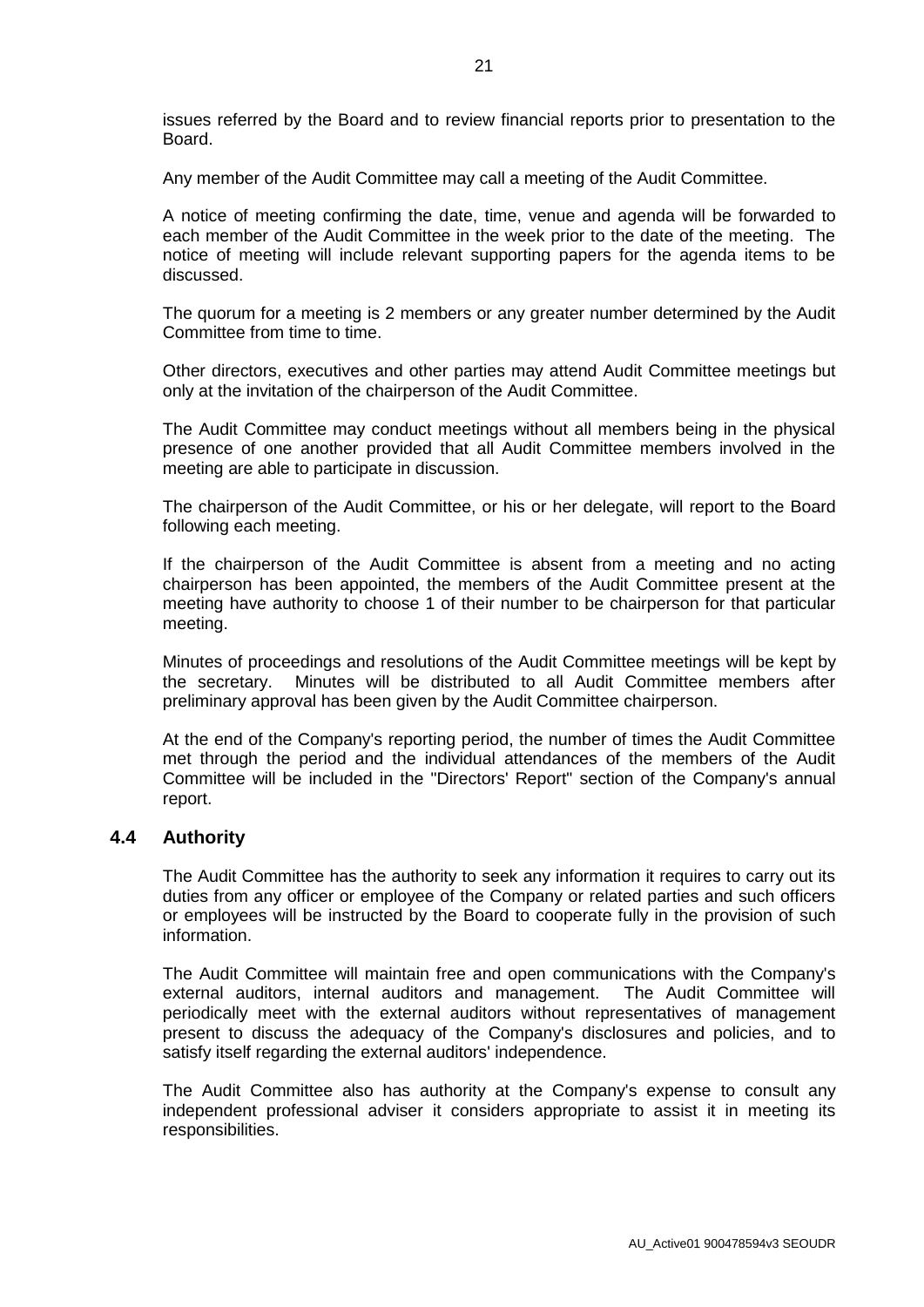The Audit Committee discharges its responsibilities by making recommendations to the Board, however it does not have any executive powers to commit the Board or management to their implementation. The Audit Committee is not responsible for supervising the performance of executives and is not involved in day-to-day operations, management functions or decision making.

#### **4.5 Duties and responsibilities**

The Audit Committee's main responsibilities are as follows:

#### **(a) External Reporting**

- (i) Consider the appropriateness of the Company's accounting policies and principles and any changes, as well as the methods of applying them, ensuring they are in accordance with the stated financial reporting framework.
- (ii) Assess significant estimates and judgements in financial reports by making inquiries of management about the process used in making material estimates and judgments and then making inquiries of the internal and external auditors as to the basis of their conclusions and the reasonableness of management's estimates.
- (iii) Review management's processes for ensuring compliance with laws, regulations and other requirements (including the Australian Accounting Standards, the Corporations Act, the ASX Listing Rules and the ASX Market Rules) relating to the external reporting of financial and nonfinancial information.
- (iv) Assess information from internal and external auditors that affects the quality of financial reports (eg actual and potential material audit adjustments, financial report disclosures, non-compliance with the laws and regulations, internal control issues).
- (v) Ask the external auditor for an independent judgement about the appropriateness of accounting principles used and the clarity of the financial disclosure practices used or proposed to be used as put forward by management.
- (vi) Review documents and reports to regulators and make recommendations to the Board on their approval or amendment.
- (vii) Assess the management of non-financial information in documents (both public and internal) to ensure the information does not conflict inappropriately with the financial statements and other documents and assess internal control systems covering information releases that have the potential to adversely reflect on the Company's conduct.
- (viii) Recommend to the Board whether the financial and non-financial statements should be signed based on the Audit Committee's assessment of them.
- (ix) Require the Managing Director and the Chief Financial Officer (or each person who performs each of those roles) to provide a declaration in the form of a certification (**Declaration**) that, in their opinion, the financial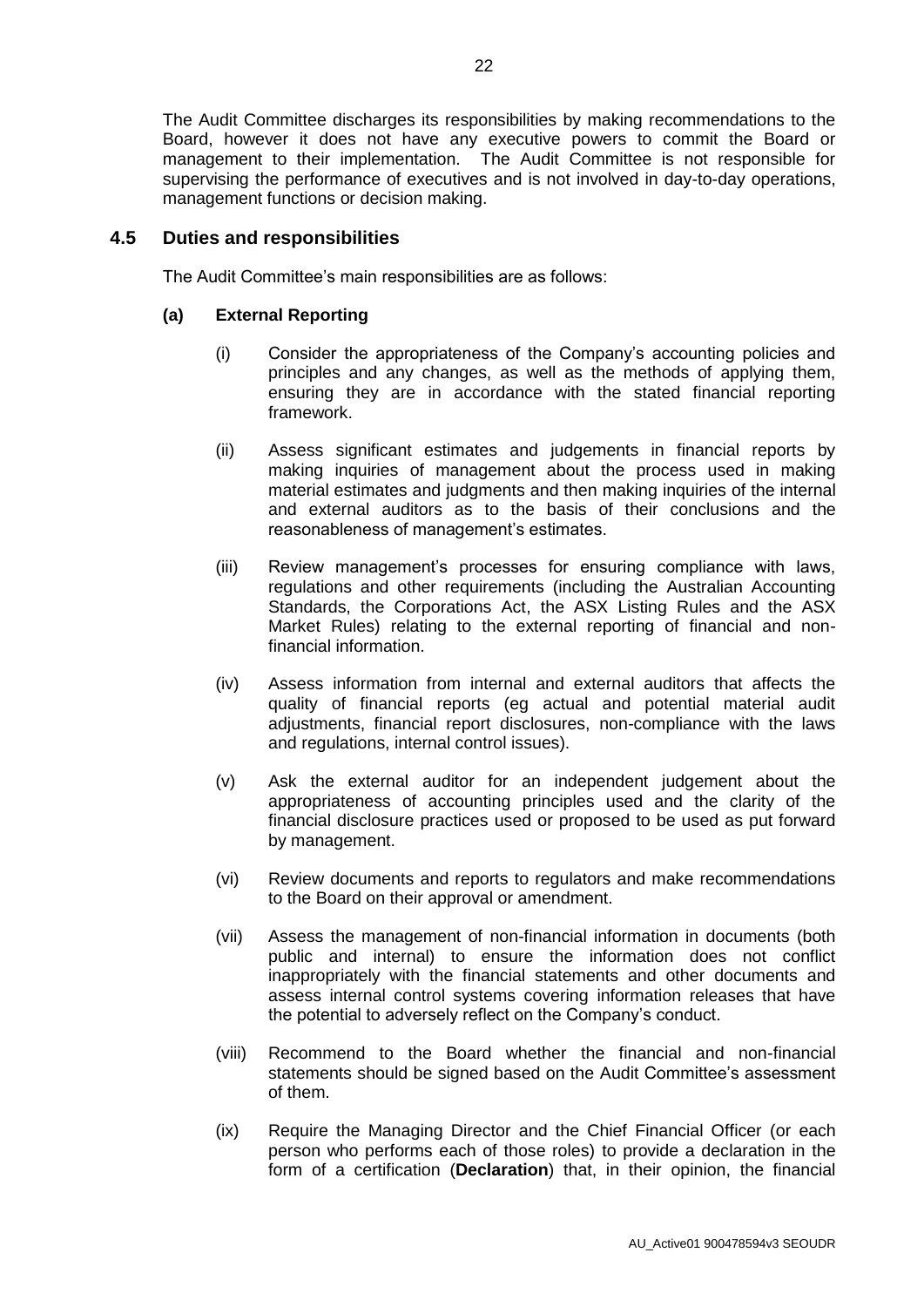records of the Company have been properly maintained and that the financial statements comply with the appropriate accounting standards and give a true and fair view of the financial position and performance of the Company and that the opinion has been formed on the basis of a sound system of risk management and internal control which is operating effectively. The Declaration must be given before the Board approves the financial statements for the financial year.

#### **(b) External audit**

The Board and management need to ensure the statutory auditor is both independent and seen to be independent. The purpose of an independent statutory audit is to provide shareholders and investors with reliable and clear financial reports on which to base investment decisions.

The Audit Committee's external audit responsibilities include:

- (i) making recommendations to the Board on the appointment, remuneration and monitoring of the performance and independence of the external auditor;
- (ii) ensuring any suggestions by management that the auditor needs to be replaced or that the audit needs to be put out to tender are referred to and examined carefully by the Audit Committee with it reporting to the Board on its examination before any decision is made by the Board;
- (iii) reviewing the external auditor's fees and being satisfied that an effective, comprehensive and complete audit can be conducted for the set fee;
- (iv) at the start of each audit, agreeing on the terms of the engagement with the external auditor;
- (v) inviting the external auditor to attend Audit Committee meetings to, at least, review the audit plan, discuss audit results and consider the implications of the external audit findings for the control environment;
- (vi) together with the external auditor, reviewing the scope of the external audit (particularly the identified risk areas) and any additional agreed procedures on a regular and timely basis;
- (vii) enquiring of the auditor if there have been any significant disagreements with management irrespective of whether or not they have been resolved;
- (viii) monitoring and critiquing management's responsiveness to the external auditor's findings and recommendations;
- (ix) reviewing all representation letters signed by management and ensuring the information provided is complete and appropriate;
- (x) providing the opportunity for the Audit Committee members to meet with the external auditors without management personnel being present at least once a year;
- (xi) reviewing the external auditor's independence based on the external auditor's relationships and services with the Company and other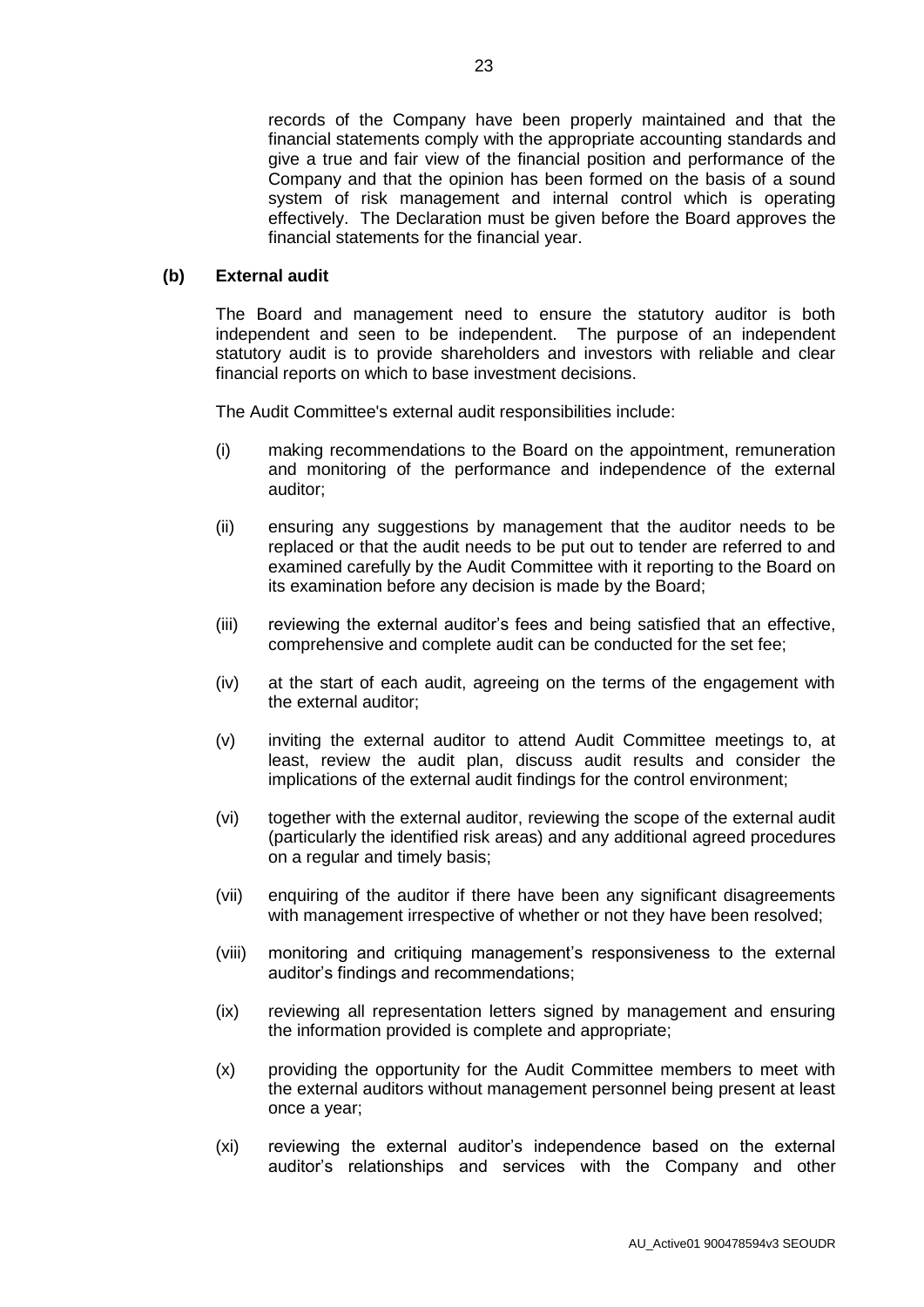organisations that may impair or appear to impair the external auditor's independence; and

(xii) requesting the external auditor to attend the AGM of the Company to answer any audit related questions from shareholders.

#### **4.6 Fees and expenses**

Audit Committee members are not entitled to receive any additional remuneration for their role as members of the Audit Committee. Directors' fees are set to include membership of any Board committees.

The reasonable expenses incurred by Audit Committee members in discharging their obligations and attending Audit Committee meetings will be reimbursed by the Company, consistent with Company policies which are established from time to time.

#### **4.7 Review of terms of reference**

The Audit Committee's terms of reference are to be reviewed at least annually by the Audit Committee to ensure they remain consistent with the Audit Committee's authority, objectives and responsibilities. At the end of the Company's reporting period, details of whether such a review has taken place will be included in the "Corporate Governance" section on the Company's website.

Any significant changes to the terms of reference are to be recommended by the Audit Committee to the Board for approval.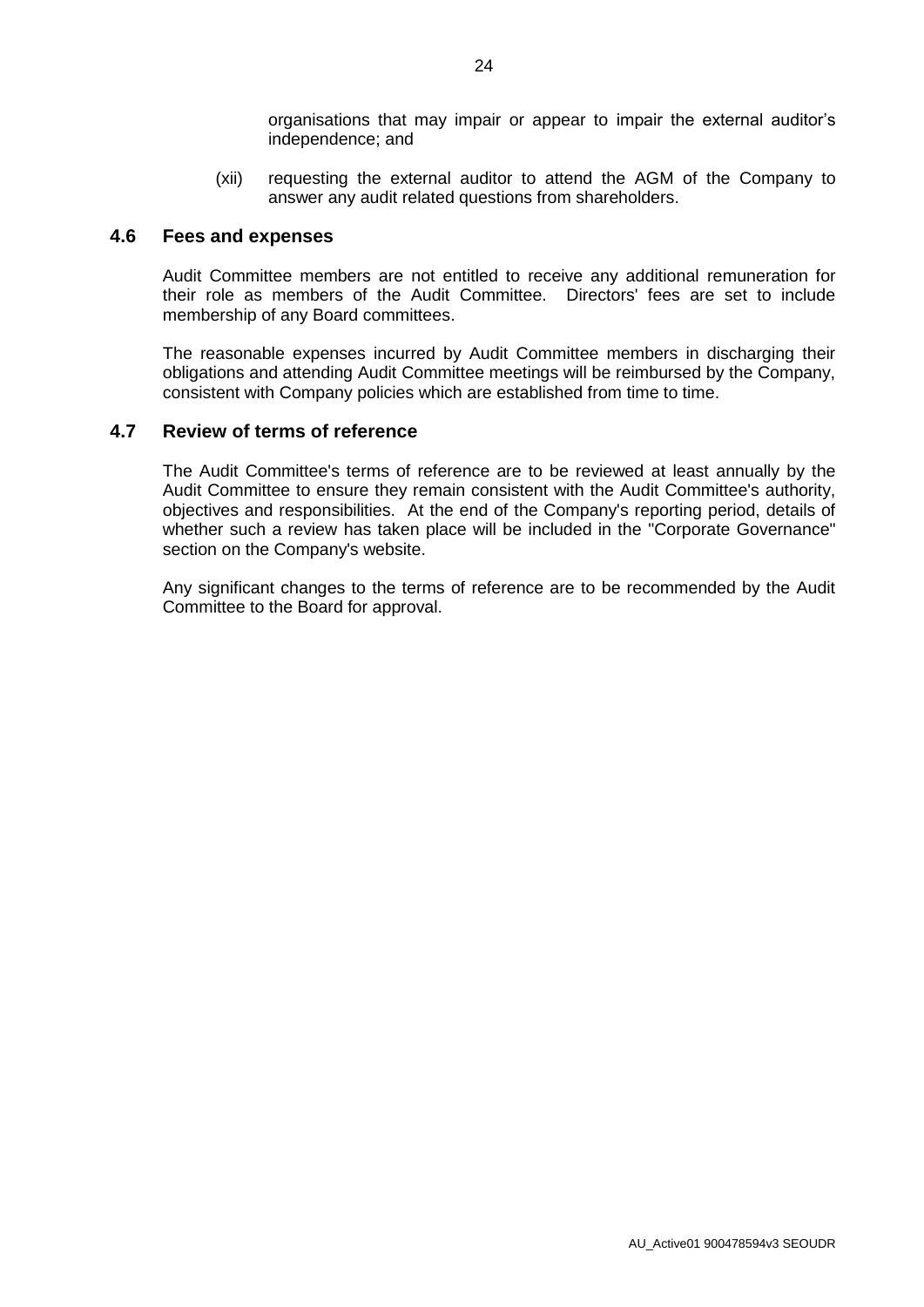# **5. Risk Charter**

#### **5.1 General scope and authority**

The Risk Committee is a committee of the Board and is established in accordance with the authority provided in the constitution. The Board has resolved to establish this committee and to adopt these terms of reference to govern the proceedings and meetings of the Risk Committee.

The primary role of the Risk Committee is to monitor and review the effectiveness of the Company's control environment in the areas of operational risk, legal and regulatory compliance.

The Risk Committee will advise and assist the Board in the discharge of its responsibility to exercise due care, diligence and skill in relation to:

- (a) evaluation of the Company's compliance and risk management structure and procedures, internal controls and ethical standards;
- (b) review of business policies and practices;
- (c) protection of the Company's assets; and
- (d) compliance with applicable laws, regulations, standards and best practice guidelines.

#### **5.2 Composition**

The Risk Committee consists of a minimum of 3 independent directors of the Board. Executive directors are not permitted to be members of the Risk Committee. All members of the Risk Committee (including its chairperson) are appointed by the Board. The chairperson of the Risk Committee will be an independent director who is not the Chairperson of the Board. All members of the Risk Committee are to be financially literate with accounting and financial expertise and sufficient understanding of the industry in which the Company operates to be able to discharge their responsibilities. An appointment to the Risk Committee will automatically terminate on that member ceasing to be a non-executive director of the Company.

The secretary of the Risk Committee will be the Company Secretary.

#### **5.3 Meetings**

The Risk Committee will meet as frequently as required but not less than twice a year. The Risk Committee may also meet at other times during the year to address specific issues referred by the Board and to review financial reports prior to presentation to the Board.

Any member of the Risk Committee may call a meeting of the Risk Committee.

A notice of meeting confirming the date, time, venue and agenda will be forwarded to each member of the Risk Committee in the week prior to the date of the meeting. The notice of meeting will include relevant supporting papers for the agenda items to be discussed.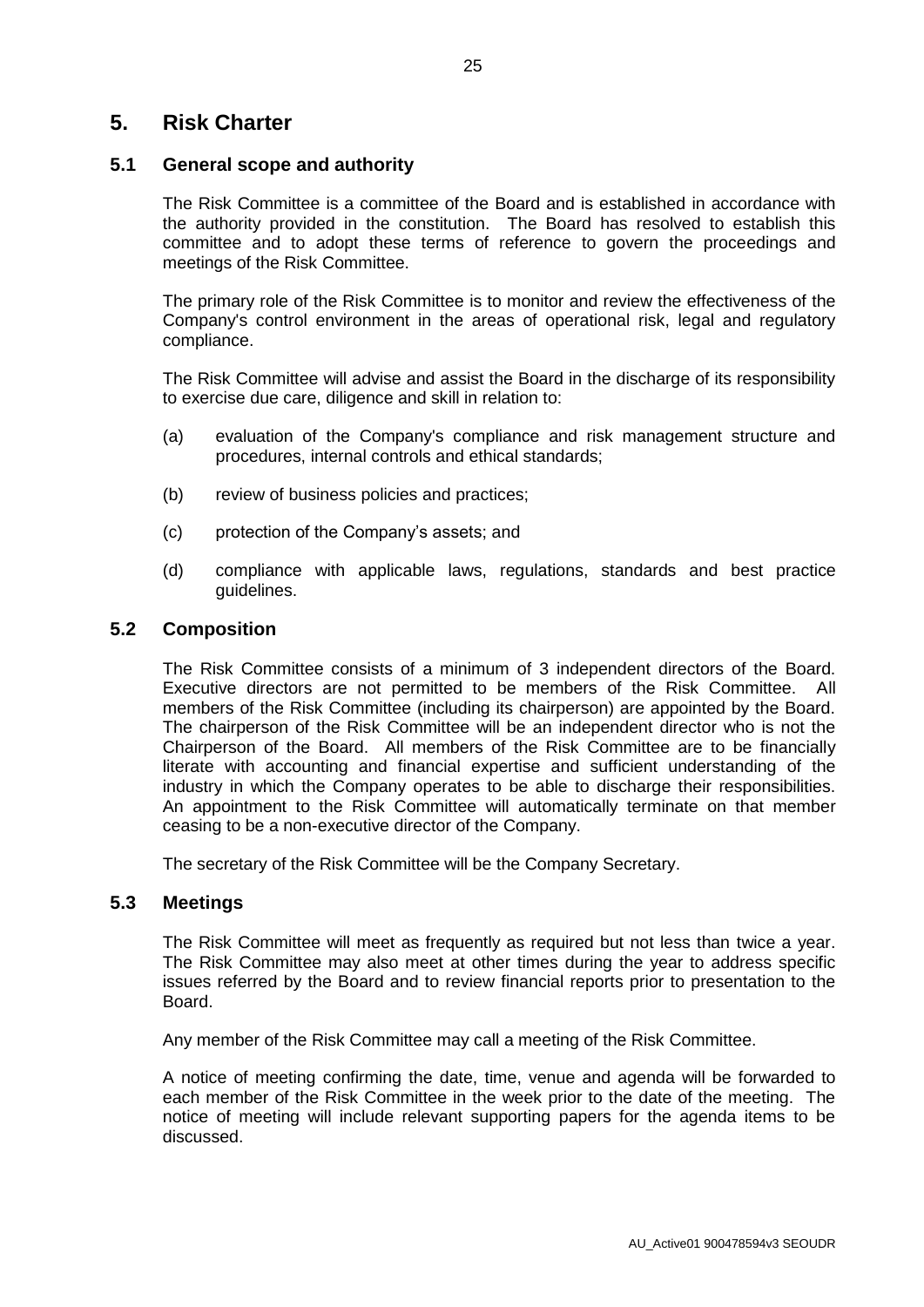The quorum for a meeting is 2 members or any greater number determined by the Risk Committee from time to time.

Other directors, executives and other parties may attend Risk Committee meetings but only at the invitation of the chairperson of the Risk Committee.

The Risk Committee may conduct meetings without all members being in the physical presence of one another provided that all Risk Committee members involved in the meeting are able to participate in discussion.

The chairperson of the Risk Committee, or his or her delegate, will report to the Board following each meeting.

If the chairperson of the Risk Committee is absent from a meeting and no acting chairperson has been appointed, the members of the Risk Committee present at the meeting have authority to choose 1 of their number to be chairperson for that particular meeting.

Minutes of proceedings and resolutions of the Risk Committee meetings will be kept by the secretary. Minutes will be distributed to all Risk Committee members after preliminary approval has been given by the Risk Committee chairperson.

At the end of the Company's reporting period, the number of times the Risk Committee met through the period and the individual attendances of the members of the Risk Committee will be included in the "Directors' Report" section of the Company's annual report.

#### **5.4 Authority**

The Risk Committee has the authority to seek any information it requires to carry out its duties from any officer or employee of the Company or related parties and such officers or employees will be instructed by the Board to cooperate fully in the provision of such information.

The Risk Committee will maintain free and open communications with the Company's management. The Risk Committee will have the right to right to obtain information, interview management and internal and external auditors (with or without management present).

The Risk Committee also has authority at the Company's expense to consult any independent professional adviser it considers appropriate to assist it in meeting its responsibilities.

The Risk Committee discharges its responsibilities by making recommendations to the Board, however it does not have any executive powers to commit the Board or management to their implementation. The Risk Committee is not responsible for supervising the performance of executives and is not involved in day-to-day operations, management functions or decision making.

#### **5.5 Duties and responsibilities**

The Risk Committee's main responsibilities are as follows: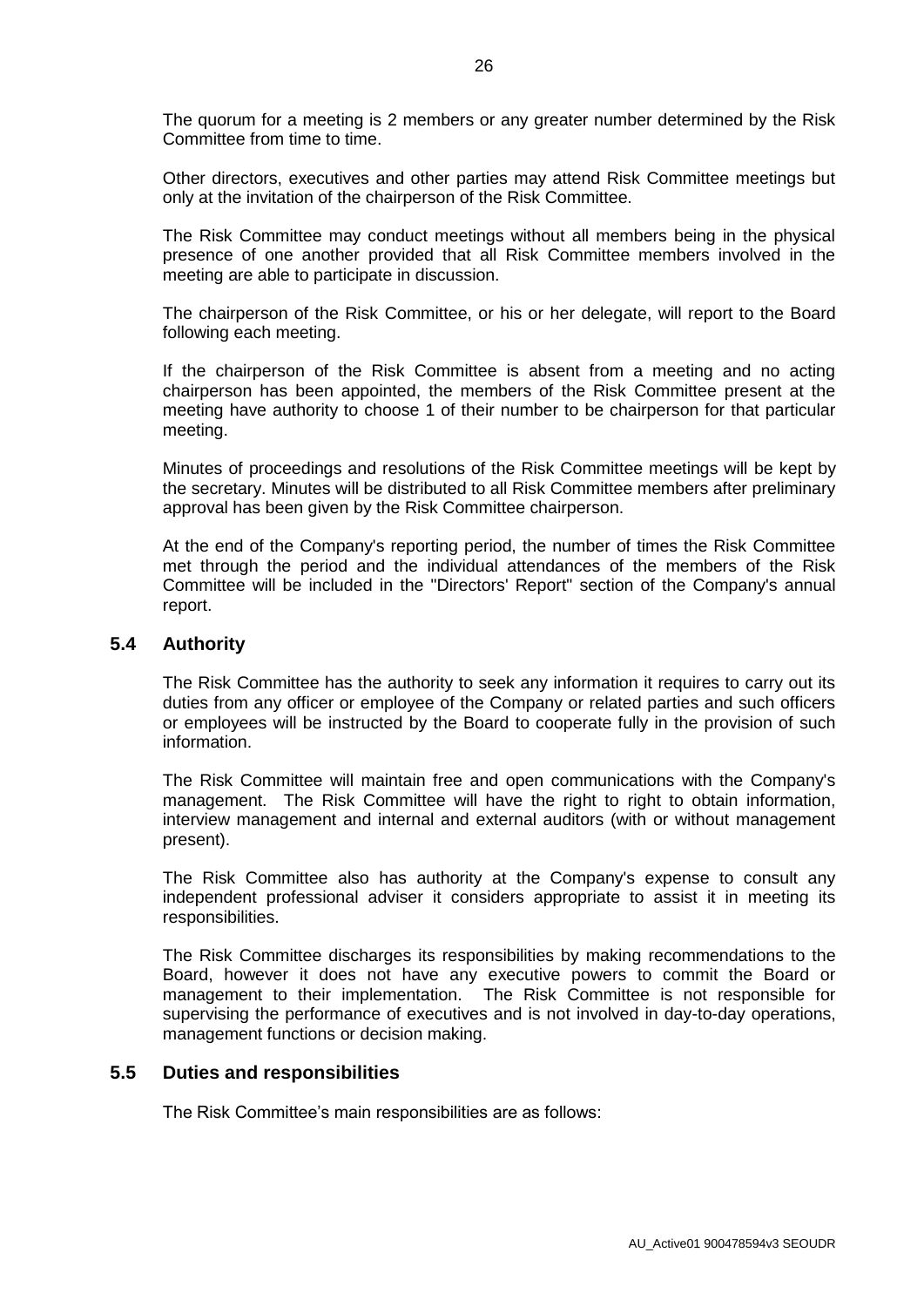- (i) Review management's processes for ensuring compliance with laws, regulations and other requirements (including the Corporations Act, the ASX Listing Rules and the ASX Market Rules).
- (ii) Ensure that a comprehensive process is established by management to capture issues for the purposes of continuous reporting to ASX.
- (iii) Review the completeness and accuracy of the reporting of the Company's main corporate governance practices as required under the ASX Listing Rules or the rules of any other stock exchange where the securities of the Company are quoted.

#### **(b) Related party transactions**

Review and monitor the propriety of related-party transactions.

#### **(c) Internal control and risk management**

An internal officer of the Company is to be appointed and responsible for reporting to the Risk Committee about:

- (i) Assessing the internal processes for determining and managing key risk areas, particularly:
	- (A) monitoring any non-compliance with laws, regulations, standards and best practice guidelines, including environmental and industrial relations laws;
	- (B) important judgements and accounting estimates;
	- (C) contractual risks and indemnities;
	- (D) litigation and claims;
	- (E) insurance program, having regard to the Company's business and the insurable risks associated with its business;
	- (F) fraud and theft; and
	- (G) relevant business risks other than those that are dealt with by other specific Board committees.
- (ii) Ensuring the Company has an effective risk management system.
- (iii) Receiving from management reports on all suspected and actual frauds, thefts and breaches of laws.
- (iv) Addressing the effectiveness of the internal control system with management and the internal and external auditors.
- (v) Evaluating the process for assessing and continuously improving internal controls, particularly those related to areas of significant risk.
- (vi) Assessing whether management has controls in place for unusual types of transactions including any potential transactions that may carry more than an acceptable degree of risk.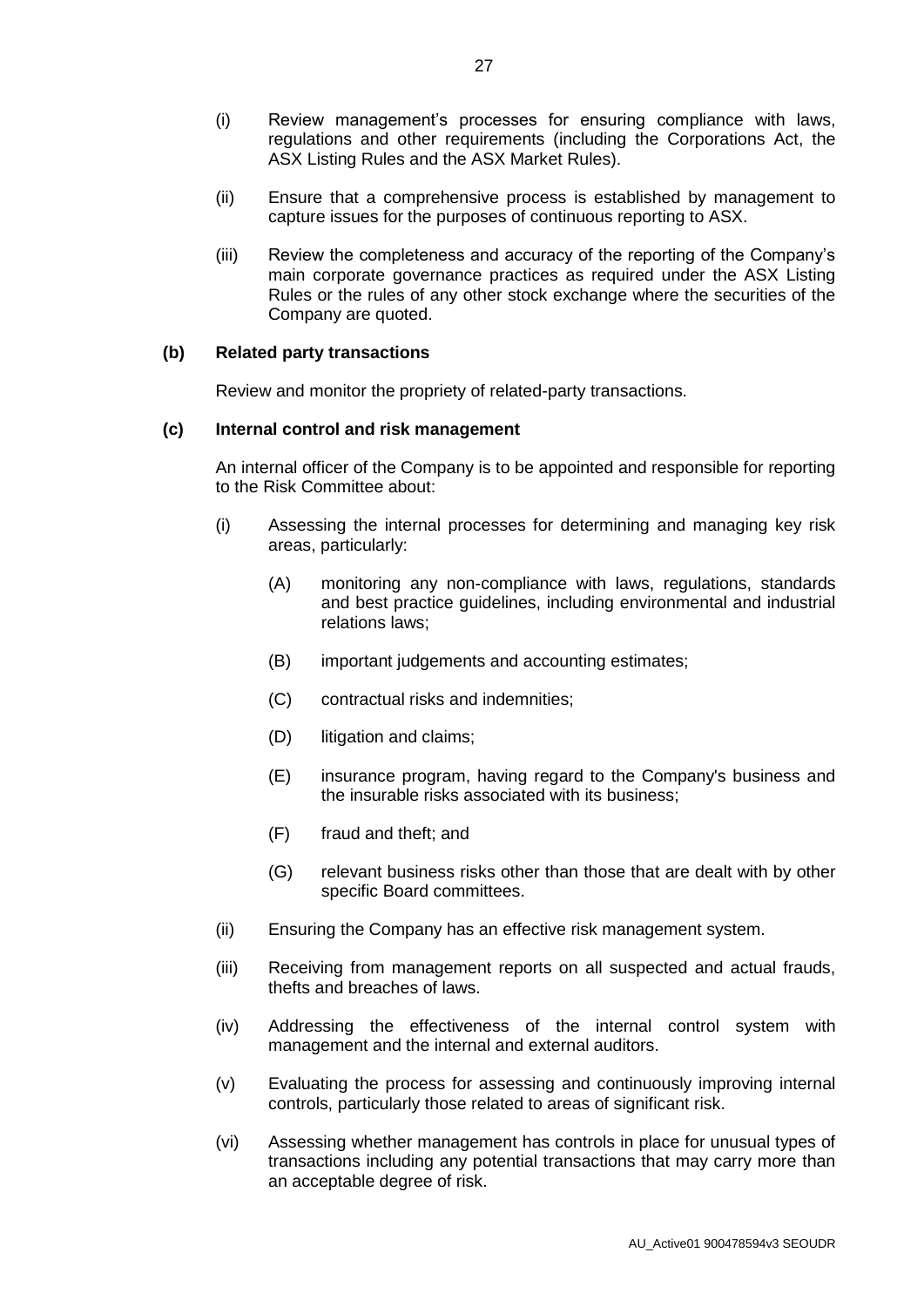- (vii) Assessing the effectiveness of and compliance with the Company's Code of Conduct.
- (viii) Meeting periodically with key management, internal and external auditors and compliance staff to understand and discuss the control environment.
- (ix) Ensuring the Managing Director and Chief Financial Officer each provide a written statement to the Board that the Company's risk management and internal compliance and control system is operating efficiently and effectively in all material respects.

#### **(d) Internal audit**

An internal audit function provides an independent assessment of risk and compliance with internal controls. The Risk Committee, having due regard for the current size and complexity of the Company does not believe an internal auditor is warranted at this point.

If the Company were to have an internal audit function, the results of internal audits would be reported to senior management and to the Risk Committee on a regular basis. In addition, processes would be put in place to ensure that appropriate follow up actions are taken in relation to significant audit findings and identified areas of risk.

The Risk Committee's internal audit responsibilities would include:

- (i) reviewing the internal auditor's mission, charter and resourcing (including qualifications, skills, experience, funding and equipment);
- (ii) reviewing and approving the scope of the internal audit plan and work program;
- (iii) monitoring the progress of the internal audit plan and work program and considering the implications of internal audit findings for the control environment;
- (iv) monitoring and critiquing management's responsiveness to an internal audit's findings and recommendations;
- (v) evaluating the process which the Company has in place for monitoring and assessing the effectiveness of the internal auditor;
- (vi) overseeing the co-ordination of the internal auditor with the external auditor; and
- (vii) providing the opportunity for Risk Committee members to meet with the internal auditors without management personnel being present at least once a year.

#### **5.6 Fees and expenses**

Risk Committee members are not entitled to receive any additional remuneration for their role as members of the Risk Committee. Directors' fees are set to include membership of any Board committees.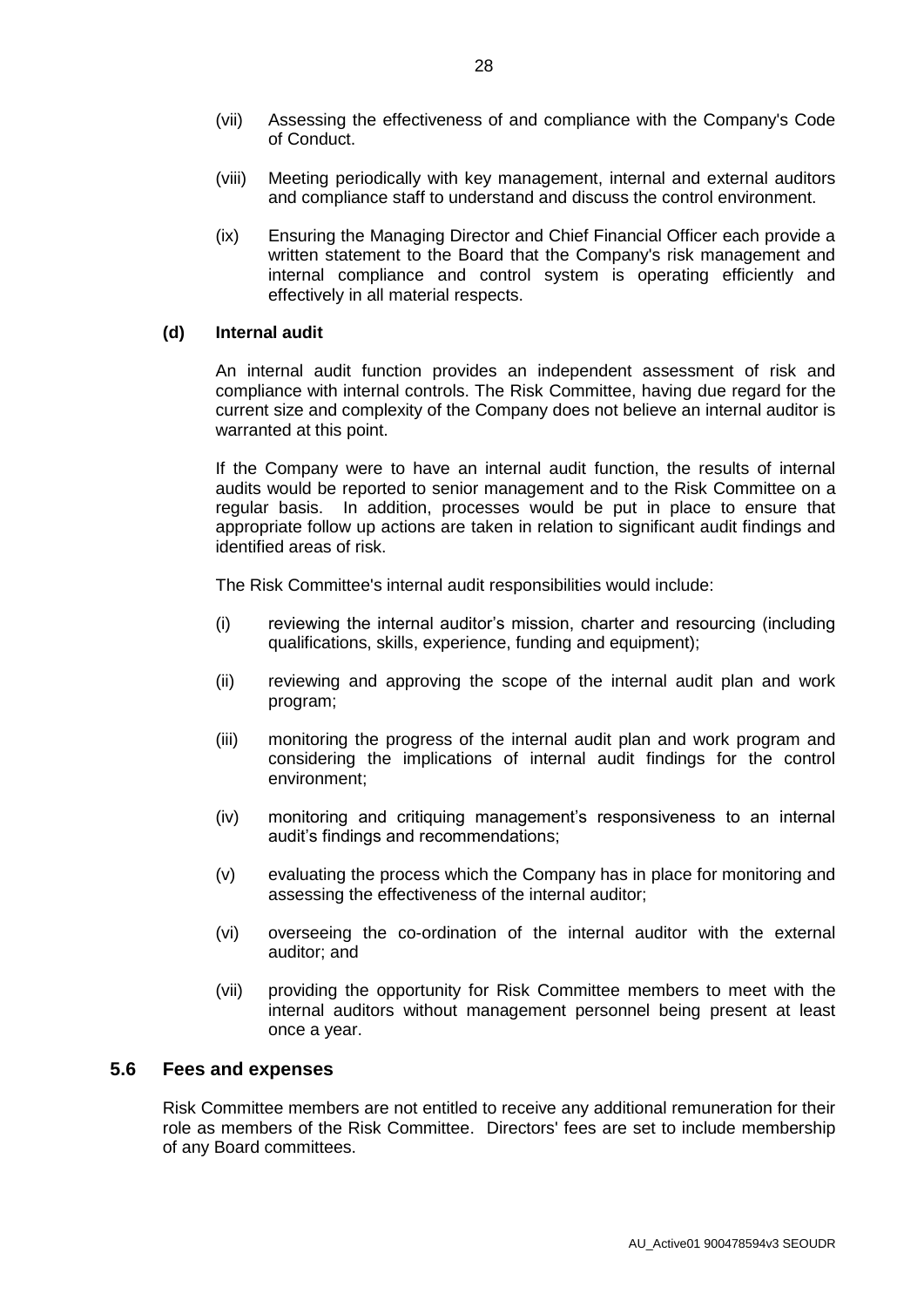The reasonable expenses incurred by Risk Committee members in discharging their obligations and attending Risk Committee meetings will be reimbursed by the Company, consistent with Company policies which are established from time to time.

#### **5.7 Review of terms of reference**

The Risk Committee's terms of reference (the Company's risk management framework) are to be reviewed at least annually by the Risk Committee to ensure they remain consistent with the Risk Committee's authority, objectives and responsibilities. At the end of the Company's reporting period, details of whether such a review has taken place will be included in the "Corporate Governance" section on the Company's website.

Any significant changes to the terms of reference are to be recommended by the Risk Committee to the Board for approval.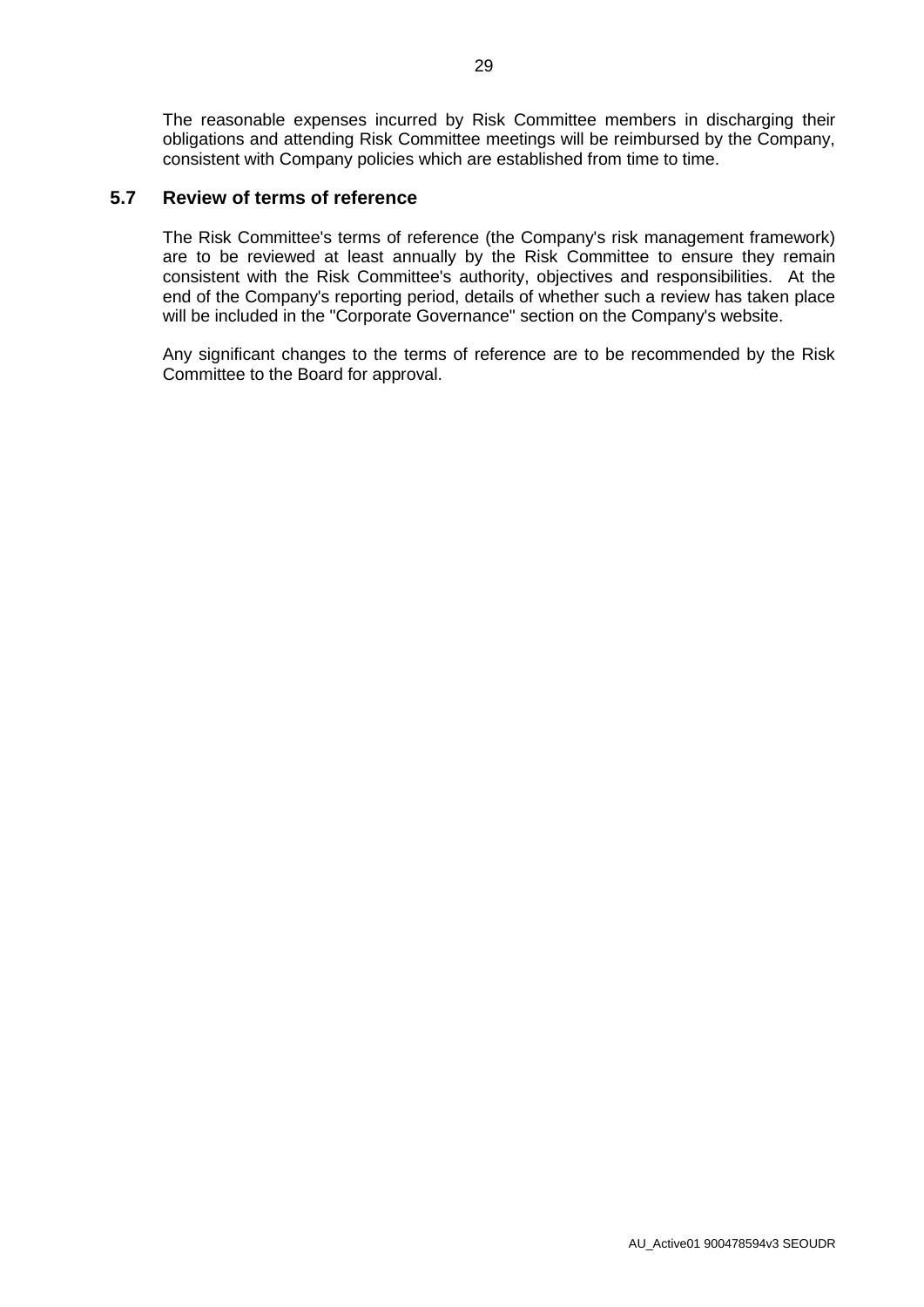# **6. Nomination and Remuneration Committee Charter**

#### **6.1 General scope and authority**

The Nomination and Remuneration Committee proposes candidates for appointment as director to the Board, reviews the fees payable to both executive and non-executive directors and reviews and advises the Board in relation to succession planning.

The Nomination and Remuneration Committee is a committee of the Board and is established in accordance with the authority provided in the Company's constitution. The Board has resolved to establish this committee and to adopt these terms of reference to govern the proceedings and meetings of the Nomination and Remuneration Committee.

The Board is responsible to shareholders for ensuring the Company:

- (a) has coherent remuneration policies and practices which are observed and which enable it to attract and retain executives and directors who will create value for shareholders;
- (b) fairly and responsibly rewards executives having regard to the performance of the Company, the performance of the executive and the general pay environment;
- (c) provides disclosure in relation to the Company's remuneration policies to enable investors to understand the costs and benefits of those policies and the link between remuneration paid to directors and key executives and corporate performance; and
- (d) complies with the provisions of the ASX Listing Rules and the Corporations Act.

The primary purpose of the Nomination and Remuneration Committee is to support and advise the Board in fulfilling its responsibilities to shareholders in ensuring the Board is appropriately remunerated, structured and comprised of individuals who are best able to discharge the responsibilities of directors by:

- (a) assessing the size, composition, diversity and skills required by the Board to enable it to fulfil its responsibilities to shareholders, having regard to the Company's current and proposed scope of activities;
- (b) assessing the extent to which the required knowledge, experience and skills are represented on the Board;
- (c) establishing processes for the identification of suitable candidates for appointment to the Board;
- (d) overseeing succession planning for the Board and Managing Director;
- (e) establishing processes to review the performance of individual directors and the Board as a whole;
- (f) assessing the terms of appointment and remuneration arrangements for nonexecutive directors; and
- (g) assessing and reporting to the Board in relation to: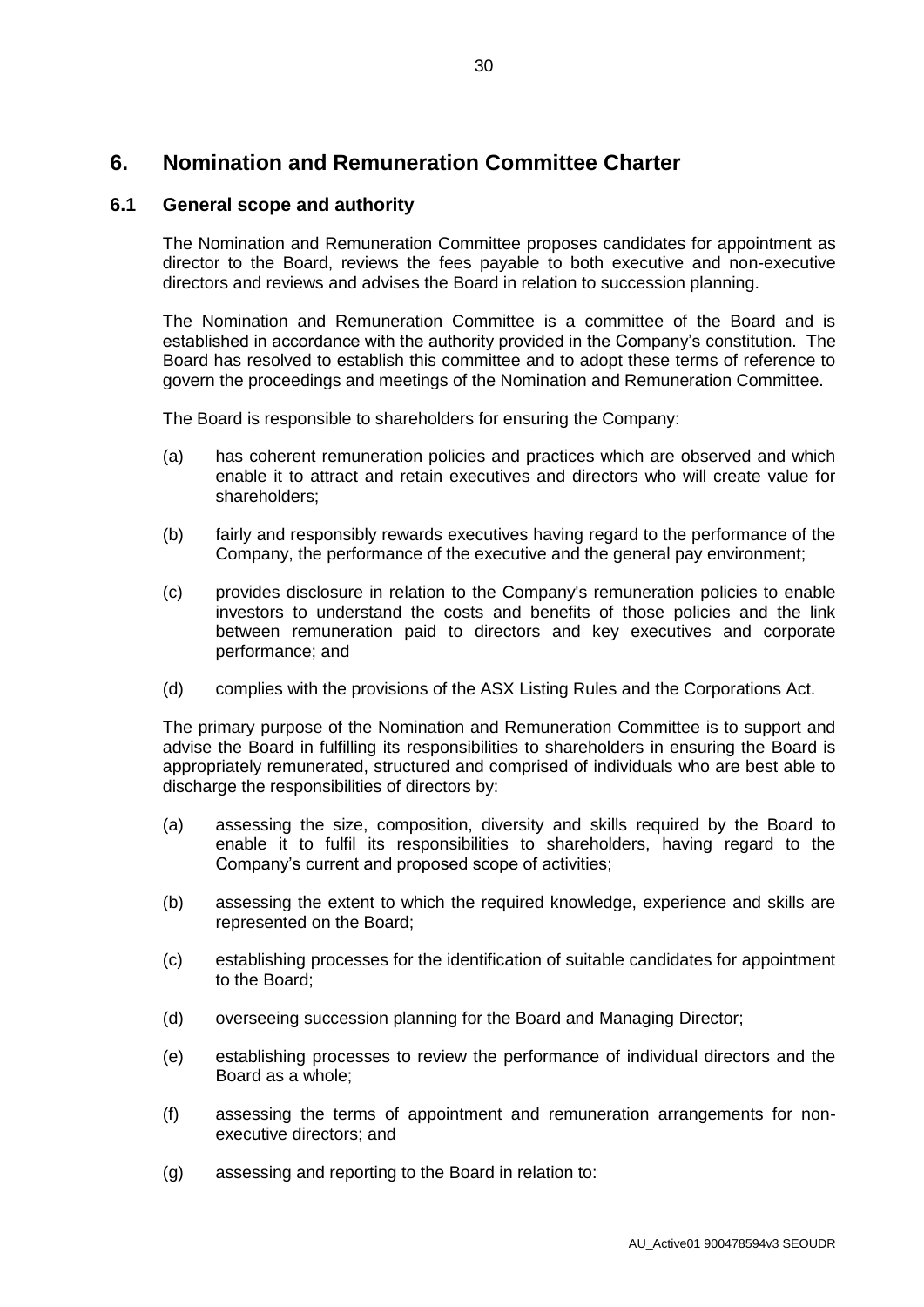- (i) executive remuneration policy;
- (ii) the remuneration of executive directors;
- (iii) the remuneration of persons reporting directly to the Managing Director, and as appropriate, other executive directors;
- (iv) remuneration by gender;
- (v) whether there is any gender or other inappropriate bias in remuneration for directors, senior executives or other employees;
- (vi) the Company's recruitment, retention and termination policies and procedures;
- (vii) superannuation arrangements; and
- (viii) all equity-based plans.

#### **6.2 Composition**

The Nomination and Remuneration Committee consists of a minimum of 3 directors of the Board. To reduce the potential for conflict of interest, all of the Nomination and Remuneration Committee members will be independent directors. The chairperson of the Nomination and Remuneration Committee will be an independent director.

All members of the Nomination and Remuneration Committee (including its chairperson) are appointed by the Board. An appointment to the Nomination and Remuneration Committee will automatically terminate on that member ceasing to be a director of the **Board** 

The Company Secretary will act as secretary of the Nomination and Remuneration Committee.

#### **6.3 Meetings**

The Nomination and Remuneration Committee will meet as frequently as required.

Any member of the Nomination and Remuneration Committee or the secretary may call a meeting of the Nomination and Remuneration Committee.

A notice of meeting confirming the date, time, venue and agenda will be forwarded to each member of the Nomination and Remuneration Committee in the week prior to the date of the meeting. The notice of meeting will include relevant supporting papers for the agenda items to be discussed.

The quorum for a meeting is 2 members or any greater number determined by the Nomination and Remuneration Committee from time to time.

Other directors, executives or parties external to the Company may attend Nomination and Remuneration Committee meetings but only at the invitation of the chairperson of the Nomination and Remuneration Committee.

The Nomination and Remuneration Committee may conduct meetings without all Nomination and Remuneration Committee members being in the physical presence of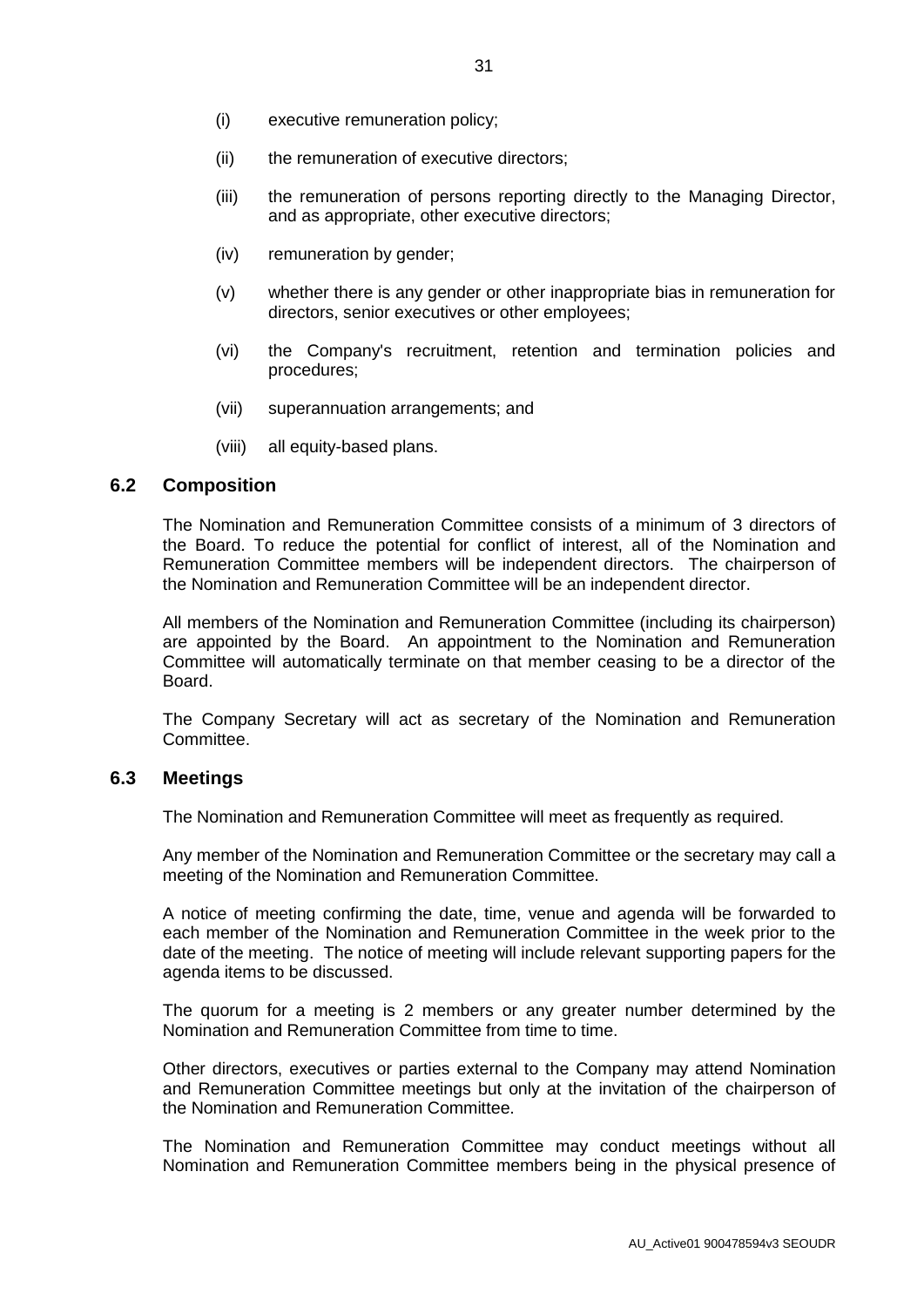one another provided all members involved in the meeting are able to participate in discussion.

The chairperson of the Nomination and Remuneration Committee, or his or her delegate, will report to the Board following each meeting.

If the chairperson of the Nomination and Remuneration Committee is absent from a meeting and no acting chairperson has been appointed, the members of the Nomination and Remuneration Committee present at the meeting have authority to choose one of their number to be chairperson for that particular meeting.

Minutes of proceedings and resolutions of Nomination and Remuneration Committee meetings will be kept by the secretary. Minutes will be distributed to all Nomination and Remuneration Committee members after preliminary approval has been given by the Nomination and Remuneration Committee chairperson.

For clarity, and to avoid any conflict of interests, where the Nomination and Remuneration Committee includes an executive director, that director must not be involved in any determinations regarding his or her remuneration and must be conscious of any potential or perceived conflict of interest and refrain from being involved in determinations in those instances.

At the end of the Company's reporting period, the number of times the Nomination and Remuneration Committee met through the period and the individual attendances of the members of the Nomination and Remuneration Committee will be included in the "Directors' Report" section of the Company's annual report.

#### **6.4 Authority**

The Nomination and Remuneration Committee has the authority to seek any information it requires to carry out its duties from any officer or employee of any entity of the Company or related parties and such officers or employees will be instructed by the Board of the company employing them to cooperate fully in the provision of such information.

The Nomination and Remuneration Committee also has authority at the Company's expense to consult any independent professional adviser it considers appropriate to assist it in meeting its responsibilities.

The Nomination and Remuneration Committee discharges its responsibilities by making recommendations to the Board, but it does not have any executive powers to commit the Board or management to their implementation. The Nomination and Remuneration Committee is not responsible for supervising the performance of executives and is not involved in day-to-day operations, management functions or decision making.

#### **6.5 Duties and responsibilities**

#### **(a) Board composition**

The Nomination and Remuneration Committee will:

(i) devise the criteria for Board membership and periodically assess the size and membership of the Board and the skills required to competently discharge the Board's duties, having regard to the strategic direction of the Company, and report the outcome of that assessment to the Board;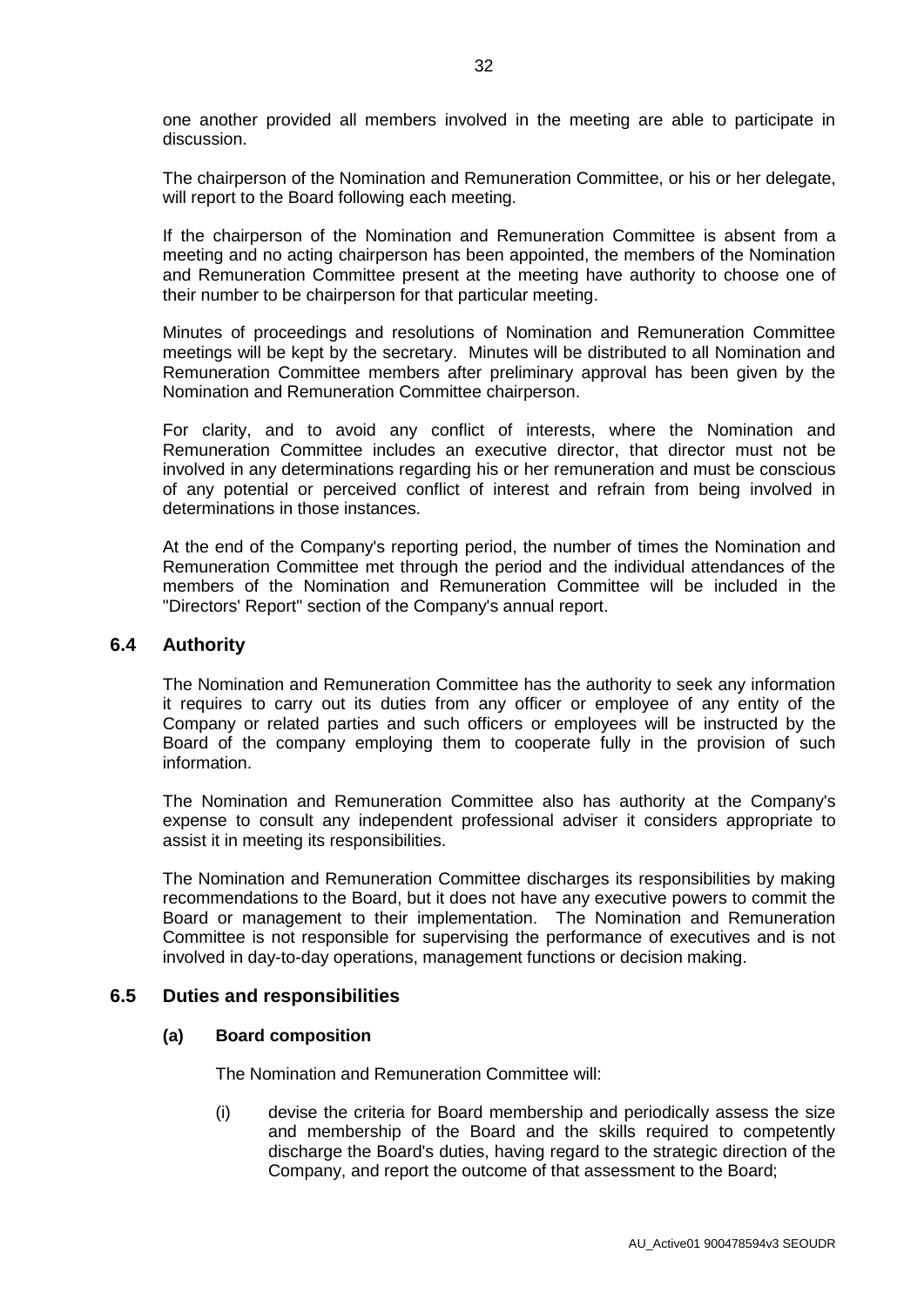- (ii) make recommendations to the Chairperson of the Board on means by which skill levels of existing directors can be enhanced;
- (iii) as and when it considers appropriate, but in any event on each occasion when an existing director retires, assess the mix of skills, experience, expertise and diversity represented on the Board by the directors and determine whether that mix meets the required director competencies as identified;
- (iv) inform the Board of those directors who are retiring in accordance with the provisions of the constitution and make recommendations to the Board as to whether the Board should support the re-nomination of the retiring director(s). In making such recommendations, the Nomination and Remuneration Committee will review (by whatever means it considers appropriate) each retiring director's performance during his or her tenure on the Board;
- (v) having regard to the skills required and the skills represented, implement a process for the identification of suitable candidates for appointment to the Board. In determining such a process, the Nomination and Remuneration Committee will ordinarily ensure that a search is undertaken by an appropriately qualified independent third party acting on a brief prepared by the Nomination and Remuneration Committee which identifies the skills sought;
- (vi) make recommendations to the Board on candidates it considers appropriate for appointment;
- (vii) ensure an effective induction process is in place for new directors and regularly review this process for its effectiveness;
- (viii) regularly review whether the directors as a group have the skills, knowledge and familiarity with the Company and its operating environment required to fulfil their role on the Board and on Board committees effectively and, where any gaps are identified, consider what training or development could be undertaken to fill those gaps;
- (ix) review fees payable to non-executive directors of the Board; and
- (x) review Board and Managing Director succession planning and advise the Board of any progress.

A member of the Nomination and Remuneration Committee will not participate in the review of his or her own performance.

#### **(b) Executive remuneration policy**

The Nomination and Remuneration Committee will:

- (i) review and report on the Company's policy for determining executive remuneration, and any amendments to that policy proposed from time to time;
- (ii) review the on-going appropriateness and relevance of the executive remuneration policy and other executive benefit programs; and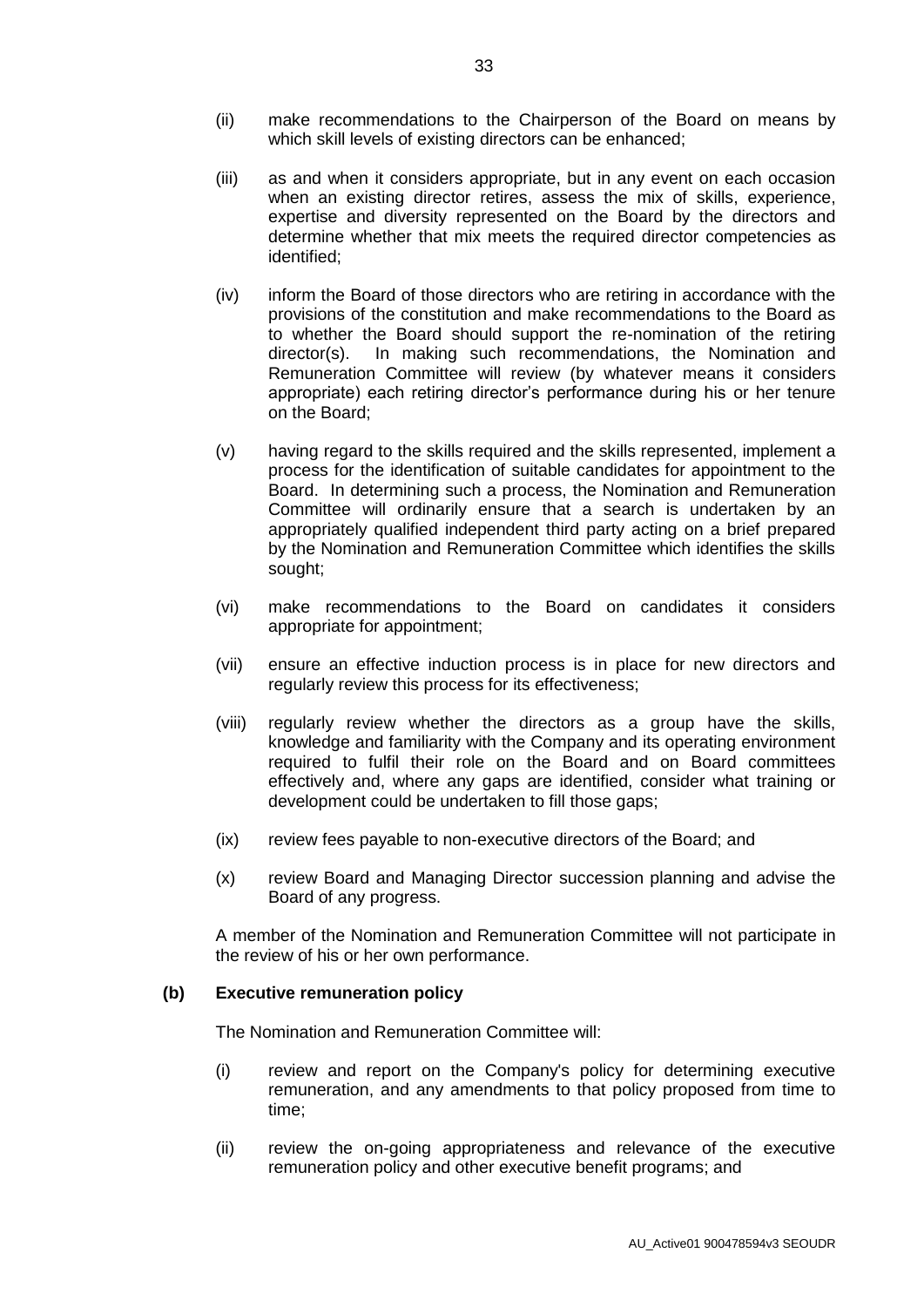(iii) oversee the implementation of this remuneration policy within the Company.

#### **(c) Executive directors and senior management**

The Nomination and Remuneration Committee will:

- (i) consider and make recommendations to the Board on the entire specific remuneration for each executive director (including base pay, incentive payments, equity awards, retirement rights, service contracts) having regard to the executive remuneration policy. The Nomination and Remuneration Committee will need to determine whether any shareholder approvals are required; and
- (ii) review and report on the proposed remuneration (including incentive awards, equity awards and service contracts) of persons reporting directly to the Managing Director, and as appropriate, other executive directors.

#### **(d) Executive incentive plans**

The Nomination and Remuneration Committee will:

- (i) review and report on the design of all executive incentive plans; and
- (ii) review and report on the total proposed payments from each executive incentive plan.

#### **(e) Equity Based Plans**

The Nomination and Remuneration Committee will:

- (i) review and report on the design of all equity-based plans;
- (ii) ensure payment of equity-based executive remuneration is made in accordance with thresholds approved by shareholders;
- (iii) continually review all plans under review in light of legislative, regulatory and market developments;
- (iv) for each equity-based plan, recommend to the Board whether awards should be made under that plan;
- (v) review and recommend proposed awards under each plan;
- (vi) in addition to considering awards to executive directors and direct reports to the Managing Director, review and recommend proposed awards under each plan on an individual basis for executives as required under the rules governing each plan or as determined by the Nomination and Remuneration Committee; and
- (vii) review and make recommendations about performance criteria for each equity-based plan.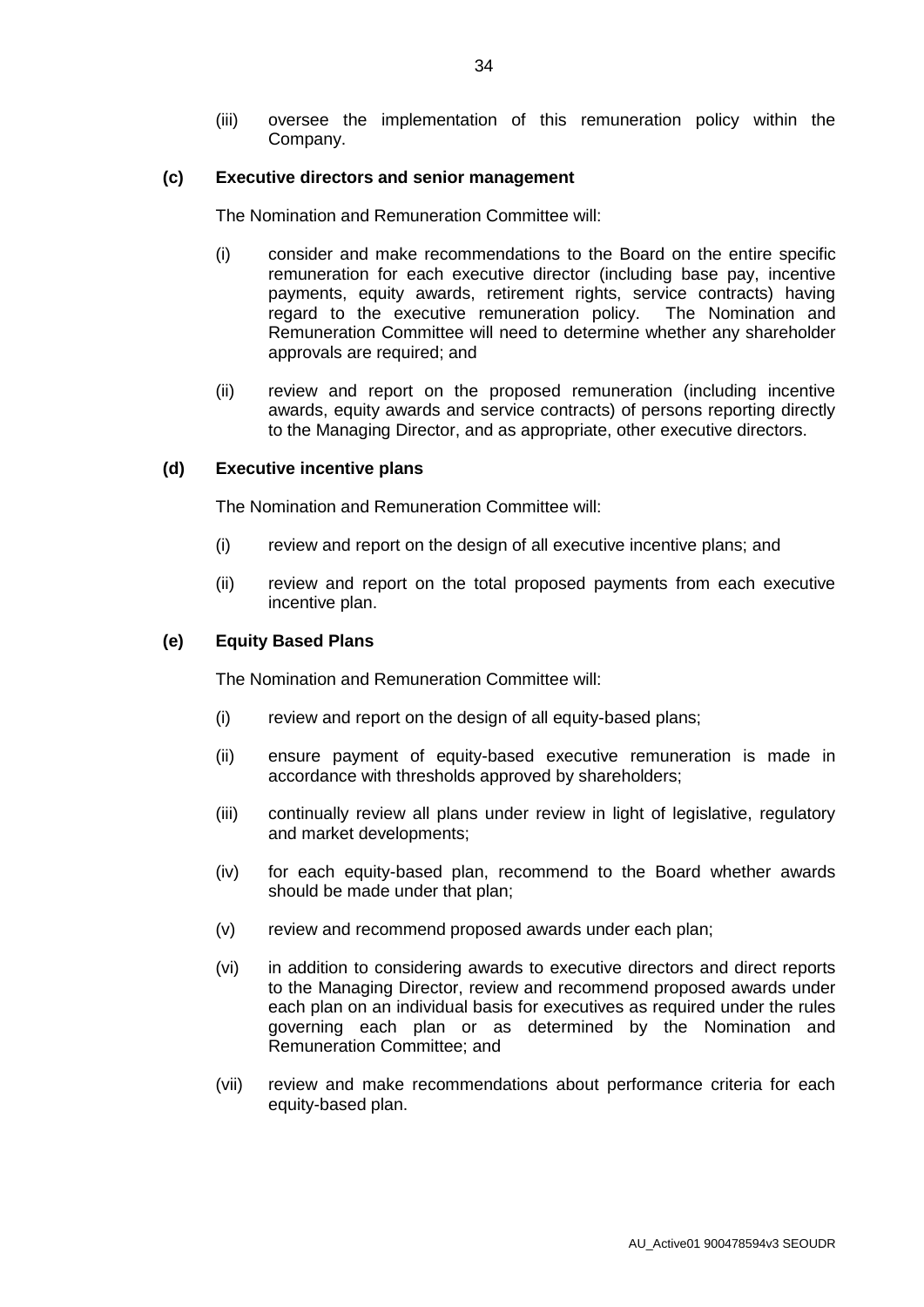#### **(f) Approvals**

The Nomination and Remuneration Committee must, if requested by the Board, review and report to the Board on proposals concerning:

- (i) changes to the remuneration or contract terms of executive directors and persons reporting directly to the Managing Director and, as appropriate, other executive directors;
- (ii) the design of new, or amendments to current, equity–based plans or executive cash-based incentive plans;
- (iii) the total level of remuneration proposed from equity-based plans or executive cash-based incentive plans; and
- (iv) termination payments to the Managing Director, other executive directors and persons reporting directly to the Managing Director and, as appropriate, other executive directors. Termination payments to other departing executives should be reported to the Nomination and Remuneration Committee at its next meeting.

#### **6.6 Fees and expenses**

Nomination and Remuneration Committee members are not entitled to receive any additional remuneration for their role as members of the Nomination and Remuneration Committee. Directors' fees are set to include membership of any Board committees.

The reasonable expenses incurred by the Nomination and Remuneration Committee members in discharging their obligations and attending Nomination and Remuneration Committee meetings will be reimbursed by the Company, consistent with Company policies which are established from time to time.

#### **6.7 Review of terms of reference**

The Nomination and Remuneration Committee will be responsible for regularly reviewing the Nomination and Remuneration Committee Charter to ensure it remain consistent with the Nomination and Remuneration Committee's authority, objectives and responsibilities. Any significant changes to the terms of reference are to be recommended by the Nomination and Remuneration Committee to the Board for approval.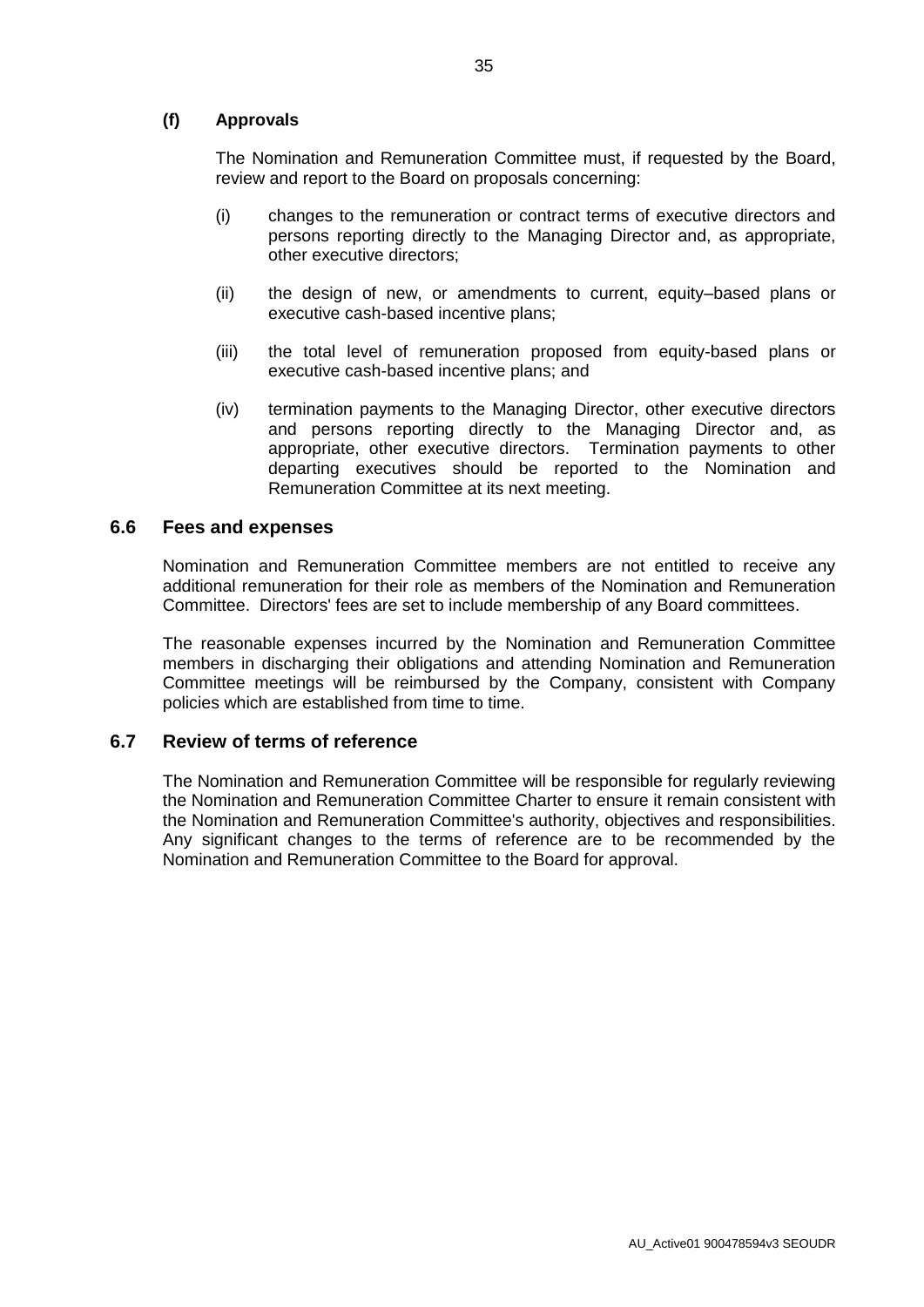# <span id="page-38-0"></span>**7. Continuous Disclosure Charter**

#### **7.1 Background**

As part of our overall policy of open disclosure, the Company ensures all material communications regarding its operations are made available to all interested stakeholders in a timely fashion. To ensure information about or concerning the Company given to the news media is timely, accurate, consistent, appropriate and conforms with Company policy, no public statement may be made on any matter concerning the Company's work, employees or customers except in accordance with this policy.

The ASX Listing Rules and the Corporations Act require listed companies to immediately advise ASX of any material information which is price sensitive (unless one of the exceptions applies). The main ASX disclosure requirement is set out in Listing Rule 3.1 (as described in [7.6](#page-40-0) below), which essentially requires the Company to immediately notify ASX of information concerning the Company of which it is or becomes aware and which a reasonable person would expect to have a material effect on the price or value of securities of the Company.

Materially price sensitive information must be immediately notified to ASX unless it falls within the scope of the confidentiality exemption contained in Listing Rule 3.1.

#### **7.2 Board policy on disclosure**

The Board is aware of its continuous disclosure obligations in respect of material information, and embraces the principle of providing access to that information to the widest audience.

To ensure these principles are appropriately actioned, the Board has nominated the Company Secretary as having responsibility for:

- (a) ensuring the Company complies with continuous disclosure requirements;
- (b) overseeing and co-ordinating disclosure of information to ASX, analysts, brokers, shareholders, the media and the public;
- (c) educating directors and staff on the Company's disclosure policies and procedures and raising awareness of the principles underlying continuous disclosure.

To safeguard against inadvertent disclosure of price sensitive information, the Board has agreed to keep to a minimum the number of directors and staff authorised to speak on the Company's behalf. In order of precedence, the following combinations of officers have authority to speak on behalf of the Company without the prior approval of the Board:

- (a) the Chairperson or Managing Director, separately; then
- (b) the Chairperson and a non-executive director, jointly; then
- (c) any 2 non-executive directors and the Managing Director, jointly (by majority); and then
- (d) in extreme circumstances, any 2 directors, jointly.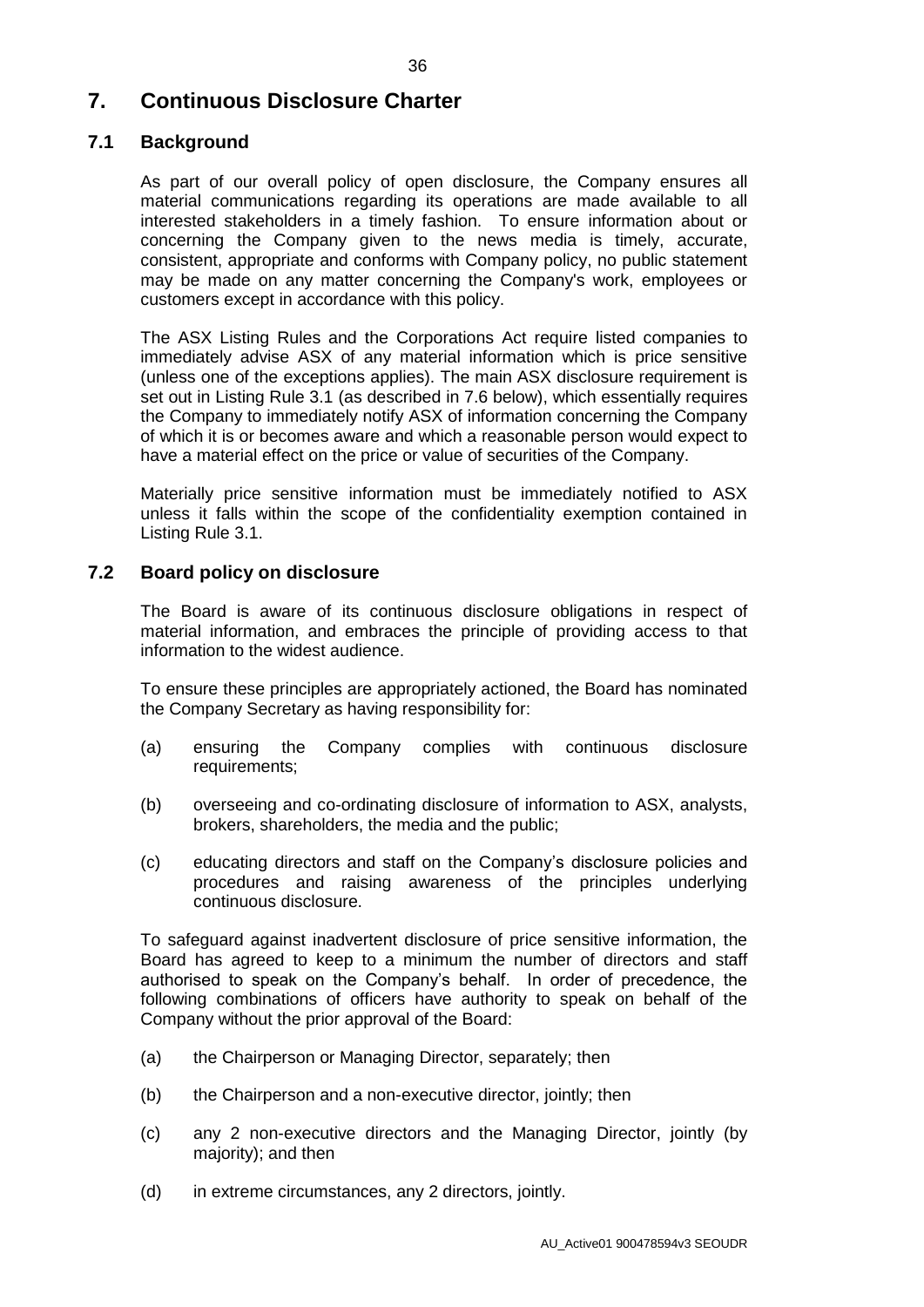These officers are also authorised to clarify information the Company has released publicly through ASX, but must avoid commenting on other price sensitive matters.

The Company has determined the Company Secretary must be made aware of any information disclosures in advance, including information to be presented at private briefings. This will minimise the risk of breaching the continuous disclosure requirements.

The Company Secretary is responsible for:

- (a) ensuring the Chairperson and the Managing Director are aware of all sensitive information that may be required by the ASX Listing Rules and the law to be publicly released through ASX before disclosing it to any person, including analysts and others outside the Company;
- (b) ensuring all information released through ASX is promptly made available to its bankers and other parties to whom it has a similar reporting responsibility;
- (c) the further dissemination of information, after it has been released through ASX, to investors and other interested parties;
- (d) posting such information on the Company's website immediately after ASX confirms it has received such announcements;
- (e) reviewing all briefings and discussions with media representatives, analysts and major shareholders, to check whether any price sensitive information has been inadvertently disclosed. If so, to immediately announce the information through ASX.

Responses to enquiries from market analysts are to be confined to errors in factual information and underlying assumptions. Earnings expectations are to be managed by using the continuous disclosure regime and any change to expectations is to be made by ASX announcement before commenting to anyone outside the Company.

#### **7.3 Materiality Guidelines**

In determining whether information is material and, therefore, should be reported, the Board will determine quantitative material guidelines having regard to the then current financial position and performance of the Company as well as qualitative material guidelines.

Whether a matter is material needs to be considered from both a quantitative viewpoint (eg a claim for more than a specified amount) and a qualitative viewpoint (eg if it could adversely affect the reputation of the Company). Matters may be material having regard to the materiality guidelines and should be immediately reported to the Company Secretary.

If there is any doubt as to whether a matter is material then the matter should nevertheless immediately be notified to the Company Secretary for further consideration.

#### **7.4 Dealing with analysts**

The Company must ensure that it does not give analysts any material price sensitive non public information at any time, for example, during analysts'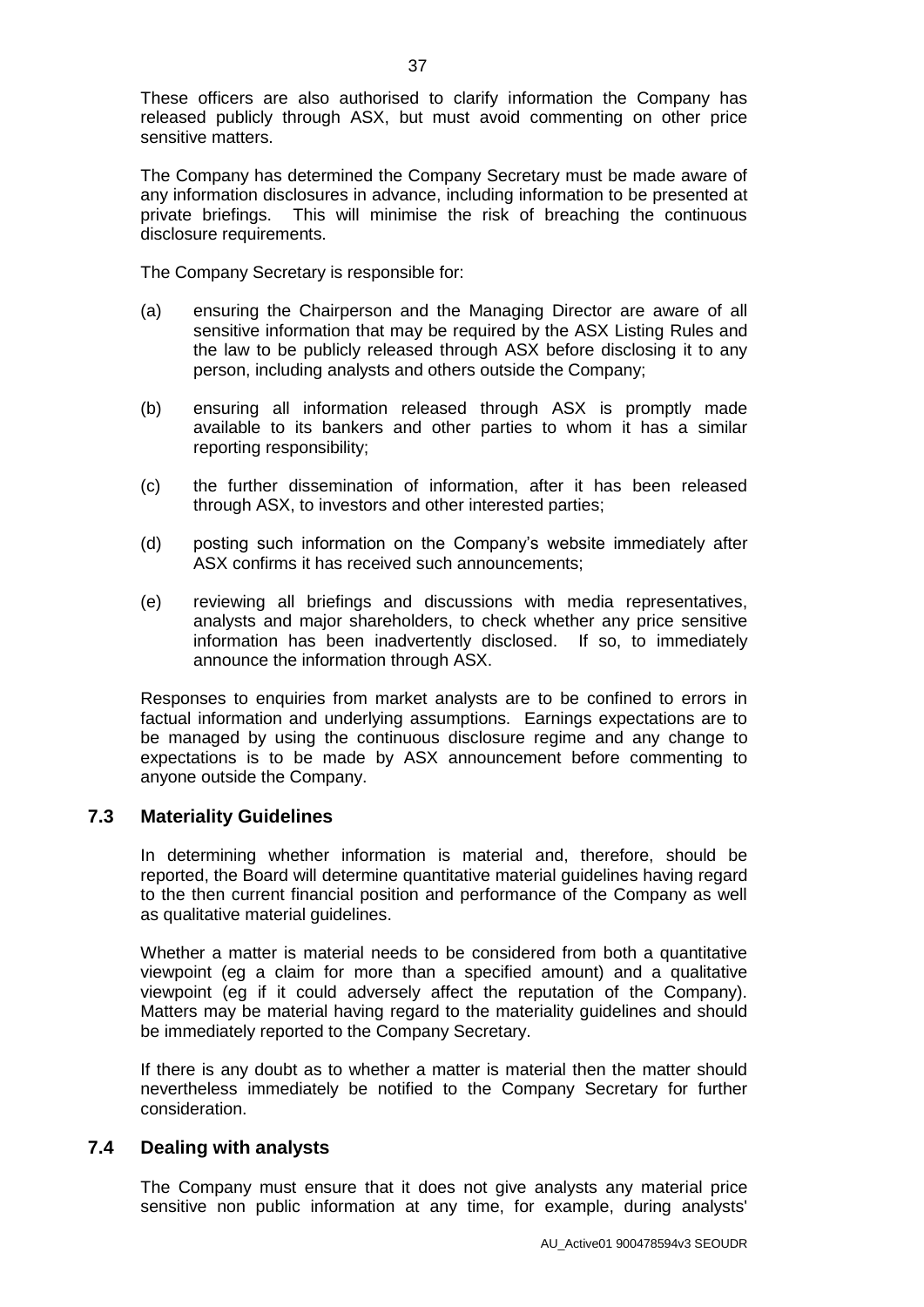briefings, answering analysts questions or reviewing draft analyst research reports. Where possible, the Company will arrange for advance notice of significant group briefings and will use reasonable endeavours to make them as widely accessible as possible (including through the use of webcasting or any other mass communication mechanism as may be practical. It is permissible to clarify or correct any errors of interpretation that analysts make concerning already publicly available information, but only to the extent that the clarification or correction does not itself amount to giving material non publicly available information (such as correcting market expectations about profit forecasts).

In order to increase transparency and confidence in the Company's disclosure practices, all information given to analysts at a briefing, such as presentation slides, is to be given to the Company Secretary for immediate release to the ASX and posted on the Company's website. The information must always be released to ASX first. Slides from other public speeches, such as at an industry seminar, should also be made available in this way.

Ideally, all dealings with analysts should be carefully monitored by the Company to ensure that material non public information was not inadvertently disclosed, and if it was, to immediately disclose that information to ASX. Monitoring can occur by audio recording of the dealing, taking detailed notes of the conversations or having a person in the room where the sole role is to observe proceedings and lookout for any material non public disclosures. The Company will maintain (for internal purposes) a summary record of issues discussed at group or one-to-one briefings with investors and analysts, including lists of who was present as well as the time and place of the meeting.

#### **7.5 Market speculation and rumours**

In general, the Company does not respond to market speculation and rumours except where:

- (a) the speculation or rumours mean that the subject matter is no longer confidential and therefore the exception to disclosure set out in Listing Rule 3.1.2 no longer applies;
- (b) ASX formally requests disclosure by the Company on the matter; or
- (c) the Board considers that it is appropriate to make a disclosure in the circumstances.

Only authorised Company spokespersons may make any statement on behalf of the Company in relation to market rumours or speculation. If employees or officers become aware of any market speculation or rumours which the Company Secretary may not be aware of, these should be reported to the Company Secretary.

#### <span id="page-40-0"></span>**7.6 Requirements of Listing Rule 3.1**

The requirements of Listing Rule 3.1 is as follows:

- *"3.1 Once an entity is or becomes aware of any information concerning it that a reasonable person would expect to have a material effect on the price or value of the entity's securities, the entity must immediately tell the ASX that information. This rule does not apply to particular information while each of the following applies.*
- *3.1.1 A reasonable person would not expect the information to be disclosed.*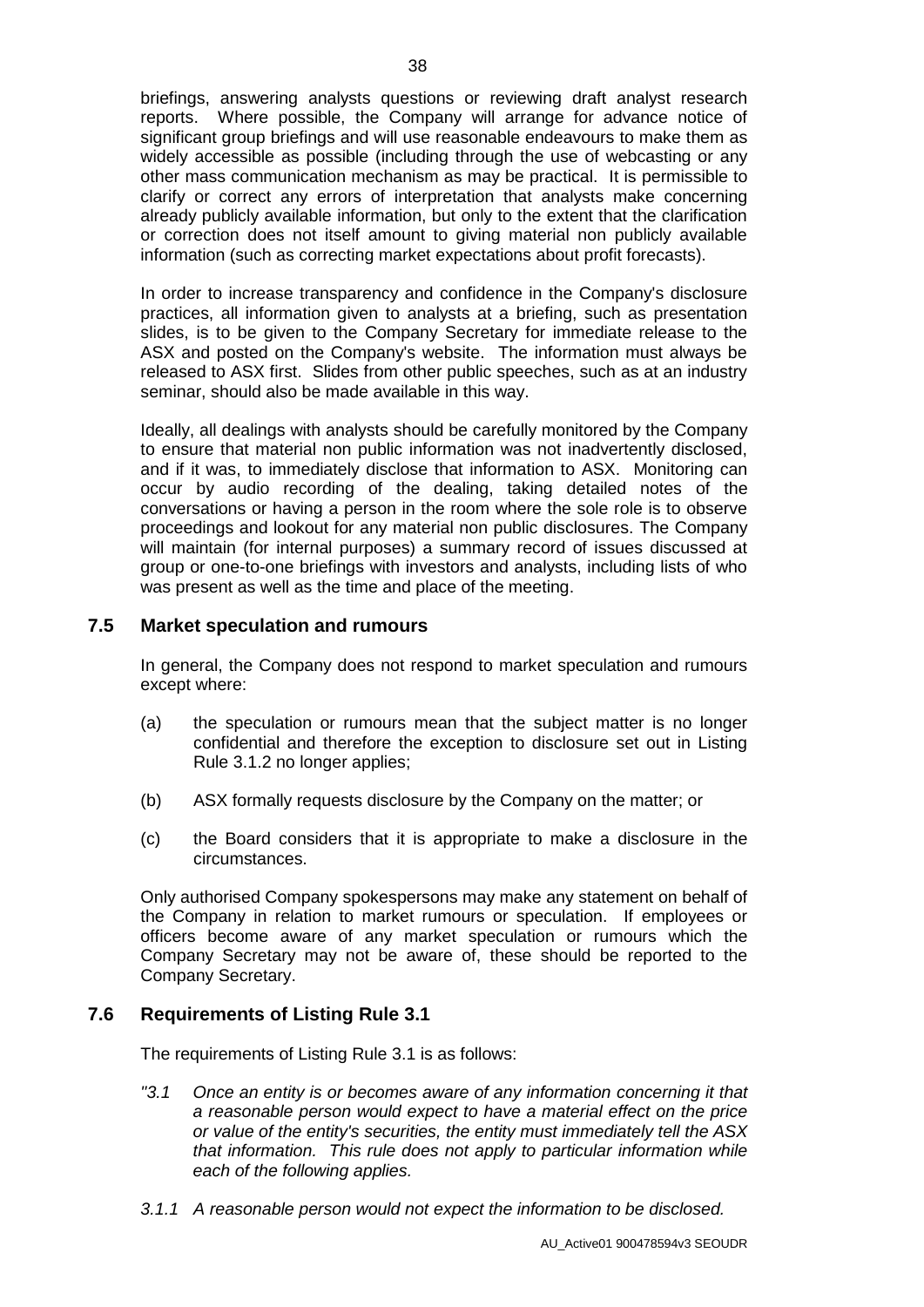- *3.1.2 The information is confidential.*
- *3.1.3 One or more of the following applies:*
	- *(a) It would be a breach of a law to disclose the information.*
	- *(b) The information concerns an incomplete proposal or negotiation.*
	- *(c) The information comprises a matter of supposition or is insufficiently definite to warrant disclosure.*
	- *(d) The information is generated for the internal management purposes of the entity.*
	- *(e) The information is a trade secret."*

Listing Rule 19.12 defines "aware" to mean:

*"An entity becomes aware of information if a director or executive officer has, or ought reasonably to have, come into possession of the information in the course of the performance of their duties as a director or executive officer of that entity".*

Note there is also an obligation under Listing Rule 3.1B to correct or prevent a false market in the Company's shares if the ASX asks for information to be publicly released.

#### **7.7 Confidentiality Guidelines**

Under ASX Listing Rule 3.1, certain material information does not need to be disclosed if it falls within the scope of the confidentiality exemption in that Listing Rule. Therefore, once it has been determined that a matter is material, the Company Secretary will, possibly in conjunction with the Directors and/or external advisers, consider whether it could be considered confidential having regard to the Confidentiality Guidelines (as described below).

(a) When is material information confidential?

To assist in determining whether material information is, or may be confidential, the relevant portions of Listing Rule 3.1 dealing with the confidentiality exemption are extracted below, together with some guidance as to their interpretation. It is important to note that material information will only be within the confidentiality exemption if each of the conditions in (i), (ii) and (ii) are satisfied.

*"The confidentiality exemption will apply if:*

- *(i) a reasonable person would not expect the information to be disclosed (eg if the disclosure of the information would be materially prejudicial to the Company, eg if it came into the hands of competitors); and*
- *(ii) the information is confidential;* 
	- *(A) consideration should be given as to why any information is confidential. For instance:*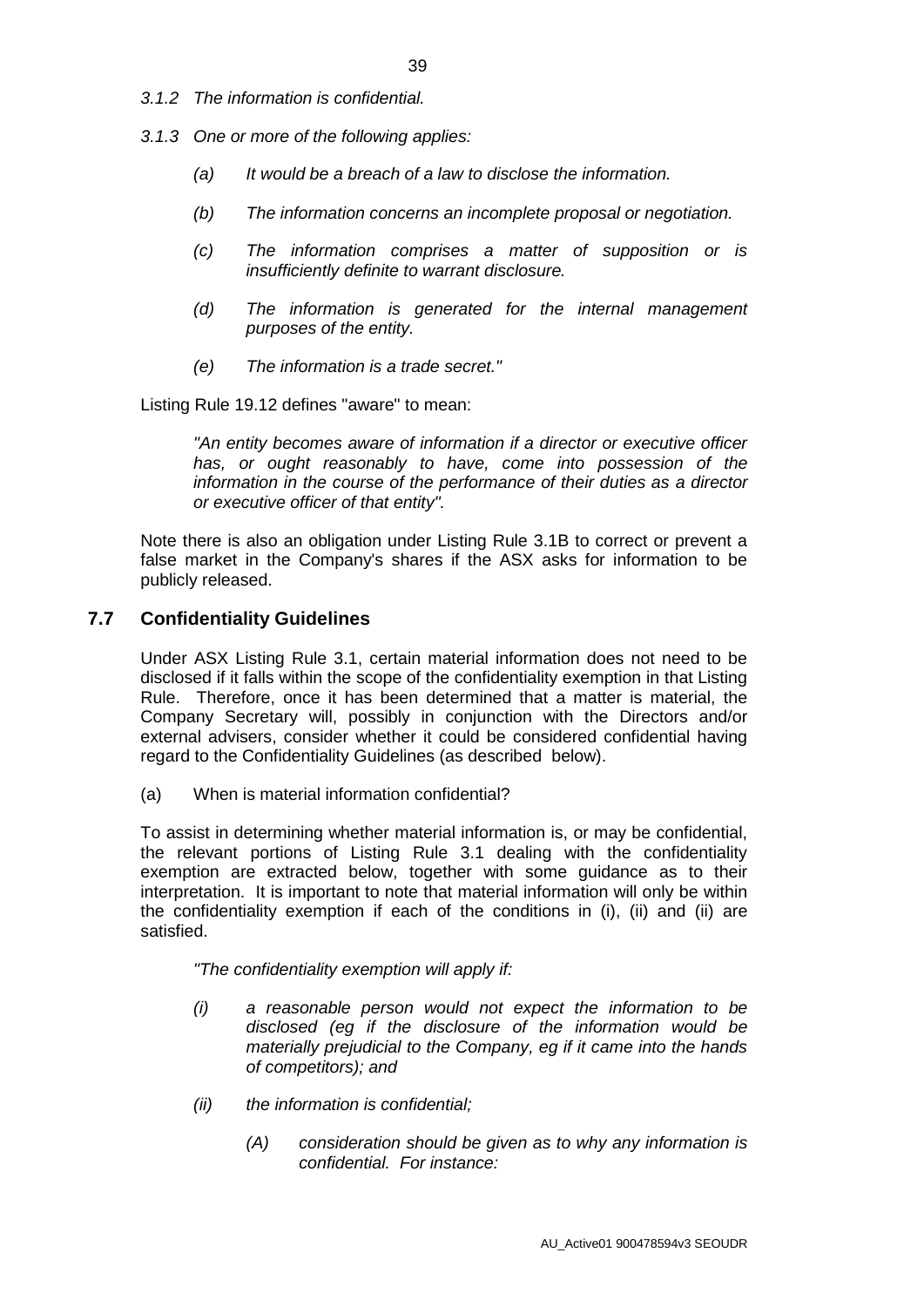- 40
- » *the information could relate to an agreement which contains confidentiality provisions; or*
- » *the information is contained in internal reports and documentation, such as monthly management reports, which are confidential and not generally disclosed to the market.*
- *(iii) one or more of the following conditions apply:*
	- *(A) it would be a breach of the law to disclose the information;*
	- *(B) the information concerns an incomplete proposal or negotiation. For instance:*
	- » *the information relates to negotiations and arrangements prior to a legally binding agreement being entered into.*
	- *(C) the information comprises matters of supposition or is insufficiently definite to warrant disclosure. For instance:*
	- » *preliminary results of an activity which have not been verified by confirmatory action*
	- » *the information is generated for internal management purposes of the Company; or*
	- » *the information is a trade secret."*
- (b) Maintaining confidentiality

If certain material information is confidential, then it is important that all necessary steps be taken to ensure that the information remains confidential and it is not disclosed to third parties.

#### **7.8 Shareholder communications strategy**

The Board acknowledges the need for effective communications with shareholders. To encourage participation with shareholders at shareholder meetings, the Board has adopted the following strategy:

- (a) shareholder meetings are structured to provide effective communication to shareholders and allow reasonable opportunity for informed shareholder participation;
- (b) the external auditor attends the AGM and is available to respond to shareholder questions in relation to any audit related questions;
- (c) the Company's annual report is available to be sent to each shareholder (at the shareholder's option);
- (d) in addition to the annual report, the Company issues a report with the release of the half-year and full-year financial results, which is sent to all shareholders;
- (e) the Company posts on its website all relevant announcements made to the market (including information used for analyst briefings and press releases) after they have been released to ASX;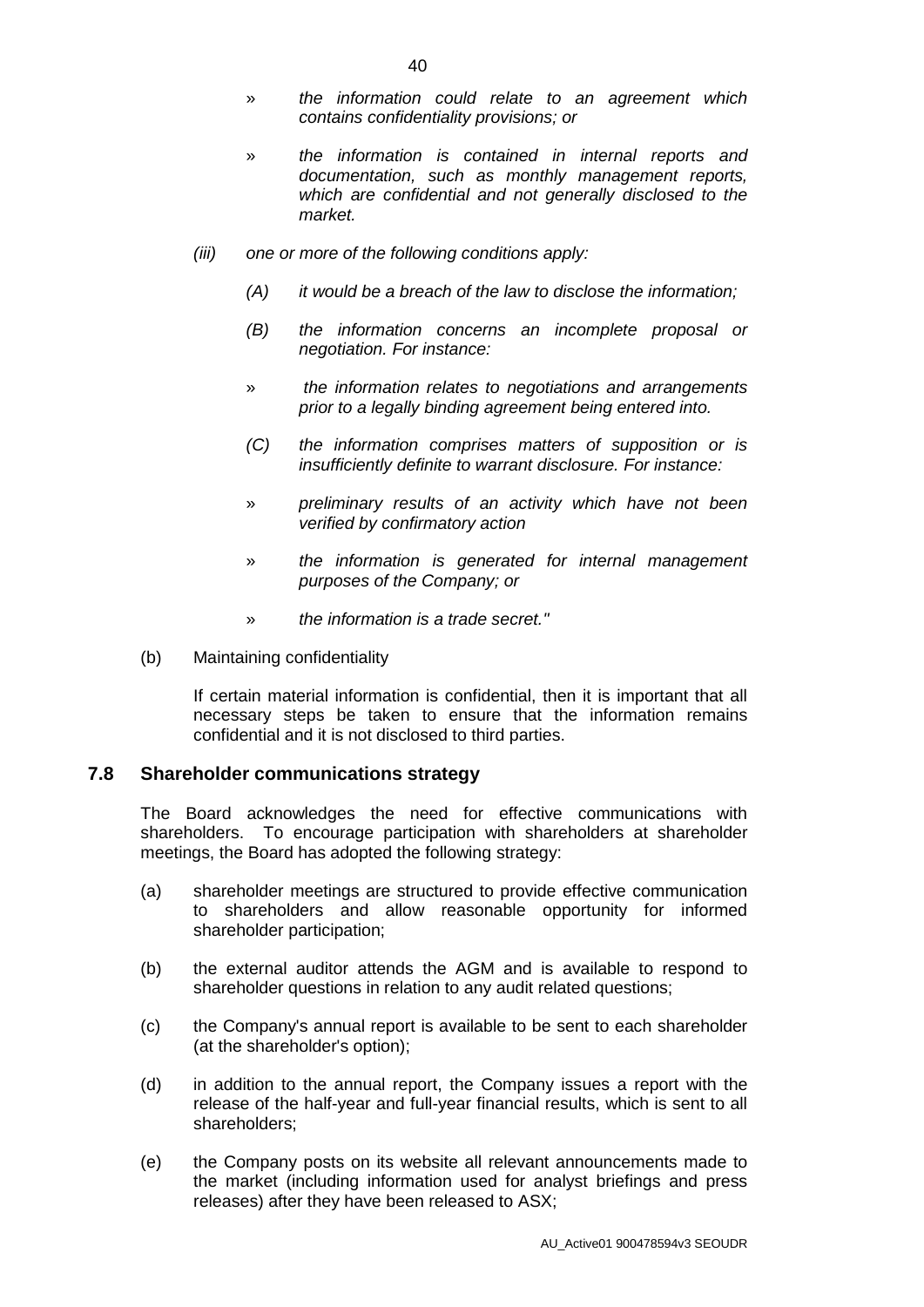- (f) the Company posts on its website all of its relevant corporate governance information, including weblinks to the following information:
	- (i) an overview of the Company's current business;
	- (ii) a description of how the Company is structured;
	- (iii) a summary of the Company's history;
	- (iv) a key events calendar showing the expected dates in the forthcoming year for:
		- (A) results presentations and other significant events for investors and analysts;
		- (B) the AGM;
		- (C) books closing dates for determining entitlements to dividends or distributions; and
		- (D) ex-dividend and payment dates for dividends or distributions;
	- (v) once they are known, the time, venue and other relevant details for results, presentations and the AGM;
	- (vi) historical information about the market prices of the Company's securities;
	- (vii) a description of the Company's dividend or distribution policy;
	- (viii) information about the Company's dividend or distribution history;
	- (ix) copies of media releases the Company makes;
	- (x) contact details for enquiries from security holders, analysts or the media;
	- (xi) contact details for its share registry;
	- (xii) links to download key security holder forms, such as transfer and transmission forms, dividend or distribution reinvestment plan;
	- (xiii) the names, photographs and brief biographical information for each of its directors and senior executives;
	- (xiv) its constitution, its Board charter and the charters of each of its Board committees;
	- (xv) the corporate governance policies and any other relevant corporate governance materials;
	- (xvi) copies of its annual reports and financial statements;
	- (xvii) copies of its announcements to ASX;
	- (xviii) copies of notices of meetings of security holders and any accompanying documents;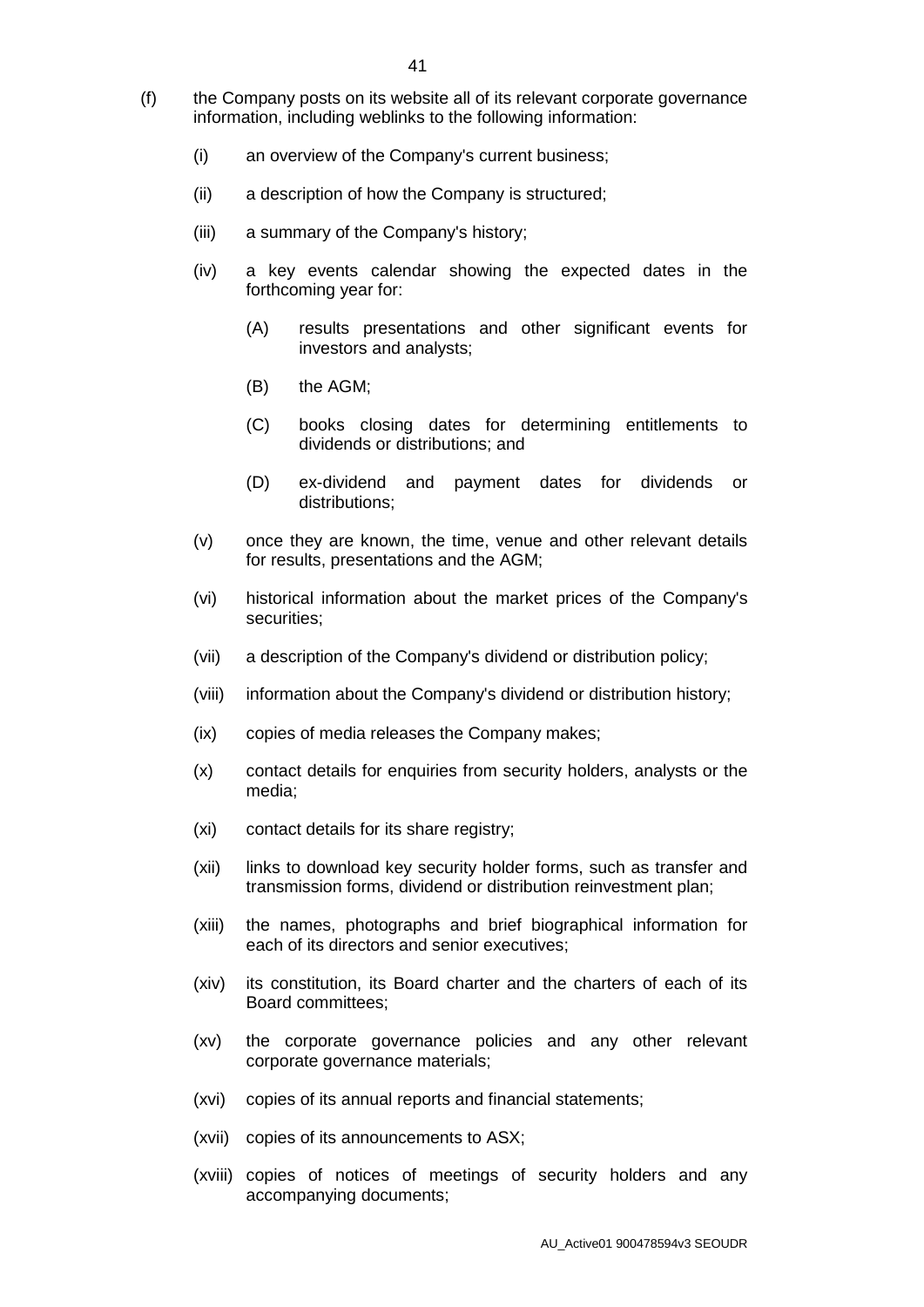- (xix) if it keeps them, webcasts and/or transcripts of meetings of security holders and copies of any documents tabled or otherwise made available at those meetings;
- (xx) if it keeps them, webcasts and/or transcripts of investor or analyst presentations and copies of any materials distributed at those presentations;
- (g) the Company will disclose on its website whether it has any material exposure to economic, environmental and social sustainability risks, and if it does, how it manages or intends to manage those risks, especially where those risks could affect the Company's achievement of its financial performance or outcomes disclosed;
- (h) where possible, the Company will post advance notification of significant group briefings (eg results announcements) through the Company's website;
- (i) general shareholder questions may be posed to the Company or its share registry via email communication (please refer to the Company's website) or by written or telephone correspondence to the Company Secretary or its share registry as applicable; and
- (j) the Company will provide shareholders with the option to receive communications from it , or its share registry, electronically.

#### **7.9 Review of the Continuous Disclosure Charter**

The Board is responsible for regularly reviewing the Continuous Disclosure Charter and, having regard to the changing circumstances of the Company, making appropriate amendments. The Board will provide all affected persons with written notice of changes made to this charter. If any employee or officer has any comments or views concerning the operation or effectiveness of the programme, they should be communicated to the Company Secretary.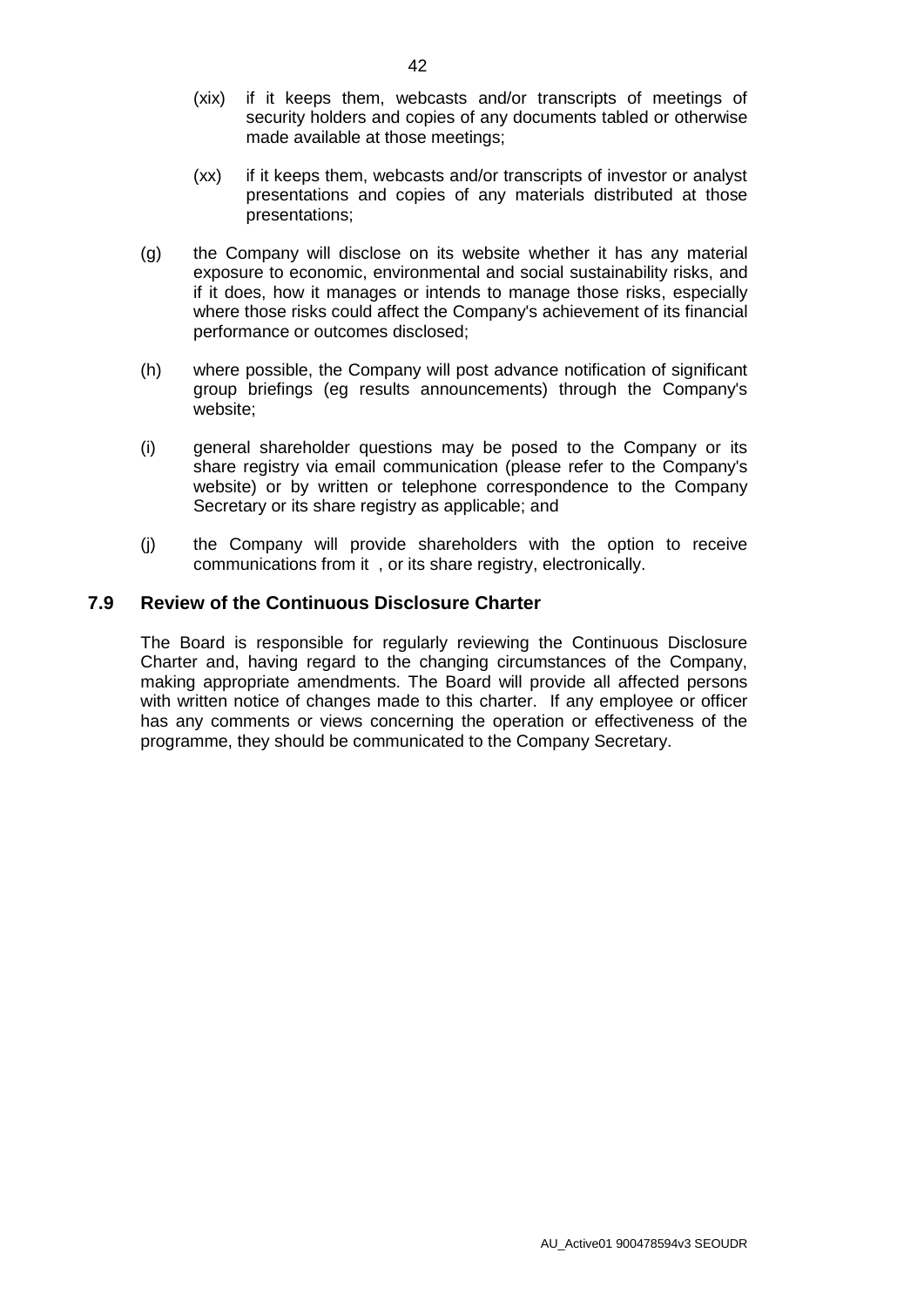# **8. Corporate Governance Committee Charter**

#### **8.1 Composition**

The Corporate governance Committee ("**Committee**") will comprise no less than 2 directors of the Company, including one non-executive director.

The chairman of the Committee will be appointed by the Board.

#### **8.2 Authority**

The Committee:

- (a) has the authority of the Board to investigate any aspect, function, or activity of the Company relating to corporate governance of the company and the consolidated entity; and
- (b) is empowered to retain persons having particular skills and expertise to assist the Committee in fulfilling its responsibilities.

#### **8.3 Meetings**

The Committee is to meet at least once annually to enable a timely review of corporate governance packages and policies.

#### **8.4 Secretary**

The secretary of the Committee will be the Company Secretary.

#### **8.5 The Committee's Duties**

The Committee is required to review and make recommendations to the Board regarding:

- (a) compliance with best practice corporate governance requirements, including compliance with the Australian Securities Exchange's Corporate Governance Council's "Principles of Good Corporate Governance and Best Practice Recommendations";
- (b) the general corporate governance policies and practices for the Company;

In addition, it is the responsibility of the Committee to:

- (c) report to the Board, within a reasonable time of each meeting of the Committee, on the findings of the Committee; and
- (d) recommend to the Board any changes in the duties of the Committee.

#### **8.6 Support**

The Company must provide the Committee with:

- (a) sufficient resources to investigate any matter within its area of responsibility;
- (b) full access to information and staff of the Company;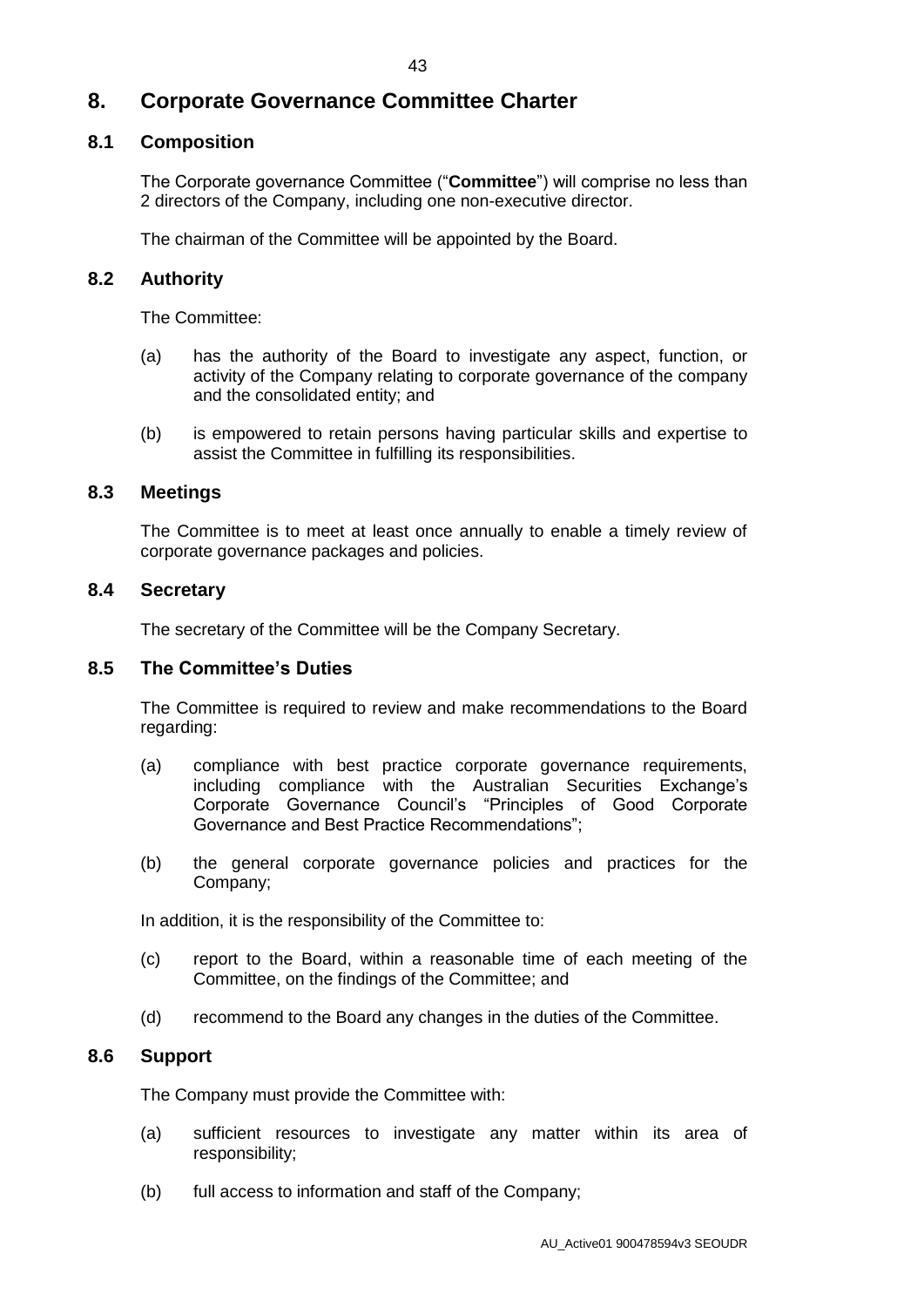(c) the right to obtain external professional advice at the expense of the Company.

#### **8.7 Minutes**

Minutes of each meeting are required to be prepared and sent to each Committee and Board member.

#### **8.8 Review**

The Corporate Governance Committee will review the corporate governance procedures of the Company and, on a regular basis, consider:

- (a) external trends and developments in relation to corporate governance issues;
- (b) the position which the Company should take in respect of those issues;
- (c) the adequacy of the Company's corporate governance policies and practices; and
- (d) the Company's communications with respect to corporate governance issues.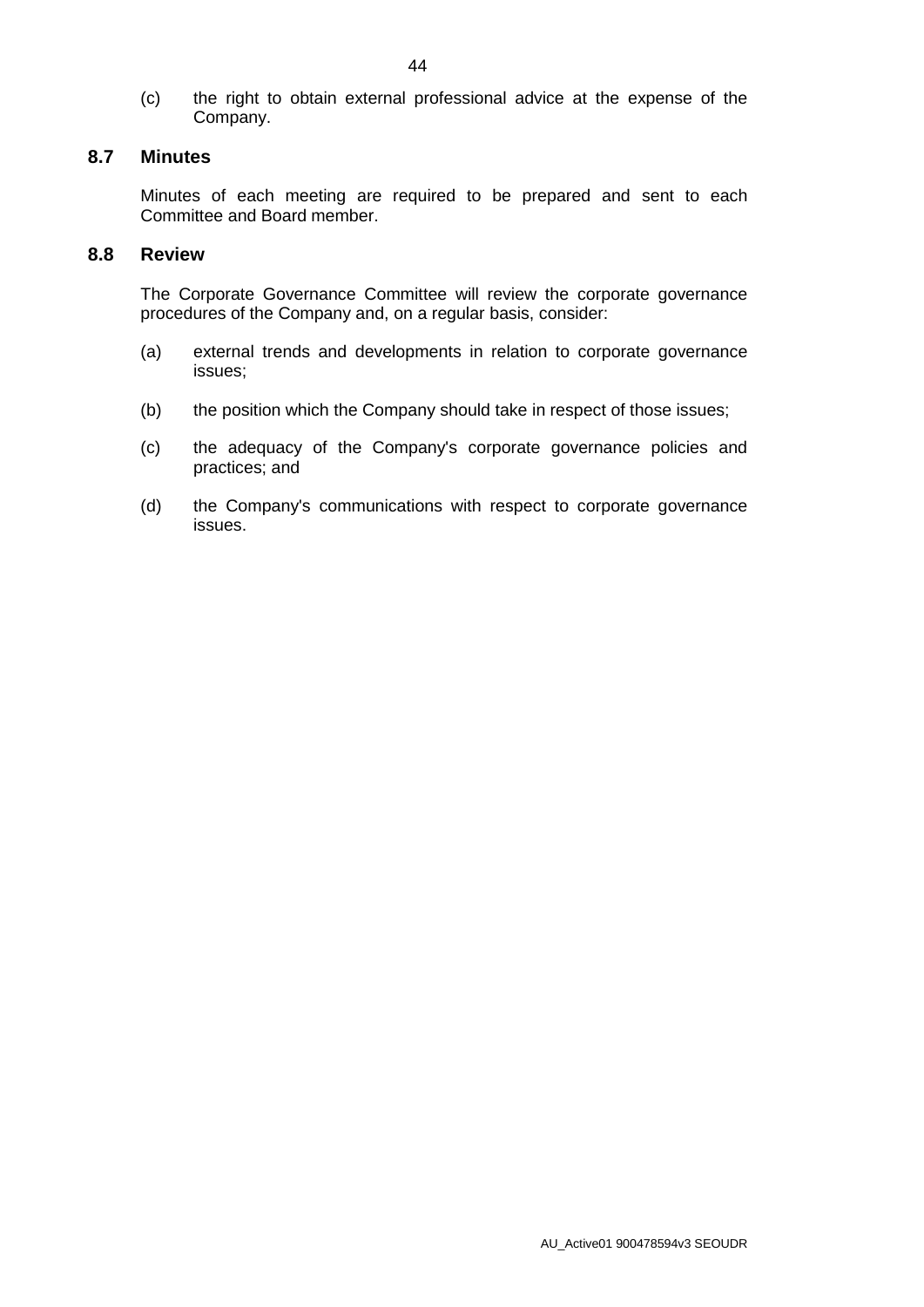# **9. Code of Conduct and other supplementary policies**

### **9.1 Code of Conduct**

Directors, management and staff are expected to perform their duties in a professional manner and act with the utmost integrity, objectivity and in accordance with appropriate ethical standards in all dealings with each other, the Company, customers, suppliers and the community, striving at all times to enhance the reputation and performance of the Company. All directors and employees are required to abide by laws and regulations, to respect confidentiality and the proper handling of information.

The Company's Code of Conduct consists of the following principles:

- (a) The Company will conduct its business operations with full regard to and compliance with all legal obligations of the Company.
- (b) The Company's employees, contractors and agents:
	- (i) will strive to the utmost of their abilities to deliver quality services to meet the needs of and to treat all those who interact with the Company with respect, courtesy and a caring attitude toward their business requirements;
	- (ii) will present themselves in a fit and tidy condition for work and be fully equipped to perform their work safely and competently;
	- (iii) will, when working for or with customers, suppliers or any person who interacts with the businesses of the Company, adhere to all workplace and occupational health and safety requirements, work instructions and directives and will refrain from any irresponsible, negligent or unsafe actions or work;
	- (iv) are expected to work in a supportive and cooperative manner, and the Company will not condone any form of harassment of fellow workers, customers, suppliers or any person who interacts with the businesses of the Company. Where possible, all cases of harassment will be promptly resolved through counselling and conciliation processes;
	- (v) will not knowingly reveal confidential information, trade secrets or information concerning intellectual property or practices, which could be injurious to customers or the Company's own business interests.
- (c) The Company encourages the reporting of unlawful or unethical behaviour by its directors, employees, contractors and agents and will actively promote ethical behaviour and protection for those who report violations in good faith.
- (d) The Company encourages individuals to join appropriate organisations and associations that can effectively represent their work interests.
- (e) The Company will communicate this Code of Conduct to all its employees, contractors and agents.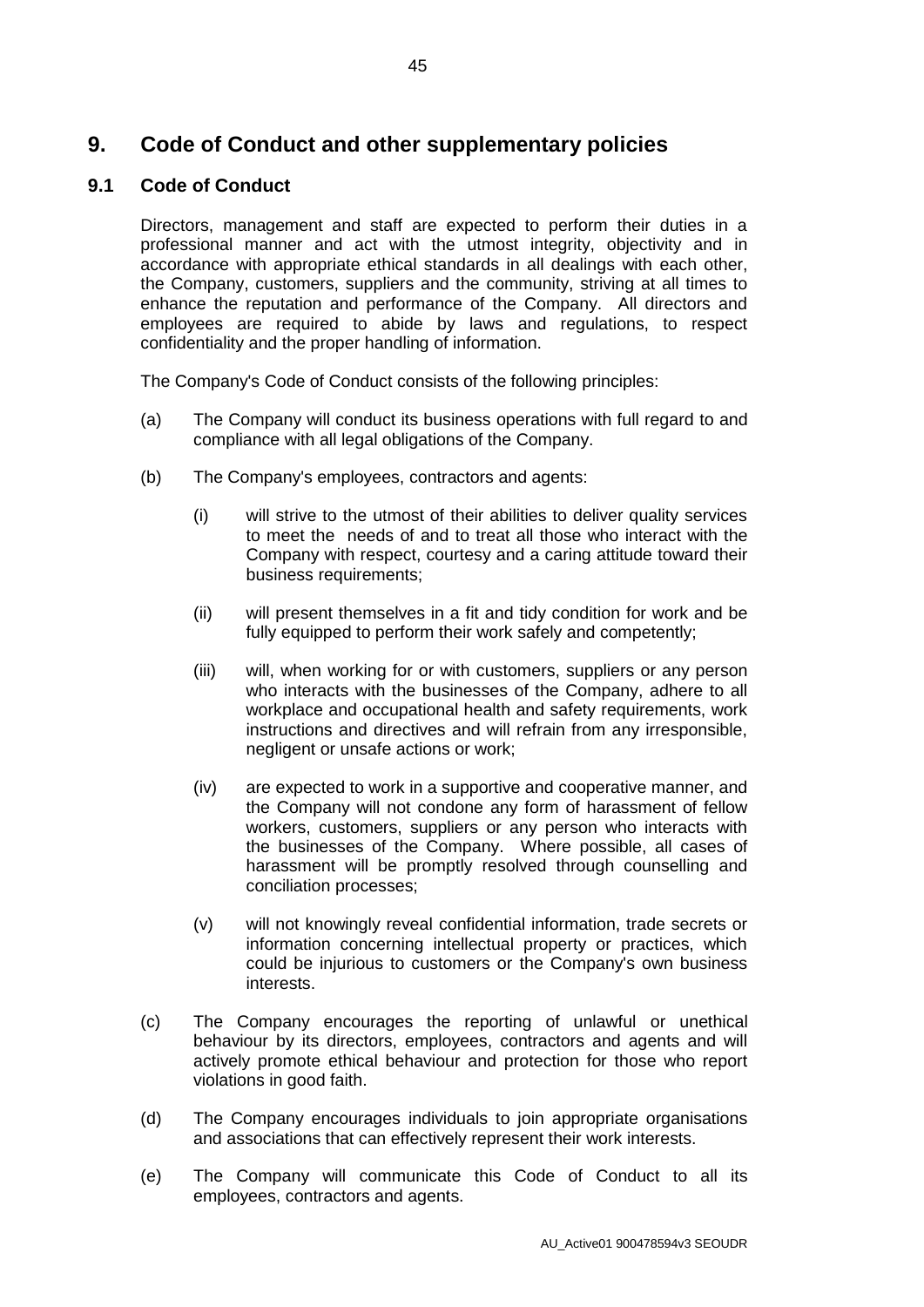#### **9.2 Standards of Conduct**

The Company has established the following Standards of Conduct within the principles of its Code of Conduct, with which it expects all employees to comply.

#### **(a) Private work**

Subject to the Company's approval, employees may engage in work unrelated to the Company's activities in their own time. However, such work must not interfere with or affect the efficiency of the performance of the employee's normal Company duties.

Employees must not carry out any work or activity that draws on the resources of the Company or that has any association with the Company for private profit or material gain. Employees may be dismissed for undertaking such action.

Acceptance of paid employment during periods of recreation, sick or long service leave is not permitted and employees may be dismissed for breach of this requirement.

#### **(b) Defence reserves and civic duties**

The Company recognises employees with "defence reserve" status may be required to participate in exercises on an annual basis or to travel overseas to fulfil defence obligations. Paid or unpaid leave to attend to such commitments may be granted after considering each application, which will be determined by the Chairperson.

Paid or unpaid leave may be available for some recognised civic duties such as local government appointments, emergency services and similar volunteer work. Each case will be determined on its merits by the employee's supervisor.

#### **(c) Leave policies**

The Company has established a number of policies which address employees entitlements in relation to annual leave, personal/carer's leave, maternity/paternity leave, bereavement/compassionate leave, jury service, leave without pay, long service leave and public holidays.

#### **(d) Confidential work and Company property**

Confidentiality must be strictly observed and confidential information must not be disclosed unless it is appropriate in the normal course of an employee's duties. Any unauthorised disclosure of confidential information will result in disciplinary action. Employees are prohibited from removing Company documents or information (in whatever form) from Company premises or vehicles without authority. All Company property must be returned to the Company on an employee ceasing employment with the Company.

#### **(e) Respect and care for the property of others**

All employees must demonstrate respect and consideration for the property and belongings of others (including the Company, a colleague, the customer or the general public). Employees must not damage, tamper with, remove or steal property or belongings which are not their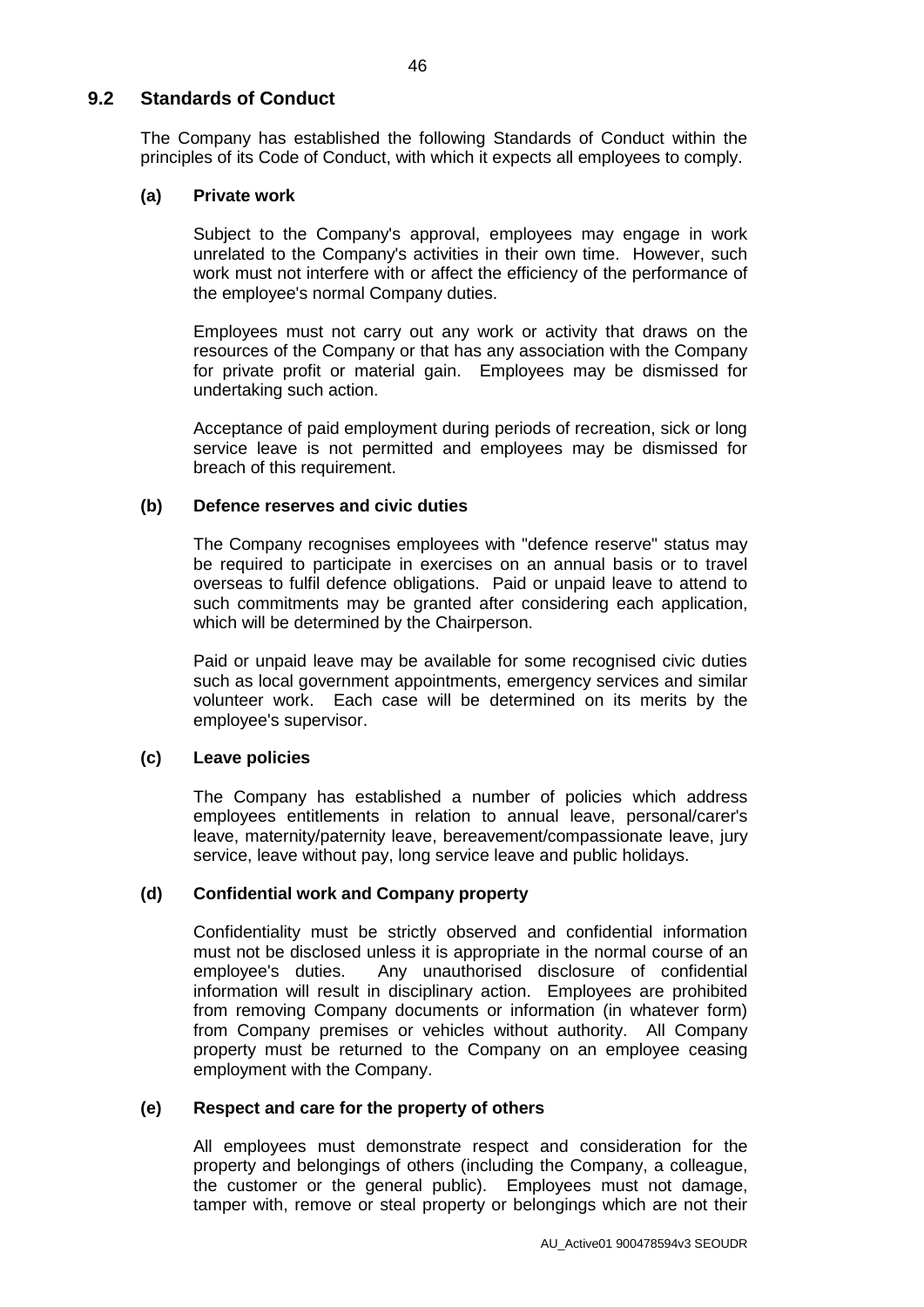own. Any employees proven to have done so will be subject to the Company's disciplinary process, which may result in the employee's dismissal or criminal and civil action being taken against him or her or both.

#### **9.3 Conflict of interest**

Employees must avoid any circumstances which may lead to a conflict of interest between their or their family's personal interests or activities and the interests or activities of the Company.

Employees must declare any such circumstances so that either proper approval to continue those interests or activities can be given or the conflict may be avoided.

Such matters may include:

- (a) employees or their families or both benefiting from a business transaction that rightfully should be made available to the Company;
- (b) personal transactions, situations or involvement in which personal interests of employees or their family's or both actually conflict or have the appearance of conflicting with those of the Company or its related parties (eg interests in companies in competition with the Company;
- (c) employees engaging in other employment or activity that prevents or restricts them from performing to their best ability;
- (d) Company information of a confidential nature being used or disclosed without proper authorisation; and
- (e) business actions which have the potential to embarrass, harm or cause reputational damage to an employee or the Company.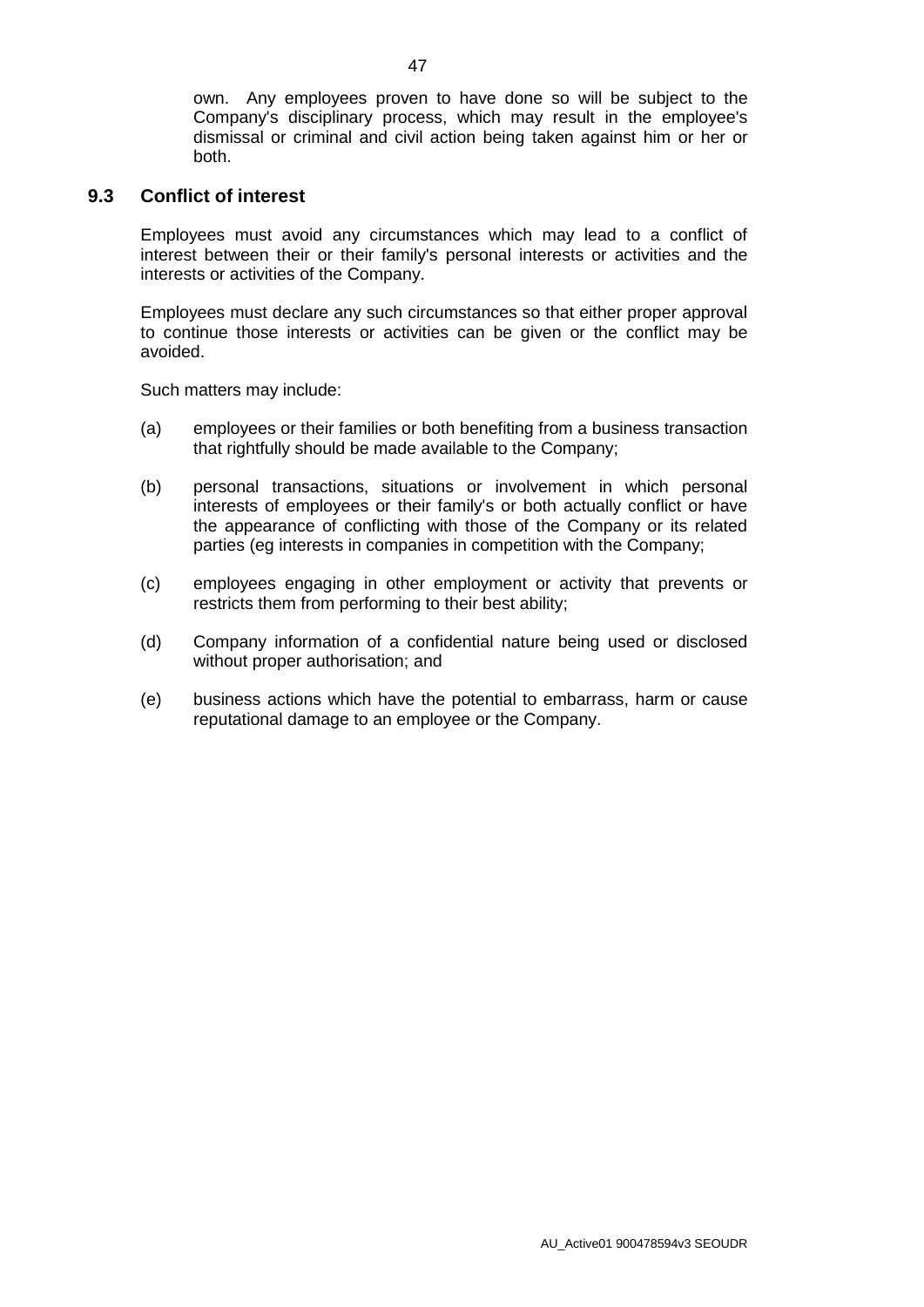#### **9.4 Directors and Board performance evaluation**

The Chairperson of the Board has authority to develop key performance indicators for Board members to assess the performance of the Board as a whole, their own performance and the performance of each of their fellow directors. A sample of such issues is as follows:

#### **(a) Board - General**

- (i) Board agenda and papers;
- (ii) conduct of meetings;
- (iii) committee structure and performance;
- (iv) effectiveness of Board working together;
- (v) relationships with senior executives;
- (vi) relationships with shareholders; and
- (vii) AGM.

#### **(b) Board - Activities**

- (i) quality of strategy and performance indicators;
- (ii) adequacy of risk management practices;
- (iii) corporate governance practices;
- (iv) performance of Auditor;
- (v) quality of management presentations; and
- (vi) management disclosure of key information.

#### **(c) Individual performance evaluations**

- (i) contribution of individual directors;
- (ii) performance of senior executives;
- (iii) performance of Company Secretary.

#### **(d) Looking forward**

- (i) mix of skills current and future requirements; and
- (ii) areas for improvement.

#### **(e) Process**

The Chairperson will have individual meetings with each director and selected senior executives to assess their views on these issues and to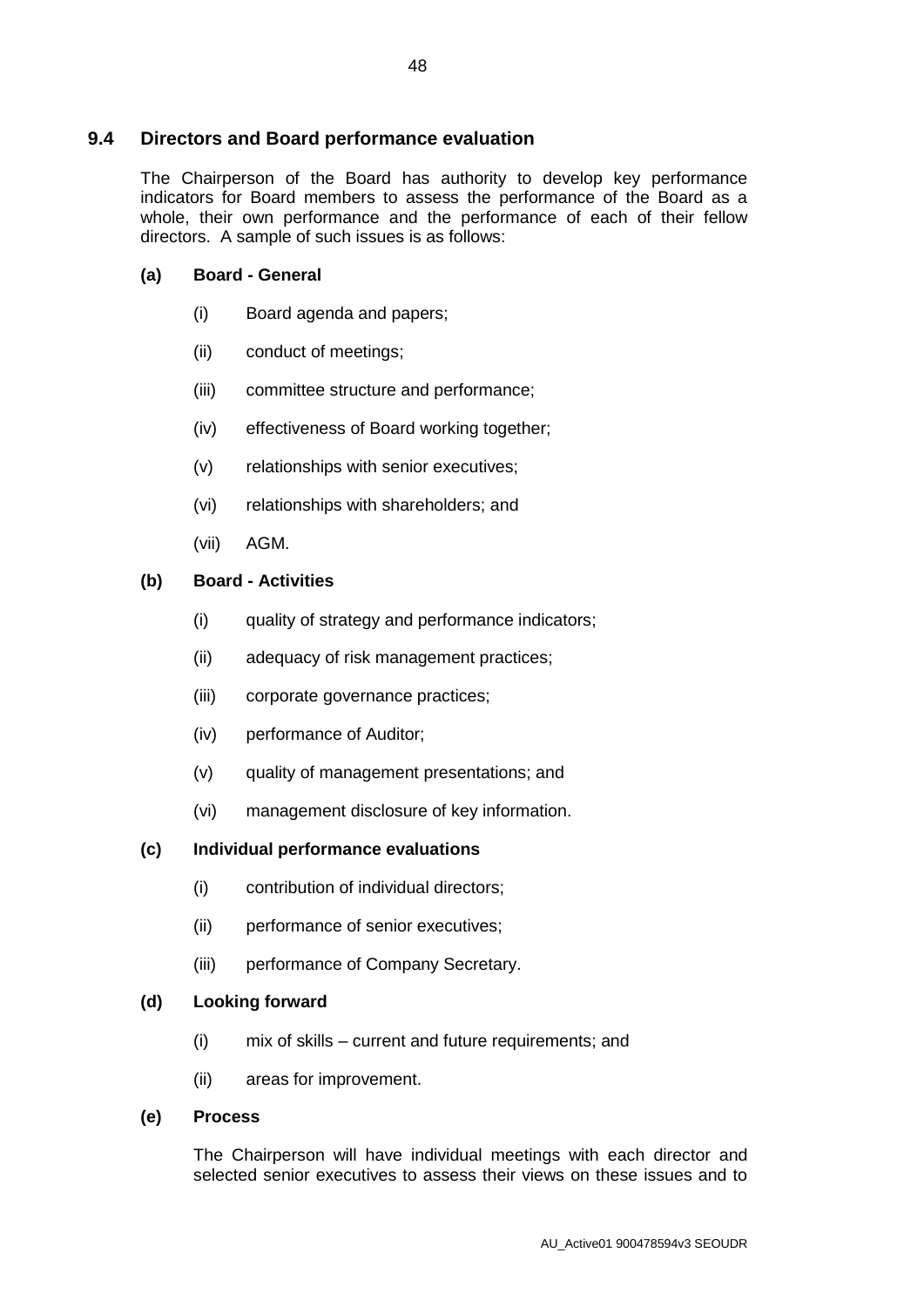identify any areas of concern or opportunity for improvement of performance of the Board or individual directors or both.

The Chairperson will provide a summary of his or her findings to the Nomination and Remuneration Committee and to the full Board and is responsible for ensuring agreed actions are implemented. It is recognised that some findings will be of a sensitive nature and will not be included in the Chairperson's report but will be acted on by the Chairperson on a one to one basis.

This process will occur at least once each calendar year and more frequently at the discretion of the Chairperson.

At the end of the Company's reporting period, details of whether such a review has taken place will be included in the "Corporate Governance" section on the Company's website.

#### **9.5 Senior Management performance evaluation**

The Board will annually review the performance of its senior executives and address any issues that may emerge from that review. The Board has authority to develop key performance indicators for management to assess the performance of each senior executive.

At the end of the Company's reporting period, details of whether such a review has taken place will be included in the "Corporate Governance" section on the Company's website.